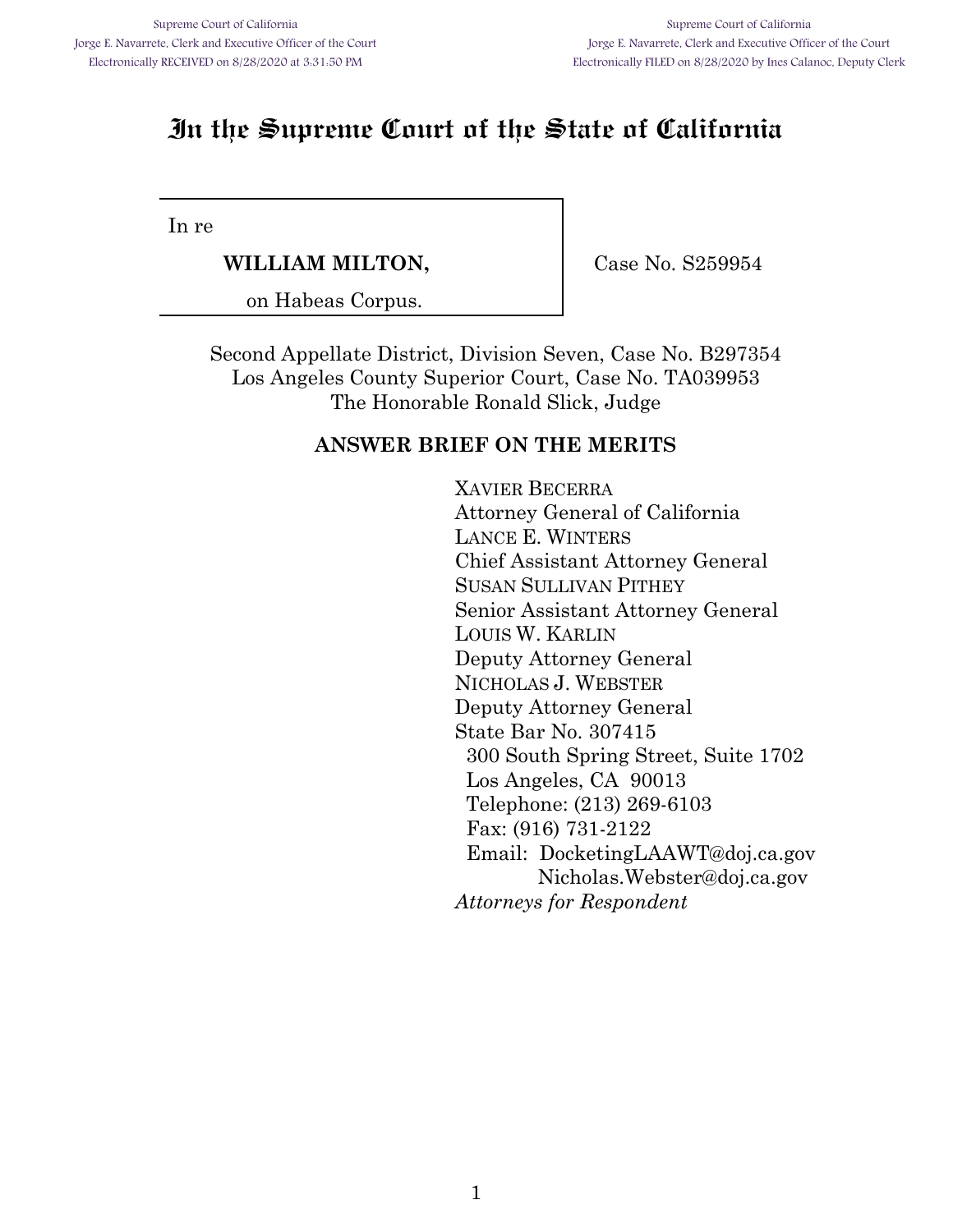## **TABLE OF CONTENTS**

# **Page**

| $\mathbf{I}$ . |    |    | <i>Gallardo</i> is not retroactive to Milton's final                                                                                                             |
|----------------|----|----|------------------------------------------------------------------------------------------------------------------------------------------------------------------|
|                | А. |    | <i>Gallardo</i> overruled this Court's precedent<br>to hold that, under the Sixth<br>Amendment, only a jury may find facts<br>underlying a prior conviction that |
|                | В. |    | This Court has approved two tests for<br>retroactivity, both of which seek to<br>preserve finality while making<br>retroactive those rules that are essential    |
|                | C. |    | Gallardo is not retroactive under Teague,<br>as it is a new procedural rule that does                                                                            |
|                |    | 1. | <i>Gallardo</i> constitutes a new rule                                                                                                                           |
|                |    | 2. | Gallardo announced a procedural<br>rule, eliminating judicial fact-<br>finding in favor of jury fact-finding 35                                                  |
|                |    | 3. | <i>Gallardo</i> is not a watershed rule of                                                                                                                       |
|                |    |    | Gallardo replaced a fair and<br>a.<br>reliable sentencing procedure<br>to vindicate defendants' right                                                            |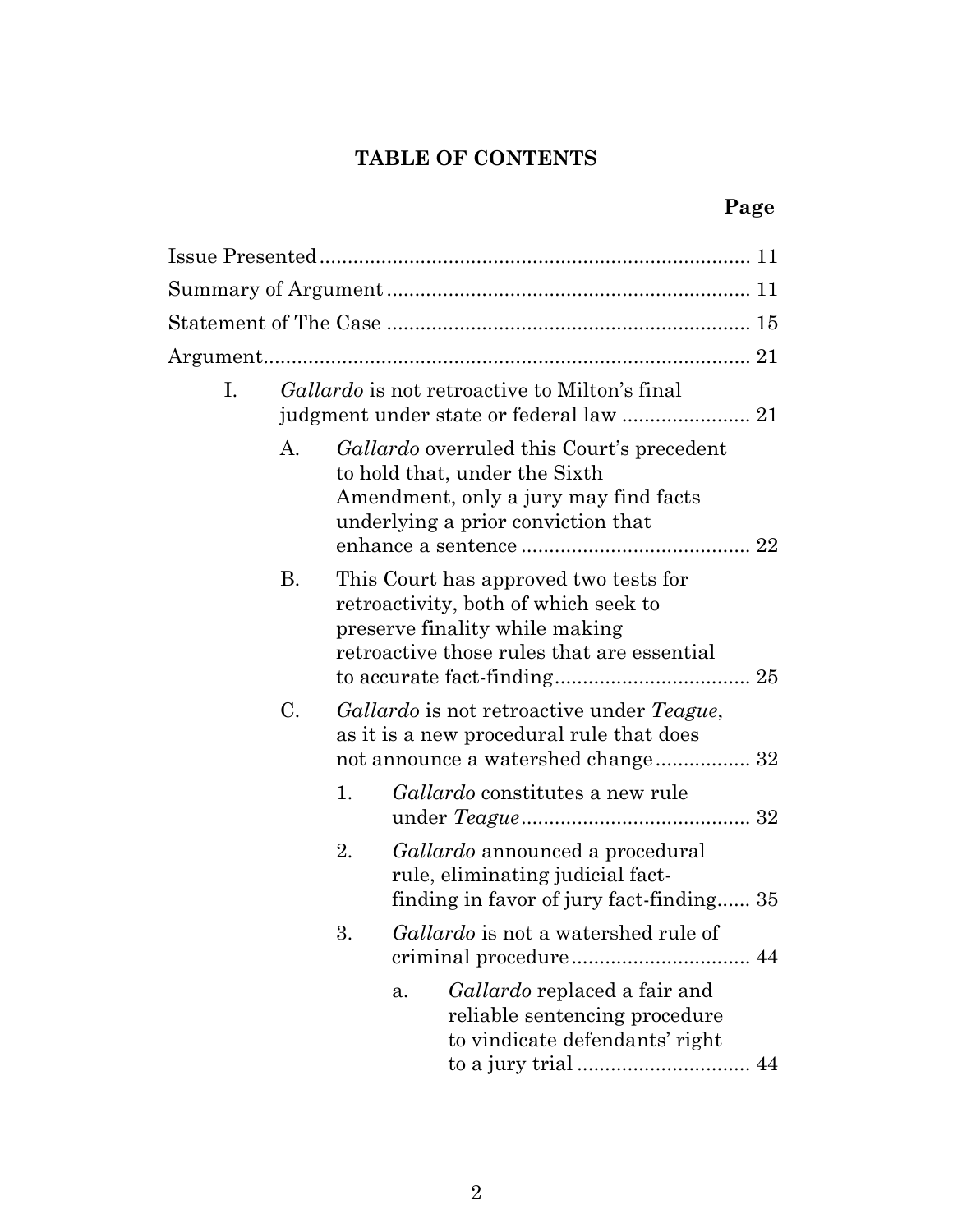## **TABLE OF CONTENTS (continued)**

|    | $\mathbf{b}$ .<br><i>Gallardo</i> does not alter<br>bedrock criminal procedure 51                                                                                 |  |
|----|-------------------------------------------------------------------------------------------------------------------------------------------------------------------|--|
| D. | Gallardo is not retroactive under<br><i>Johnson</i> , as it is a new procedural rule<br>that does not significantly impact fact-                                  |  |
|    | 1.<br><i>Gallardo</i> created a new procedural                                                                                                                    |  |
|    | 2.<br><i>Gallardo's</i> purpose was to extend<br>defendants' constitutional jury trial<br>rights, not to improve fact-finding 53                                  |  |
|    | 3.<br>Applying <i>Gallardo</i> retroactively<br>would cause significant disruption  58                                                                            |  |
| Ε. | <i>Gallardo</i> is not retroactive under the<br>unauthorized sentence exception to                                                                                |  |
| F. | If this Court finds that <i>Gallardo</i> is<br>retroactive, the remedy is to remand to<br>permit the trial court to determine<br>whether Milton admitted personal |  |
|    | 66                                                                                                                                                                |  |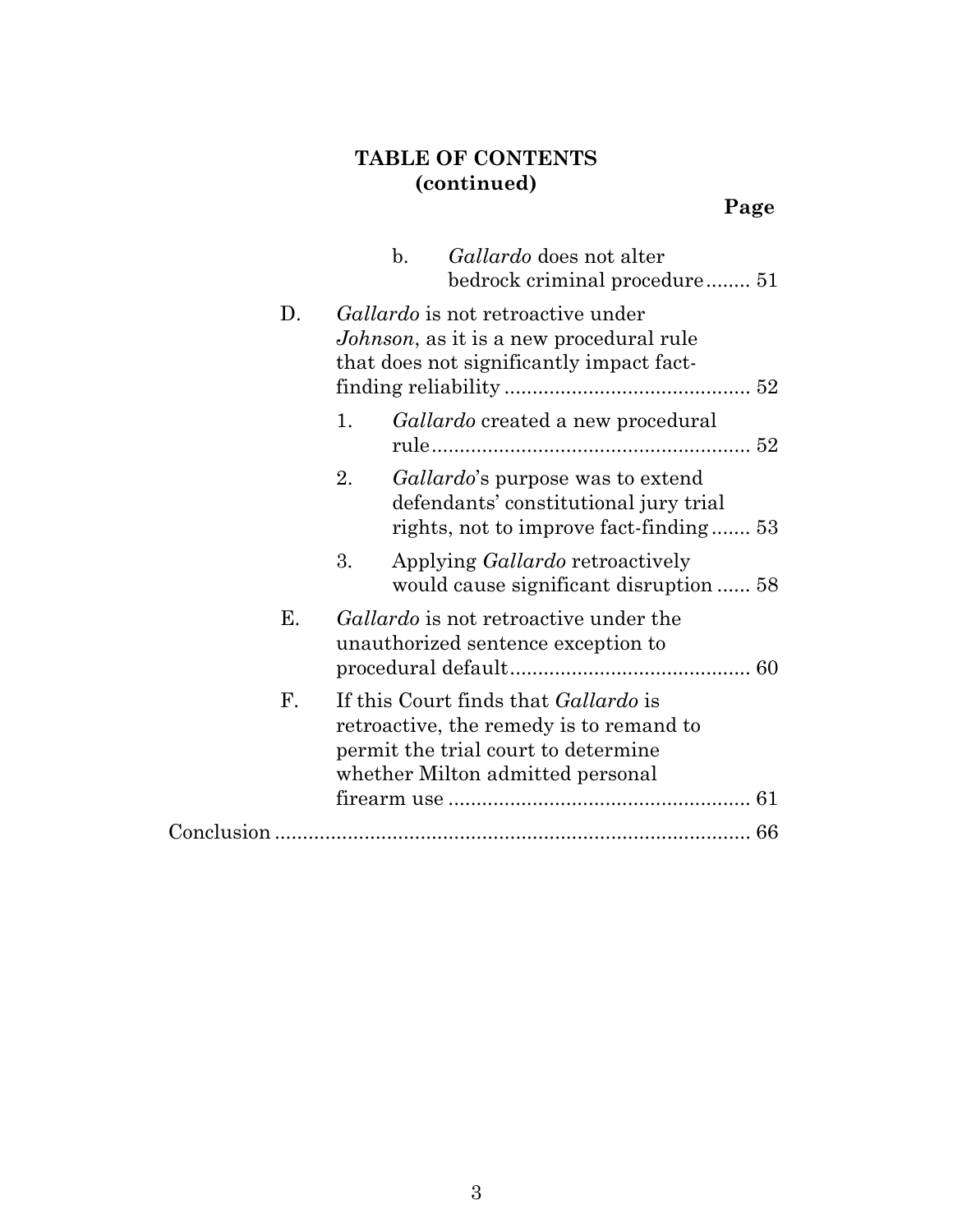## **TABLE OF AUTHORITIES**

### **CASES**

| Allen v. Ives                      |
|------------------------------------|
| Almendarez-Torres v. United States |
| Apprendi v. New Jersey             |
| Beard v. Banks                     |
| Blakely v. Washington              |
| Breed v. Jones                     |
| Caspari v. Bohlen                  |
| Crawford v. Washington             |
| Cunningham v. California           |
| Danforth v. Minnesota              |
| Descamps v. United States          |
| Desist v. United States            |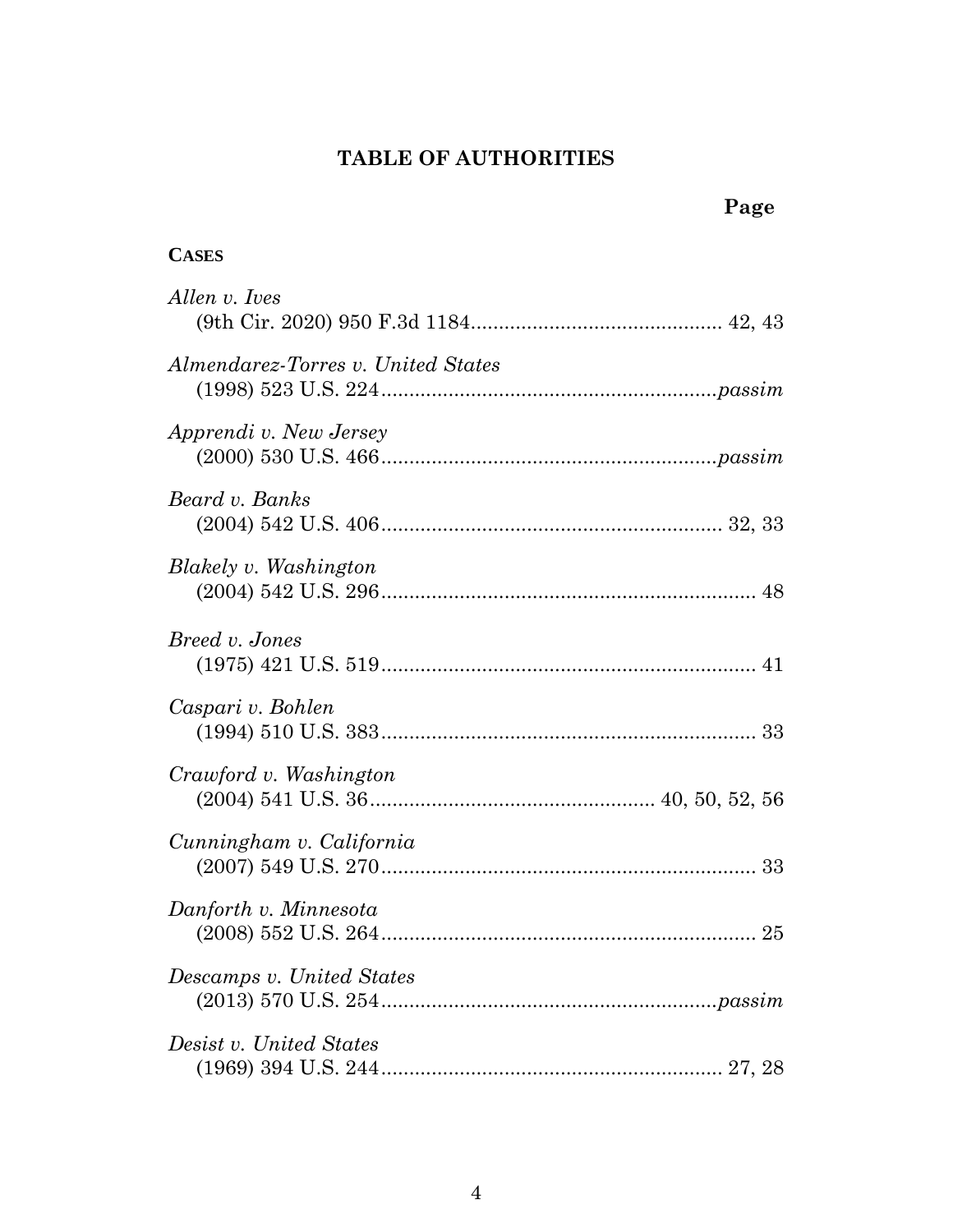|                      | Page |
|----------------------|------|
| DeStefano v. Woods   |      |
| Edwards v. Arizona   |      |
| Gideon v. Wainwright |      |
| Graham v. Collins    |      |
| Griffith v. Kentucky |      |
| In re Haden          |      |
| In re Brown          |      |
| In re Gomez          |      |
| In re Harris         |      |
| In re Johnson        |      |
| In re Lopez          |      |
| In re Lucero         |      |
| In re Martinez       |      |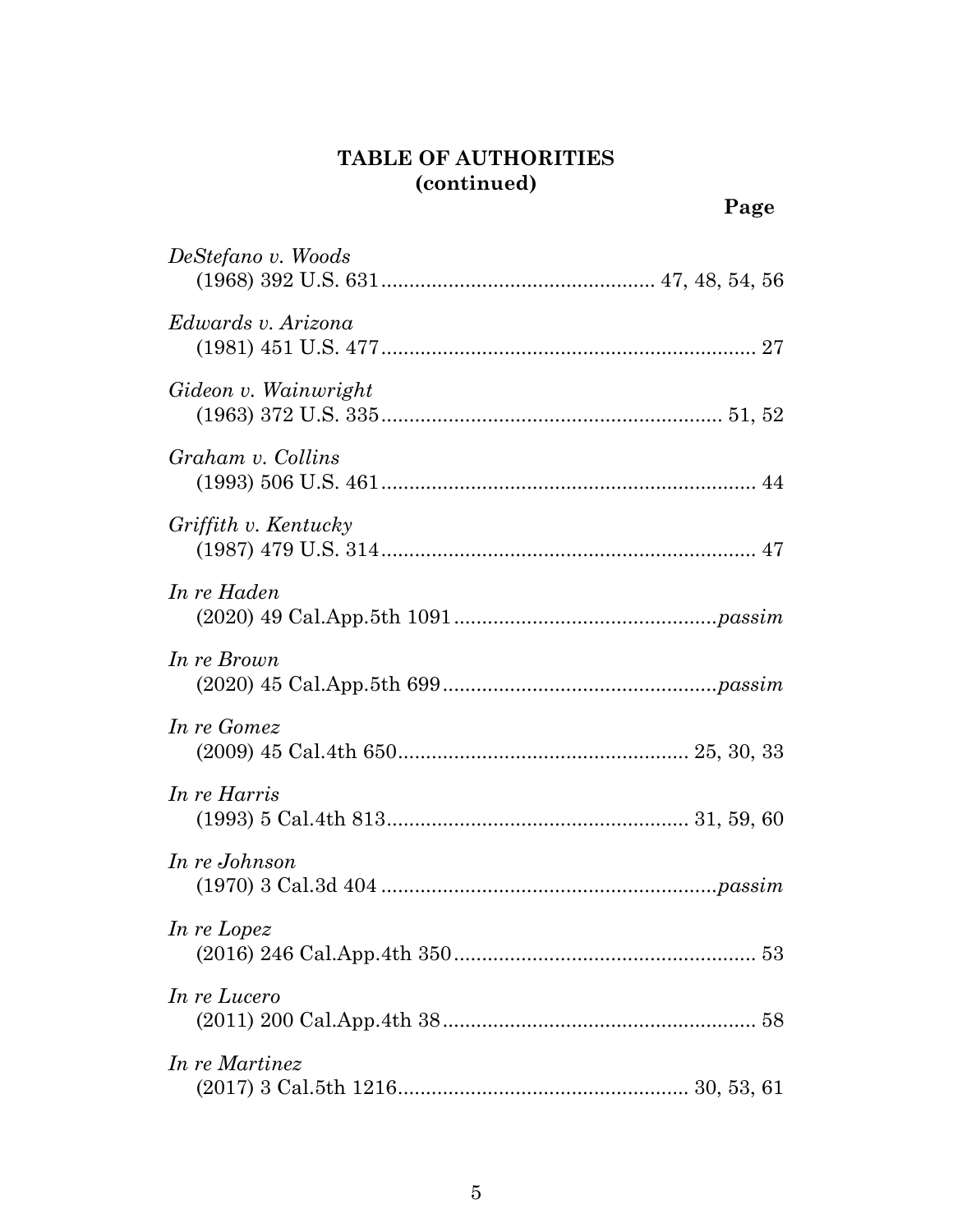| In re Milton            |
|-------------------------|
| In re Reno              |
| In re Ruedas            |
| In re Scott             |
| In re Serrano           |
| In re Thomas            |
| In re Waltreus          |
| Johnson v. U.S.         |
| Jones v. Smith          |
| Leary v. United States  |
| Linkletter v. Walker    |
| Mackey v. United States |
| Mathis v. United States |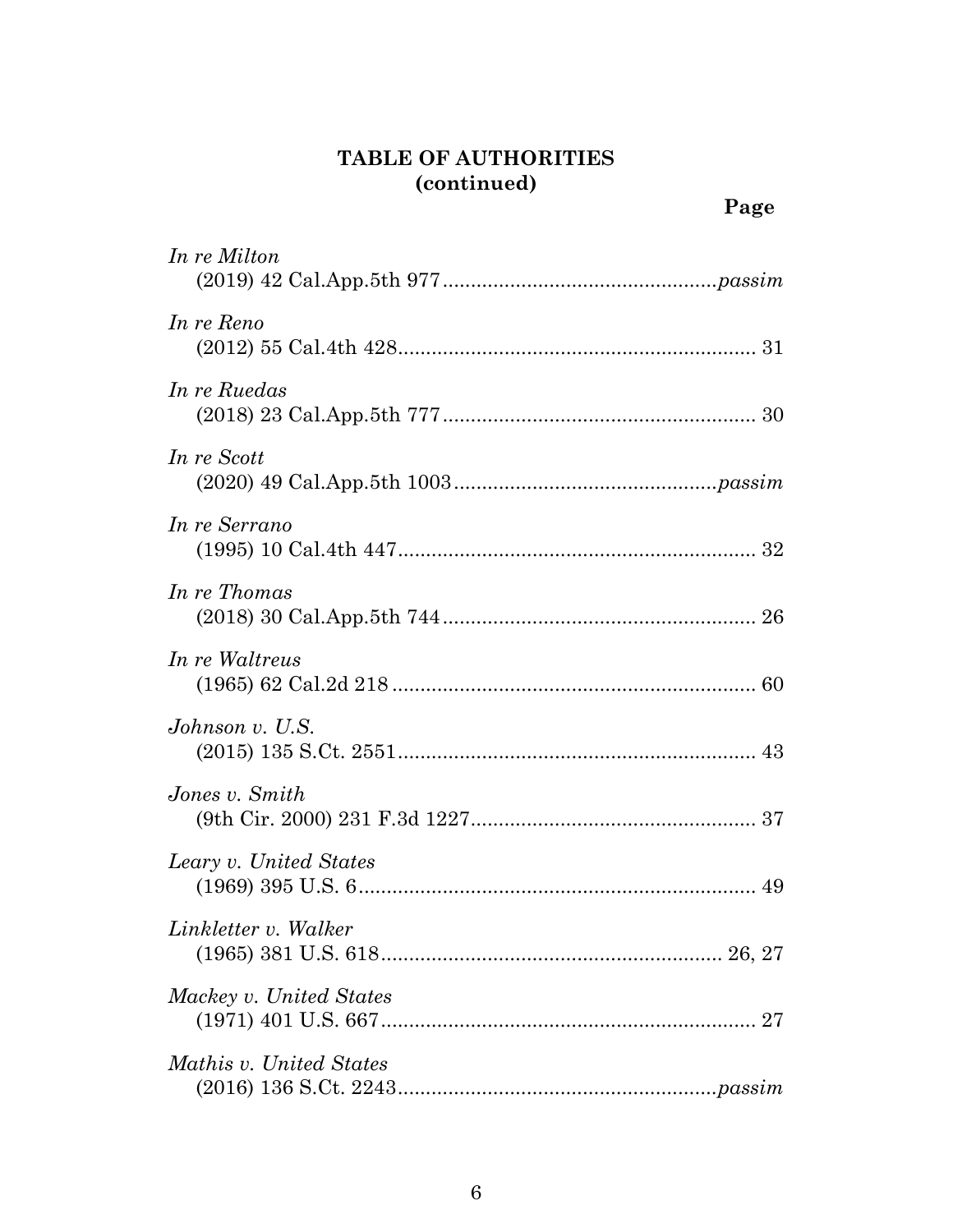| McCoy v. United States  |
|-------------------------|
| Miller v. Alabama       |
| Montgomery v. Louisiana |
| Muhammad v. Wilson      |
| People v. Anderson      |
| People v. Avery         |
| People v. Banks         |
| People v. Frierson      |
| People v. Gallardo      |
| People v. Guerra        |
| People v. Guerra        |
| People v. Guerrero      |
| People v. Hedgecock     |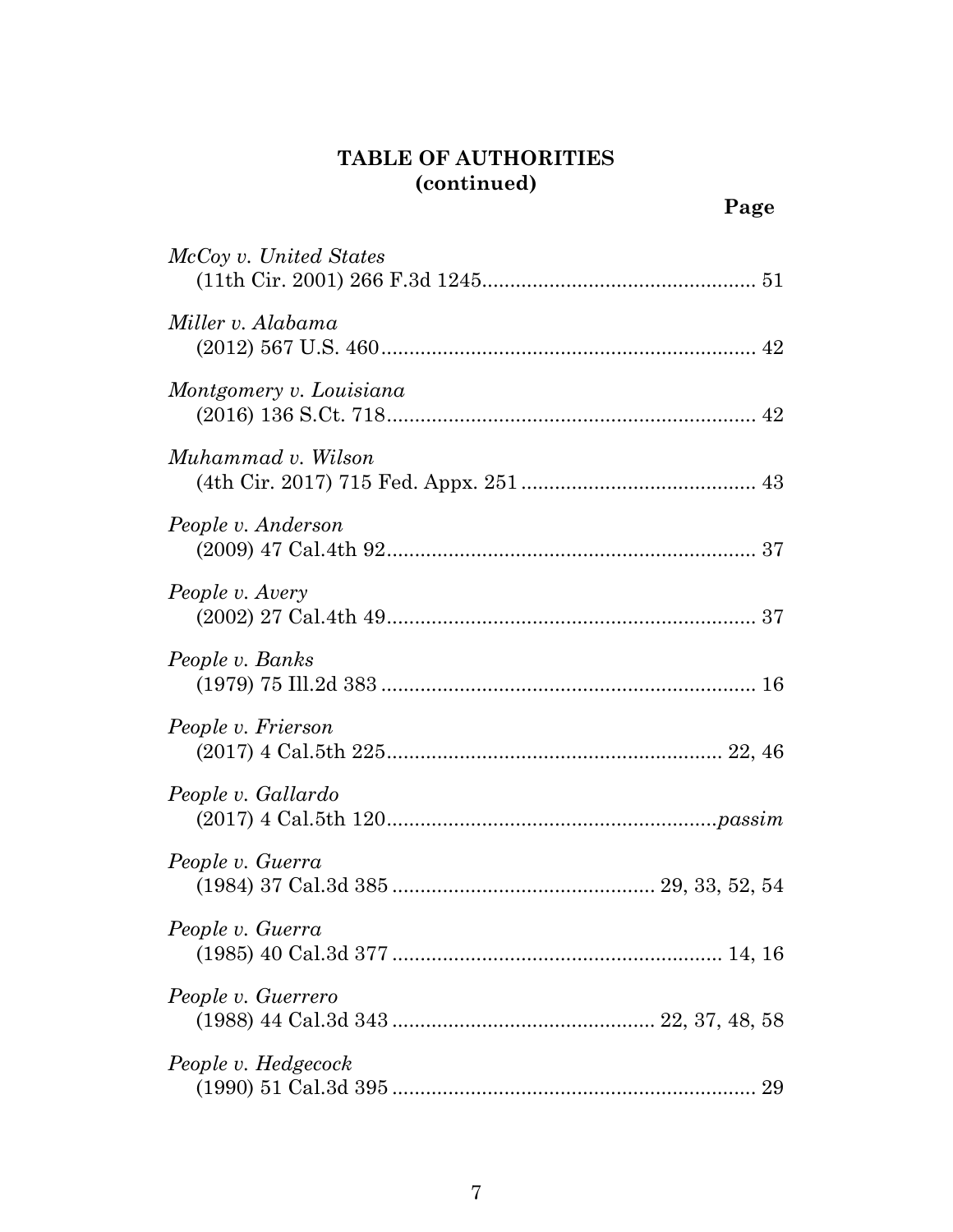| People v. McGee         |
|-------------------------|
| People v. Mutch         |
| People v. Scott         |
| People v. Tenner        |
| People v. Trujeque      |
| People v. Turner        |
| People v. Warner        |
| People v. Wright        |
| People v. Zemke         |
| Ring v. Arizona         |
| Saffle v. Parks         |
| Schriro v. Summerlin    |
| Taylor v. United States |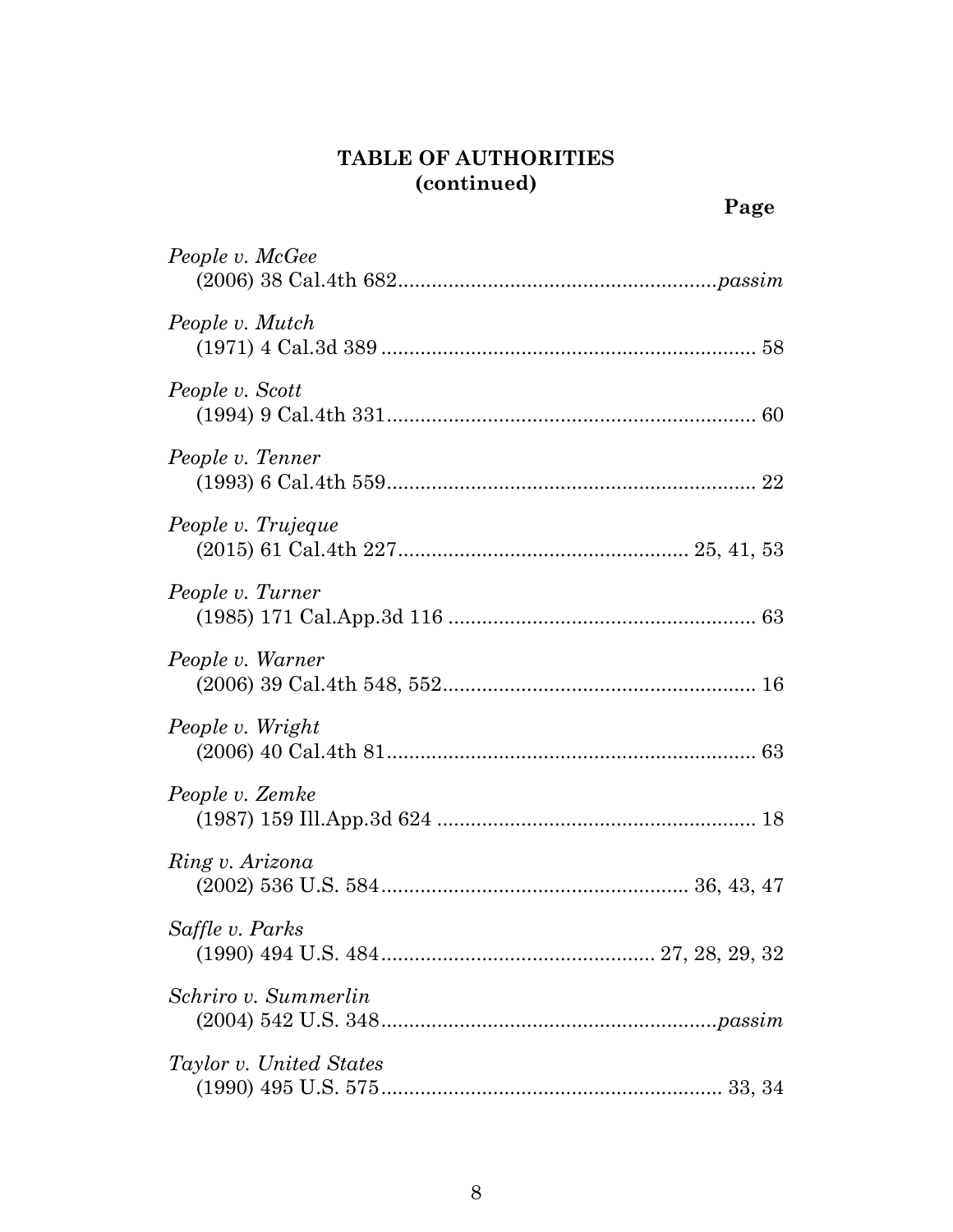| Teague v. Lane                        |
|---------------------------------------|
| United States v. Moss                 |
| United States v. Sanchez–Cervantes    |
| United States v. Sanders              |
| Welch v. United States                |
| Whorton v. Bockting                   |
| <i>Woosley v. State of California</i> |
| Ybarra v. Filson                      |
| <b>STATUTES</b>                       |
|                                       |
|                                       |
|                                       |
|                                       |
|                                       |
|                                       |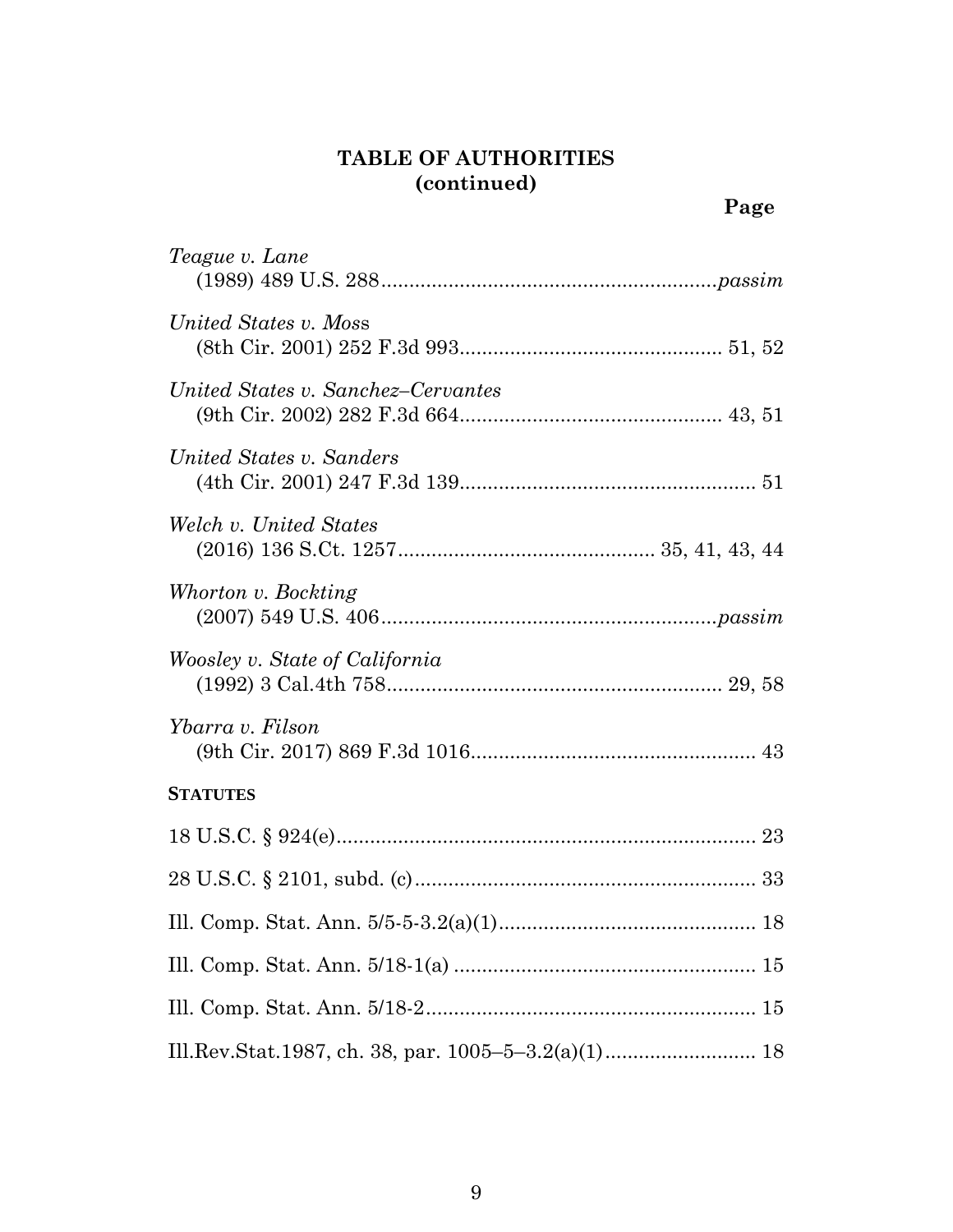| <b>CONSTITUTIONAL PROVISIONS</b> |
|----------------------------------|
|                                  |
|                                  |
|                                  |
|                                  |
| <b>COURT RULES</b>               |
|                                  |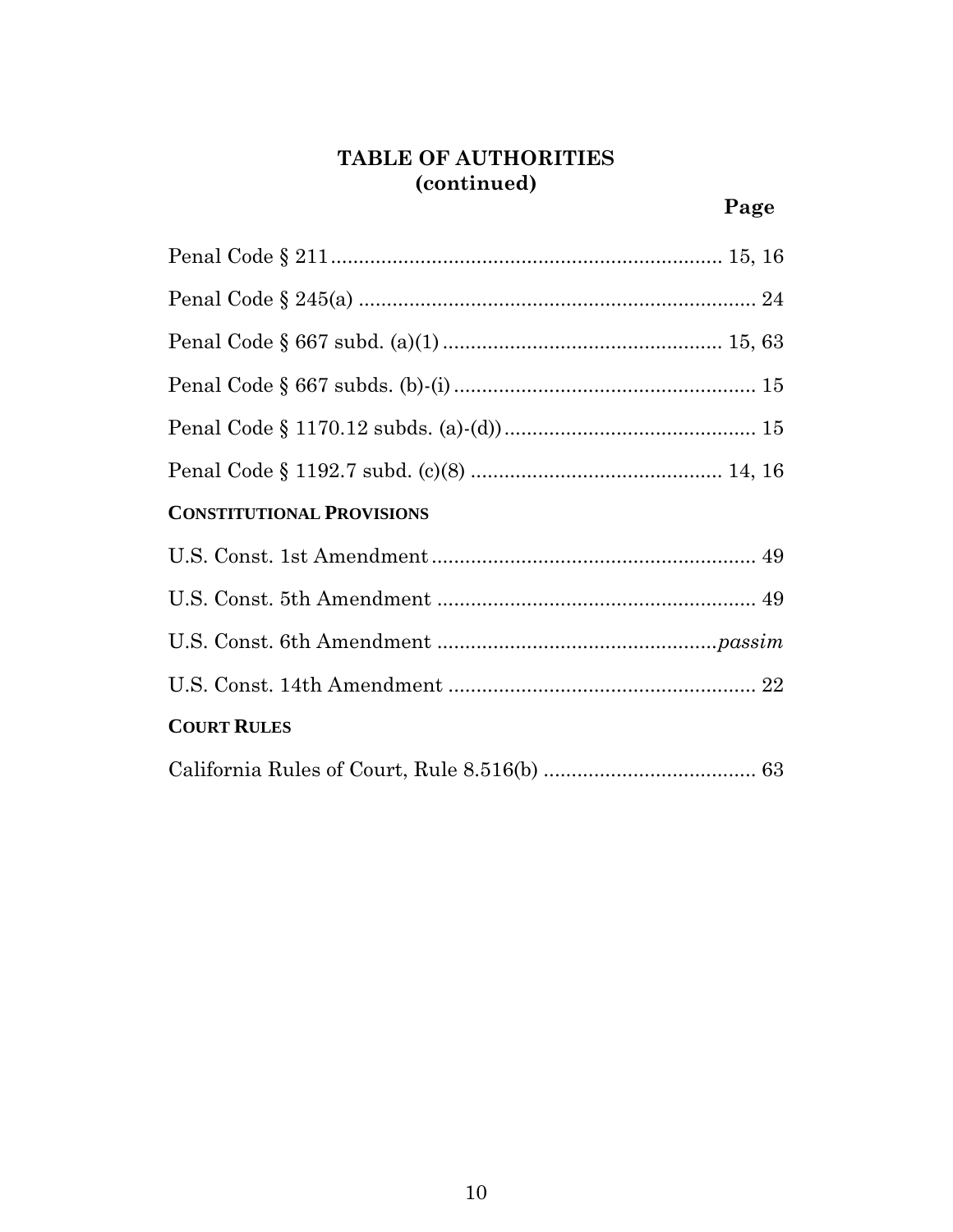#### **ISSUE PRESENTED**

Do the limitations of *People v. Gallardo* (2017) 4 Cal.5th 120 on judicial fact-finding about the basis for a prior conviction apply retroactively to final judgments? (Compare *In re Milton* (2019) 42 Cal.App.5th 977 with *In re Brown* (2020) 45 Cal.App.5th 699.)

#### **SUMMARY OF ARGUMENT**

*Gallardo* does not apply retroactively to final judgments, as it established a new rule of criminal procedure intended to transfer the fact-finding responsibility from judge to jury, not to improve the reliability of criminal judgments. This Court has used two mutually-reinforcing tests to determine whether new rules apply retroactively. The federal *Teague*[1](#page-10-0) test makes retroactive substantive rules or "watershed" procedural rules implicating the fundamental fairness and accuracy of a criminal proceeding, while this Court's *Johnson*[2](#page-10-1) test limits full retroactivity to rules that vindicate rights essential to the reliability of the fact-determining process at trial. *Gallardo* is not retroactive under either test.

*Gallardo* was the culmination of a decades-long, incremental development of Sixth Amendment jurisprudence under *Apprendi v. New Jersey* (2000) 530 U.S. 466. *Apprendi* held that "*[o]ther than the fact of a prior conviction*, any fact that increases the penalty for a crime beyond the prescribed statutory maximum

<span id="page-10-0"></span> <sup>1</sup> *Teague v. Lane* (1989) 489 U.S. 288 (plurality opn.).

<span id="page-10-1"></span><sup>2</sup> *In re Johnson* (1970) 3 Cal.3d 404.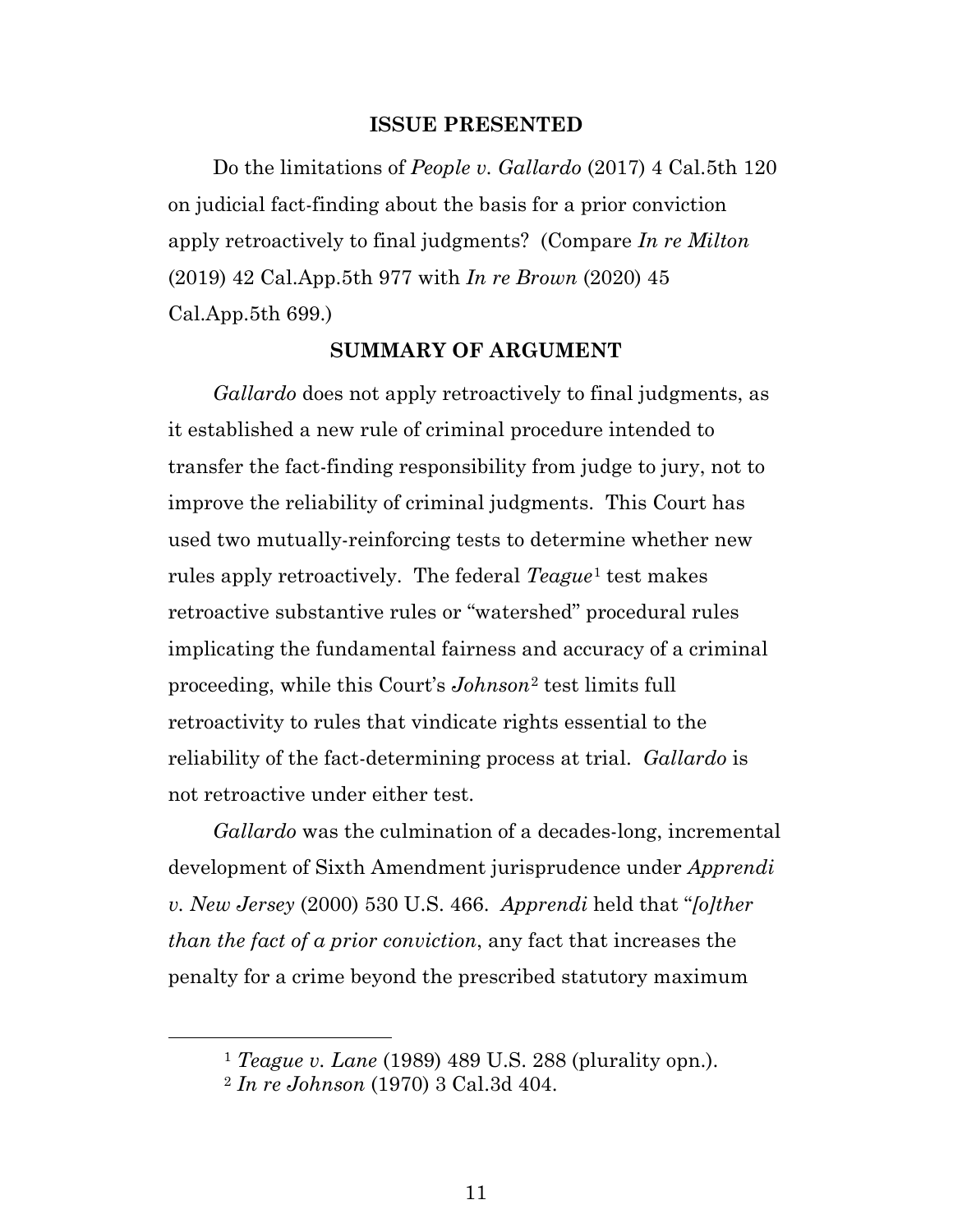must be submitted to a jury, and proved beyond a reasonable doubt." (*Id*. at p. 490, italics added.) Interpreting that holding, this Court in *People v. McGee* (2006) 38 Cal.4th 682, held that *Apprendi* did not extend to recidivist sentencing findings, and permitted sentencing courts to make factual findings in determining if a prior conviction qualified to enhance a defendant's sentence. (*Id*. at p. 685.)

*Gallardo* overruled *McGee* in light of recent United States Supreme Court cases expanding *Apprendi*; it held that, under the Sixth Amendment, facts about a defendant's prior conviction that are used to enhance his sentence must be found by a jury—not a sentencing court—or be admitted as the basis for a plea. (*Gallardo*, *supra*, 4 Cal.5th at p. 124.) The sentencing court's role is now limited to identifying those facts that a jury necessarily found at trial or were admitted by the defendant in entering a plea.

*Gallardo* fails the *Teague* and *Johnson* tests, and thus is not retroactive, because it is: (1) a new rule; (2) a procedural rule, and; (3) a rule intended to transfer the fact-finding responsibility from judge to jury, not to improve the reliability of fact-finding.

*Gallardo* is unquestionably a new rule because it overruled established precedent (*McGee*) and was not compelled by prior precedent.

It is a procedural rule because it changed the process for determining if a prior conviction qualifies for enhanced punishment; specifically, it reassigned the role of fact-finder from the current sentencing judge to a jury. *Gallardo* repeatedly

12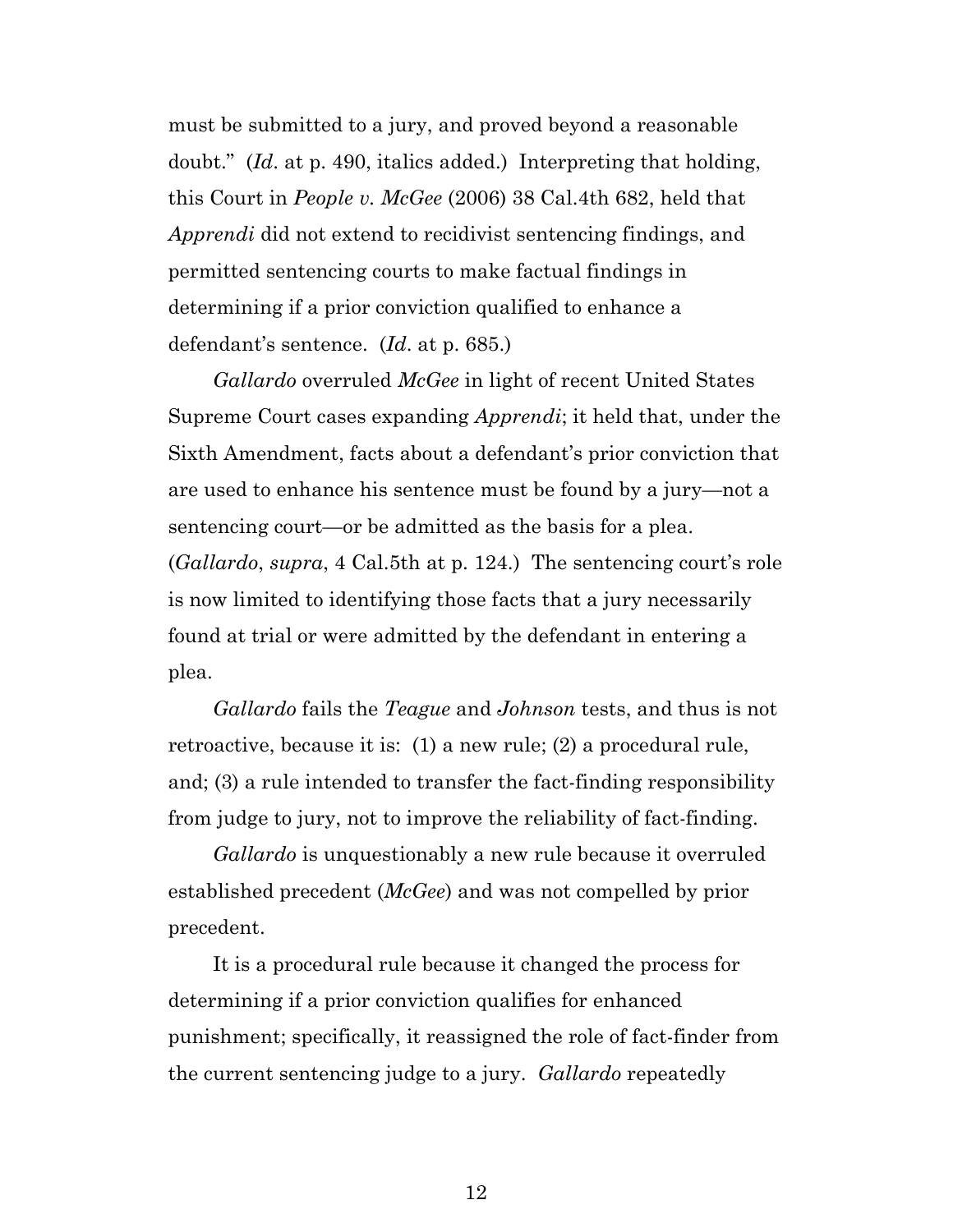stated it was vindicating the jury trial guarantee by ensuring a jury makes the relevant factual findings. The elements of a qualifying prior conviction for enhanced punishment and the class of persons subject to such enhancements remain unchanged post-*Gallardo*. This Court and the United States Supreme Court have consistently held that rules which vindicate the Sixth Amendment right to a jury trial are procedural.

Finally, as a new procedural rule, *Gallardo* is not retroactive because it was not intended to improve the accuracy of the factfinding process. *Gallardo* repeatedly stated that its intent was to vindicate the jury trial right under the Sixth Amendment; it never evinced an intent to create a more accurate process. As this Court and the United States Supreme Court have found, rules that replace judicial fact-finding with jury determinations are typically not intended to enhance the reliability of factfinding because factual findings by a judge are not less reliable than those by a jury.

To be sure, by holding that a jury must find the relevant facts, *Gallardo* limited the sentencing court's role in determining whether recidivist enhancements are available. But that ancillary consequence had nothing to do with preventing the consideration of evidence deemed unreliable, much less with remedying a defective, unreliable procedure. Indeed, the pre-*Gallardo* procedure in *McGee*, which was consistent with United States Supreme Court jurisprudence, required recidivist enhancements to be found beyond a reasonable doubt. This Court had previously recognized that trial courts were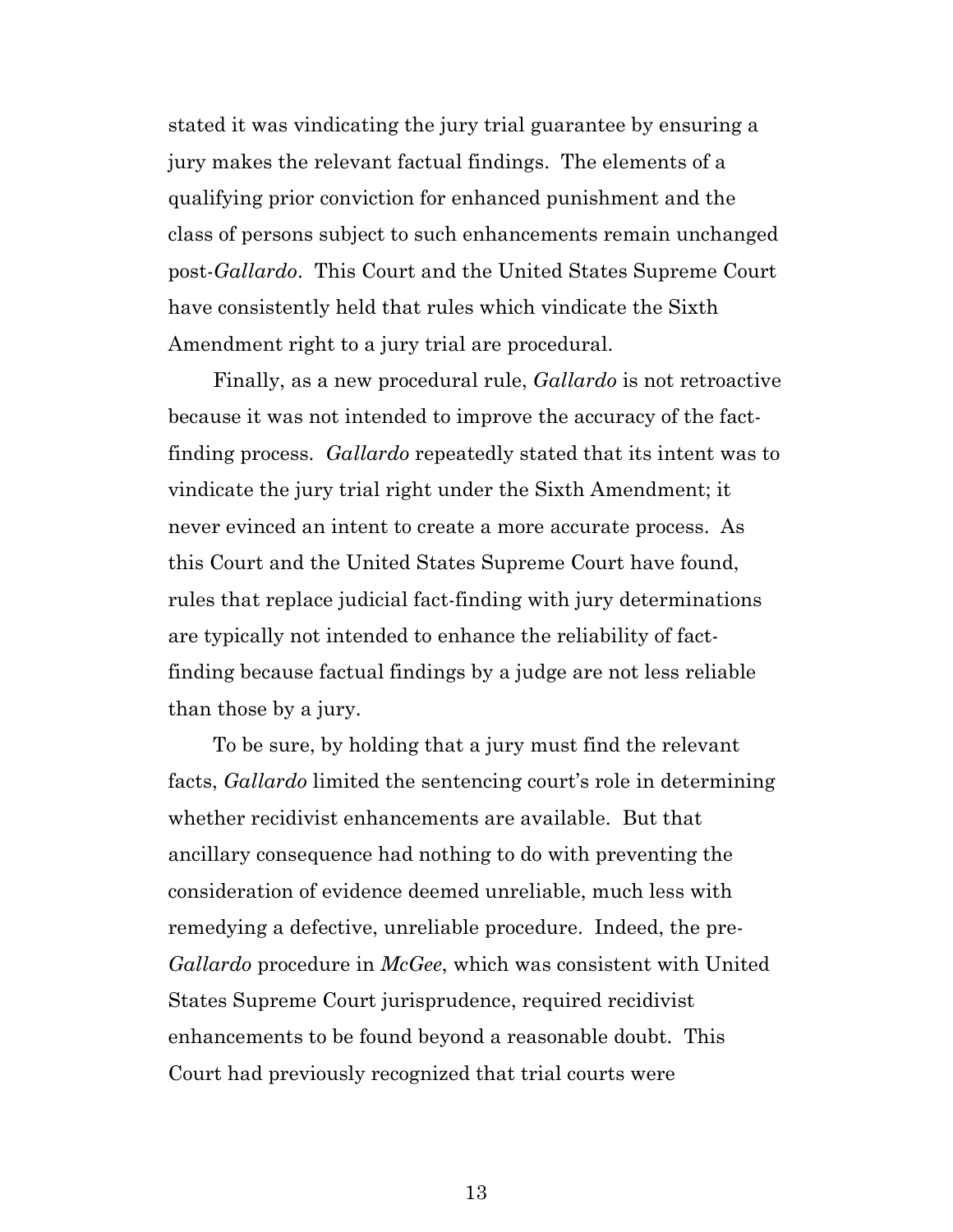particularly well suited to make such findings. In short, *Gallardo* never referred to the accuracy of fact-finding as motivating its holding, and nothing in the opinion suggests that the elimination of judicial fact-finding was essential, or even important, to an accurate fact-finding process.

Turning to the instant case, Milton was convicted of robbery in California in 1998 and admitted two prior Illinois robbery convictions. Illinois robberies do not automatically qualify as serious felonies because they lack California's element of specific intent to permanently deprive the victim of his or her property. (*People v. Guerra* (1985) 40 Cal.3d 377, 385.) However, a finding of personal firearm use in the commission of an underlying offense also qualifies the conviction as a serious felony and strike (Pen. Code, § 1192.7, subd. (c)(8)).[3](#page-13-0) The trial court here reviewed evidence from the Illinois record of conviction, including stipulated facts from Milton's plea and the Illinois sentencing court's findings that the convictions warranted aggravated punishment, to find that Milton pointed a firearm at the victims in both robberies. It found beyond a reasonable doubt that both convictions were strikes.

Although the superior court's fact-finding procedure was authorized under this Court's prior precedent (*McGee*, *supra*, 38 Cal.4th at p. 685), that procedure is now inconsistent with *Gallardo*. However, contrary to Milton's assertions, *Gallardo* does not apply retroactively to his convictions. Pursuant to the

<span id="page-13-0"></span> <sup>3</sup> Undesignated statutory references are to the Penal Code.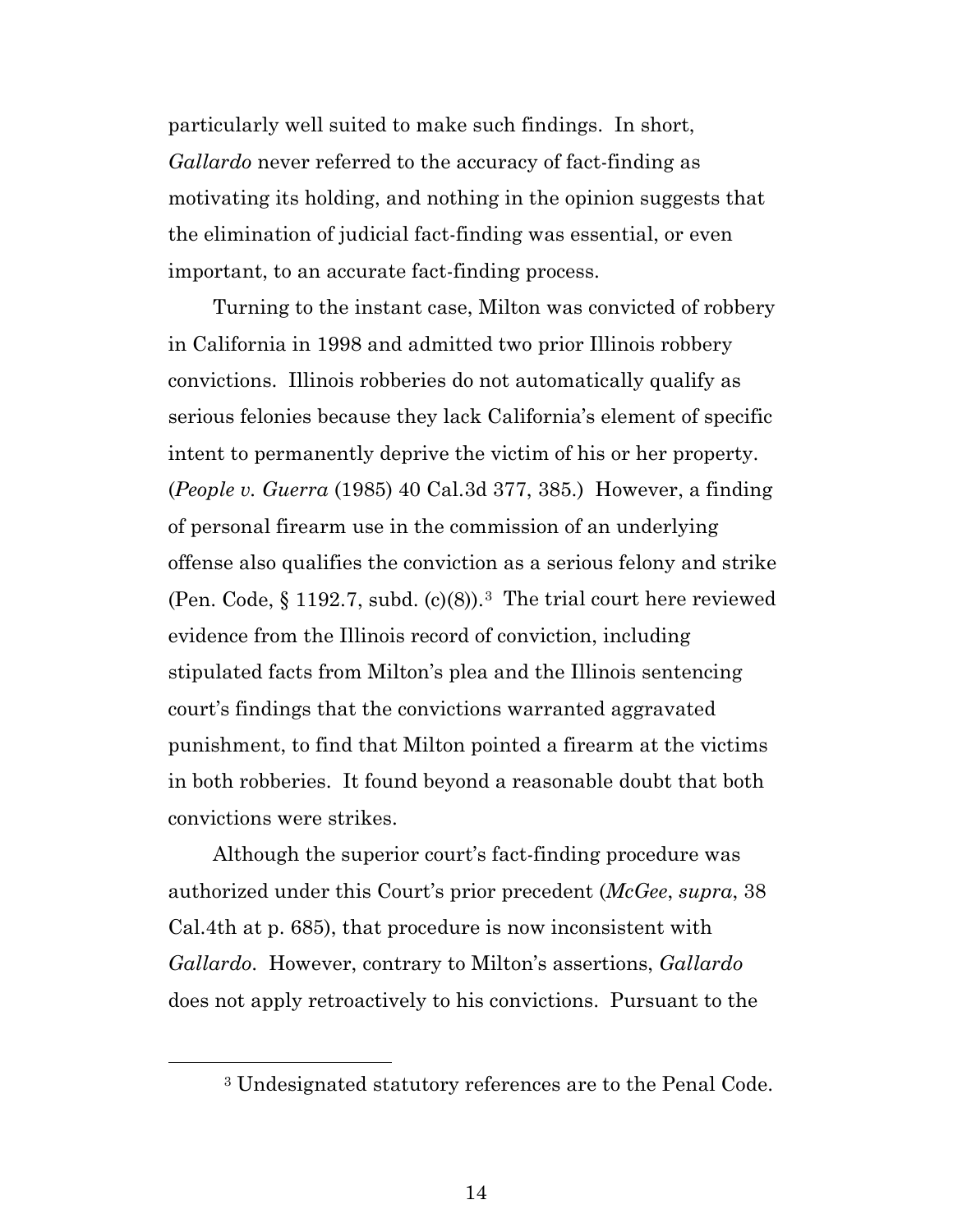longstanding retroactivity jurisprudence under *Teague* and *Johnson*, new rules intended to extend the constitutional jury trial guarantee—as important as they are—do not qualify for retroactive application to already final judgments because they do not vindicate the kind of rights which are essential to a reliable determination of the facts.

#### **STATEMENT OF THE CASE**

In 1987, Milton pleaded guilty to an Illinois charge of robbery (former 720 Ill. Comp. Stat. Ann. 5/18-1(a); case no. 87CF241), and an Illinois jury found him guilty of armed robbery (former 720 Ill. Comp. Stat. Ann. 5/18-2; case no. 87CF242).[4](#page-14-0)  $(1CT 21, 75.)$ <sup>5</sup> A decade later, the Los Angeles County District Attorney filed an information alleging that Milton committed second degree robbery (§ 211) and that his prior Illinois convictions qualified as strikes under the Three Strikes law (§§ 667, subds. (b)-(i), 1170.12, subds. (a)-(d)) and as prior serious felony convictions  $(\S 667, \text{subd.} (a)(1))$ .  $(1CT 20-21)$ .

After the jury found Milton guilty of second degree robbery (1CT 72-73), Milton waived a jury trial on the two prior convictions. He admitted the prior convictions and that the

<span id="page-14-0"></span> <sup>4</sup> Former 720 Illinois Compiled Statutes 5/18-1(a), defined robbery as: "A person commits robbery when he or she takes property . . . from the person or presence of another by the use of force or by threatening the imminent use of force." Armed robbery, in violation of former 720 Illinois Compiled Statutes 5/18-2, required a showing that the defendant was armed with a firearm or a dangerous weapon while committing the robbery.

<span id="page-14-1"></span><sup>5</sup> Citations to the clerk's and reporter's transcripts refer to the record from Milton's direct appeal (B131757).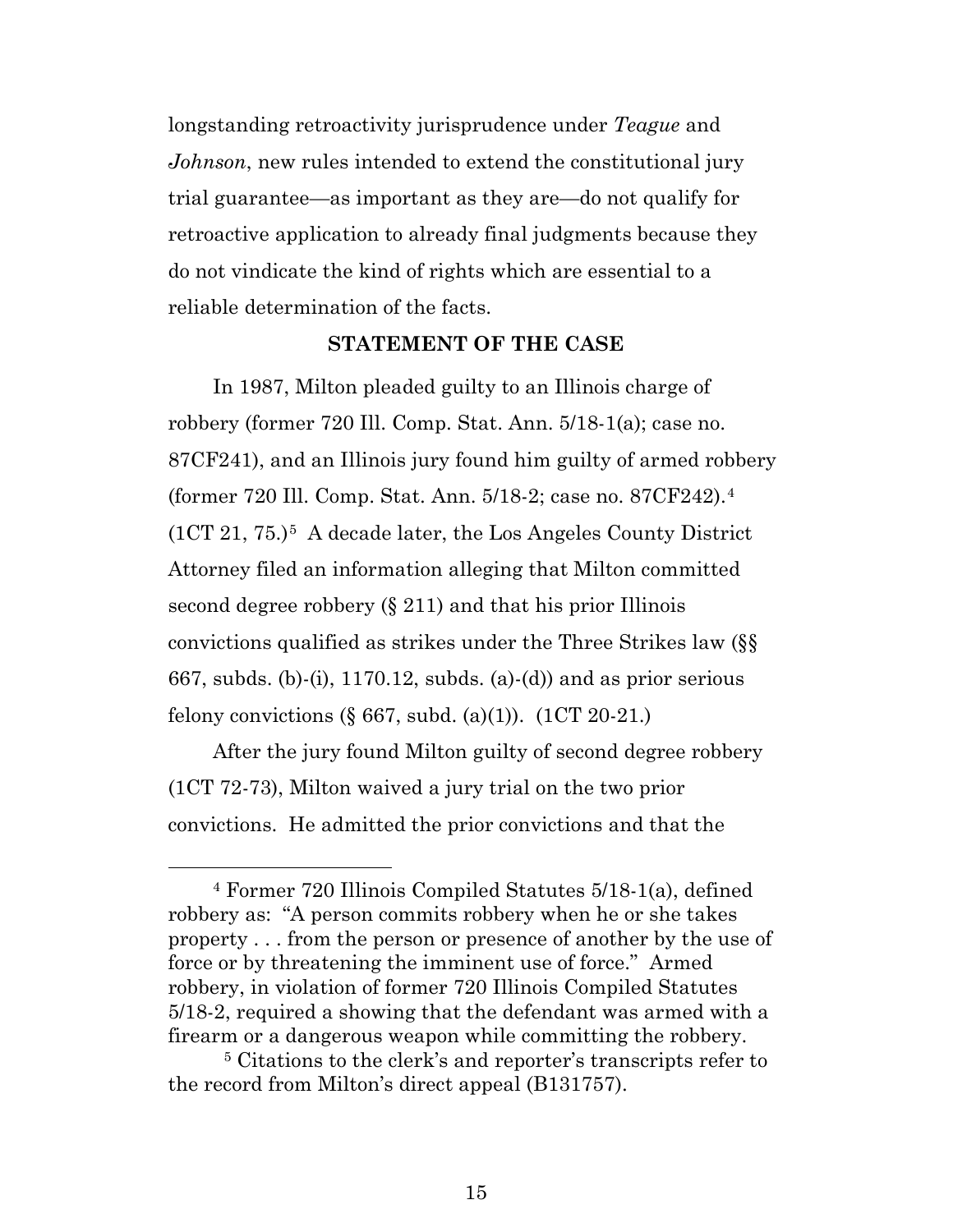armed robbery conviction qualified as a strike, but did not admit that the "simple" robbery qualified as a strike or serious felony.[6](#page-15-0)  (1CT 75.)

For an out-of-state conviction to qualify as a prior serious or violent felony and strike in California, the crime must include all of the elements of a serious felony in this state. (*People v. Warner*  (2006) 39 Cal.4th 548, 552-553.) Illinois's robbery statute is broader than California's. In Illinois, a defendant can be convicted of robbery without having a specific intent to permanently deprive the owner of property. (*People v. Banks*  (1979) 75 Ill.2d 383, 391.) In California, a specific intent to permanently deprive must be established. (§ 211; *Guerra*, *supra*, 40 Cal.3d at p. 385.) As relevant here, an out-of-state felony will also qualify as a serious felony under California law if the defendant personally used a firearm in the offense; however, mere possession of the firearm would not support a "serious felony" finding. (§ 1192.7, subd. (c)(8).)

The People filed a sentencing brief arguing that certified documents from Illinois demonstrated that the simple robbery conviction qualified as a strike because Milton used a firearm in the offense. (1CT 78-81.) Milton filed a brief in opposition, arguing that the court could not look beyond the facts of the conviction itself, and that the proffered Illinois documents did not

<span id="page-15-0"></span> $6$  As shown below (Arg. I(F)), Milton never retracted this admission to the armed robbery strike. Though the parties sometimes discussed both convictions, their analyses concentrated on the simple robbery.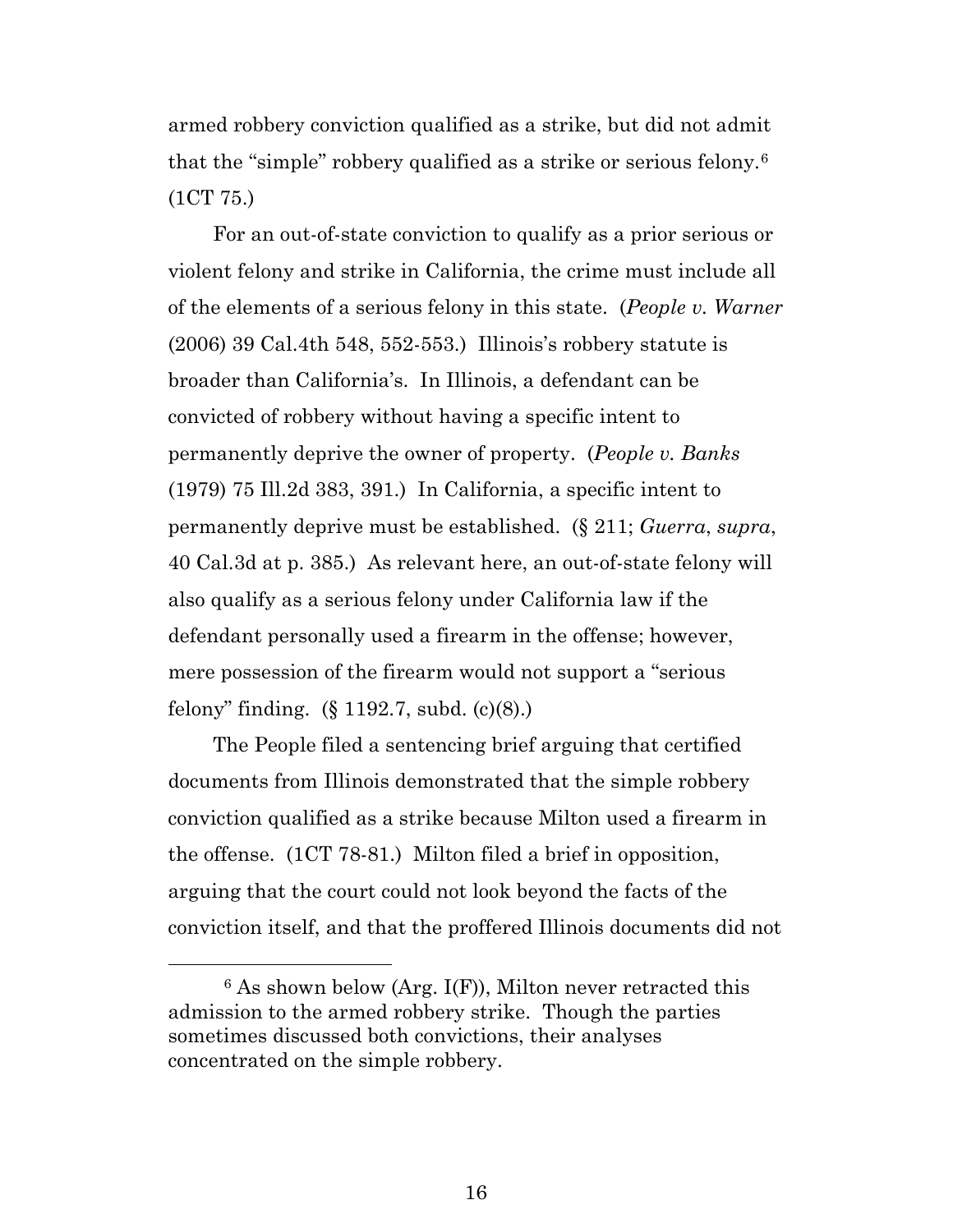establish firearm use. (1CT 82-83.) The People filed a reply, citing the sentencing transcript from the Illinois convictions, which indicated that Milton used a firearm to complete the robberies by pointing it at the victims. The People also argued that the trial court was permitted to look beyond the conviction to the underlying facts. (1CT 86-89.)

The People introduced exhibits to the sentencing court related to the Illinois convictions. People's Exhibits 7 and 8 included Illinois records, entitled "Judgment and Sentence," that showed appellant had been found guilty of robbery and armed robbery. (1CT 90-101.) People's Exhibit 11 included what appear to be the charging documents, which alleged that Milton had committed the armed robbery "while armed with [] a gun." (1CT 141.)[7](#page-16-0) The simple robbery count alleged that Milton took property by "threatening the [] use of force," and included the following handwritten note, apparently by the Illinois judge: "[The victim] left Jewel after cashing his check. Stopped. Money demanded. [Milton] had a gun." (1CT 142.)

People's Exhibit 11 also included a transcript from Milton's Illinois sentencing hearing, in which the prosecutor described the facts of the convictions while arguing for an aggravated sentence. (1CT 110.) At the time, Illinois sentencing law allowed for aggravated sentences where "the defendant's conduct caused or threatened serious harm." (See *People v. Zemke* (1987) 159

<span id="page-16-0"></span> <sup>7</sup> In an apparent oversight, the charging documents were inserted in the middle of the sentencing hearing transcript. (See 1CT 138-142.)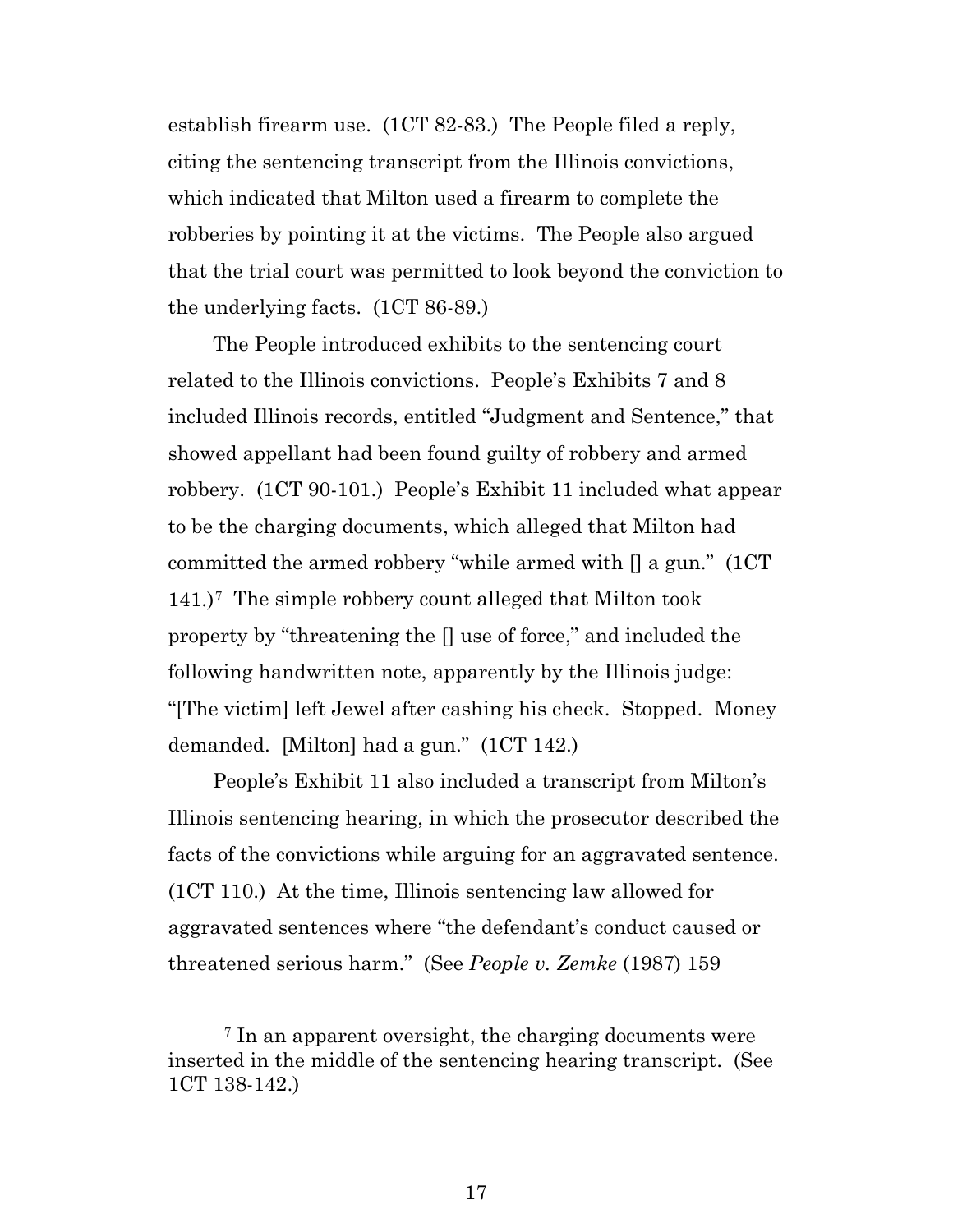Ill.App.3d 624, 629; 730 Ill. Comp. Stat. Ann. 5/5-5-3.2(a)(1) [formerly Ill. Rev. Stat. 1987, ch. 38, par. 1005–5–3.2(a)(1)].) As to the armed robbery, the prosecutor argued that Milton "pointed a gun at [the victim]" to force the victim to give him money. (1CT 130.) As to the simple robbery, he argued that Milton "approache[d] [the victim] with a weapon" and "threatened [the victim]" to complete the robbery. (1CT 130-131.) He argued that in both robberies Milton "brandish[ed] a weapon" and that "when somebody takes a loaded gun and points it in somebody's face things can escalate." (1CT 133-134.) Defense counsel never contested that Milton used a firearm in the offenses in the manner the prosecutor described. (1CT 135-136.)

The Illinois sentencing judge, who presided over Milton's trial (1CT 130, 147), stated that, "the stipulated facts in [the simple robbery] indicated" that Milton stopped a man and demanded money while he "possessed a handgun."[8](#page-17-0) (1CT 143- 144.) The court then listed aggravating factors, twice stating that Milton pointed a gun at the victims in each robbery. (1CT 147-148.) Again, defense counsel did not object or disagree with the court's characterization.

At the sentencing hearing in the present case, the prosecutor argued that the transcript and the handwritten notations established that Milton's simple robbery conviction was a strike. (2RT 355-357.) Defense counsel argued that the court could not look beyond the convictions themselves to show they were strikes,

<span id="page-17-0"></span> <sup>8</sup> The transcript from the hearing where the stipulation was taken was not included in the People's Exhibits.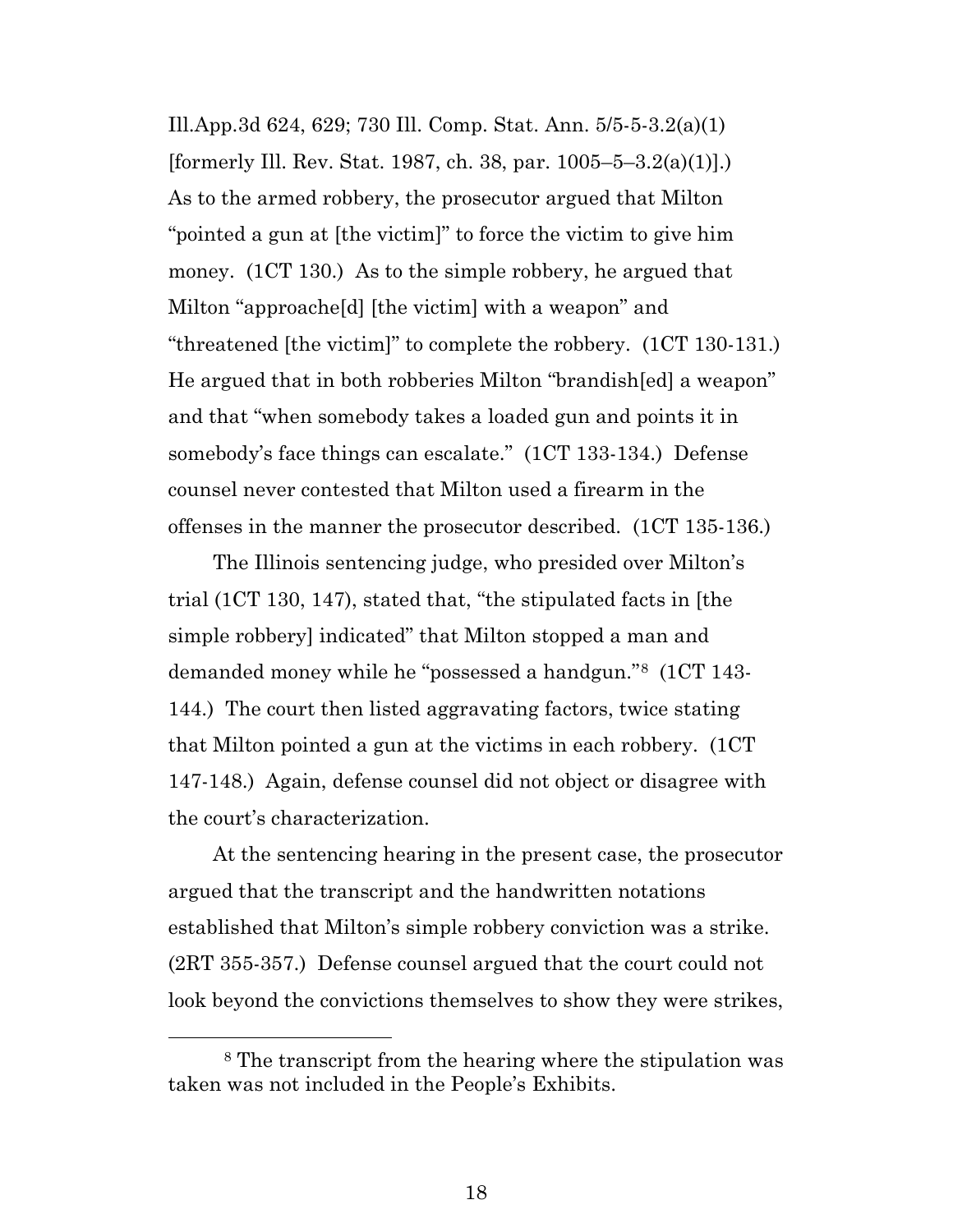and the documents did not show actual firearm use. (2RT 357- 358.) The court ruled that it saw "nothing wrong with going beyond the—beyond the court record to—to determine what really happened." It found Milton used a firearm in the robberies and that both convictions were strikes. (2RT 358.) The court sentenced Milton to a third-strike sentence of 25 years to life for the second degree robbery and five years for the prior serious felony enhancement. (1CT 163-164.)

On appeal (B131757), Milton argued, inter alia, that the trial court was not permitted to examine the record behind the simple robbery conviction, and thus it did not constitute a serious felony; he did not challenge that the armed robbery was a strike. The Court of Appeal affirmed the judgment, finding that the trial court was permitted to examine the hearing transcript and other documents, which provided substantial evidence that Milton used a firearm in the simple robbery. The court noted that Milton's counsel did not object to the assertions at the Illinois sentencing hearing that he used a firearm. (Slip Opn. 8-[9](#page-18-0).)<sup>9</sup>

Milton filed a petition for review (S089153), which asserted that the trial court improperly concluded that his Illinois simple robbery conviction constituted a strike. This Court denied review.

Milton filed numerous state and federal habeas petitions, including one in 2016 (S231762), which this Court denied without prejudice to any relief Milton might be entitled to after the resolution of *Gallardo*, *supra*, 4 Cal.5th 120. After *Gallardo* was

<span id="page-18-0"></span> <sup>9</sup> Respondent was unable to find a Westlaw or Lexis citation to the Court of Appeal's unpublished opinion.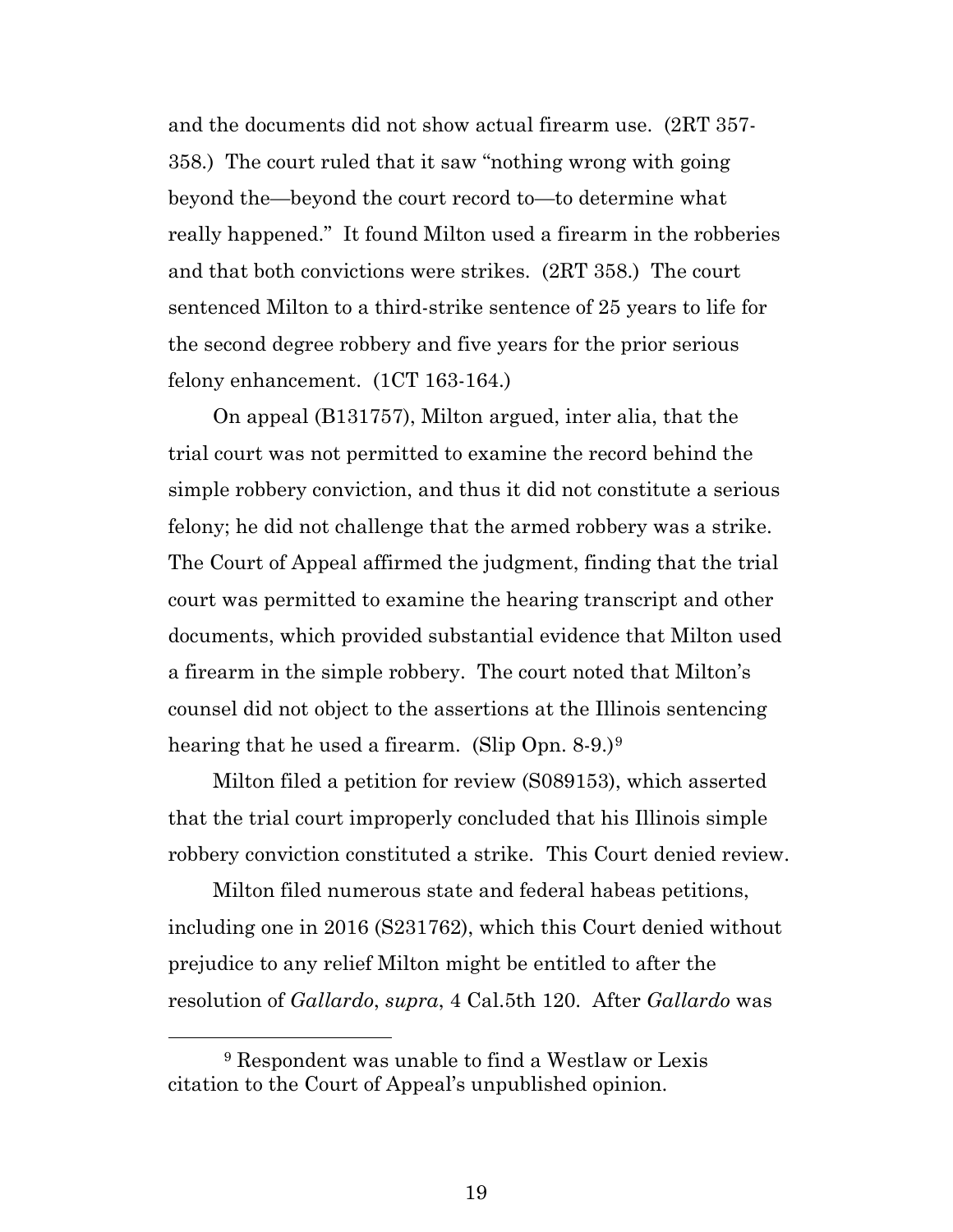decided, Milton filed another habeas petition (S246213). This Court directed respondent to file an informal response on whether Milton was entitled to relief under *Gallardo*. Upon reviewing the informal response, this Court ordered respondent to show cause returnable to the Court of Appeal.

Following briefing, the Court of Appeal denied the petition in a reasoned opinion. As the court recognized, under *Gallardo*, the trial court here erred because it resolved a disputed factual question that was reserved for the jury. (*Gallardo*, *supra*, 4 Cal.5th at pp. 124, 136.) Accordingly, if *Gallardo* applied retroactively, Milton would be entitled to relief. (*Milton*, *supra*, 42 Cal.App.5th at pp. 987-988.)

However, the *Milton* court found that under the state and federal tests for retroactivity, *Gallardo* was not retroactive to Milton's final judgment. (*Milton*, *supra*, 42 Cal.App.5th at pp. 989-999.) Under the federal *Teague* test, *Milton* held that the *Gallardo* rule was new, as it was not dictated by precedent at the time Milton's conviction became final. (*Milton*, *supra*, 42 Cal.App.5th at pp. 989-991.) *Gallardo*'s rule was also procedural, as it only prescribed the manner of finding facts that increase a defendant's sentence. It did not alter the class of persons eligible for punishment. (*Id*. at pp. 992-994.) Finally, the court held the *Gallardo* rule was not a watershed rule warranting retroactive application. The rule was enacted to protect the Sixth Amendment right to a jury trial, not because the prior method was unreliable. Furthermore, *Gallardo*, as an extension of the

20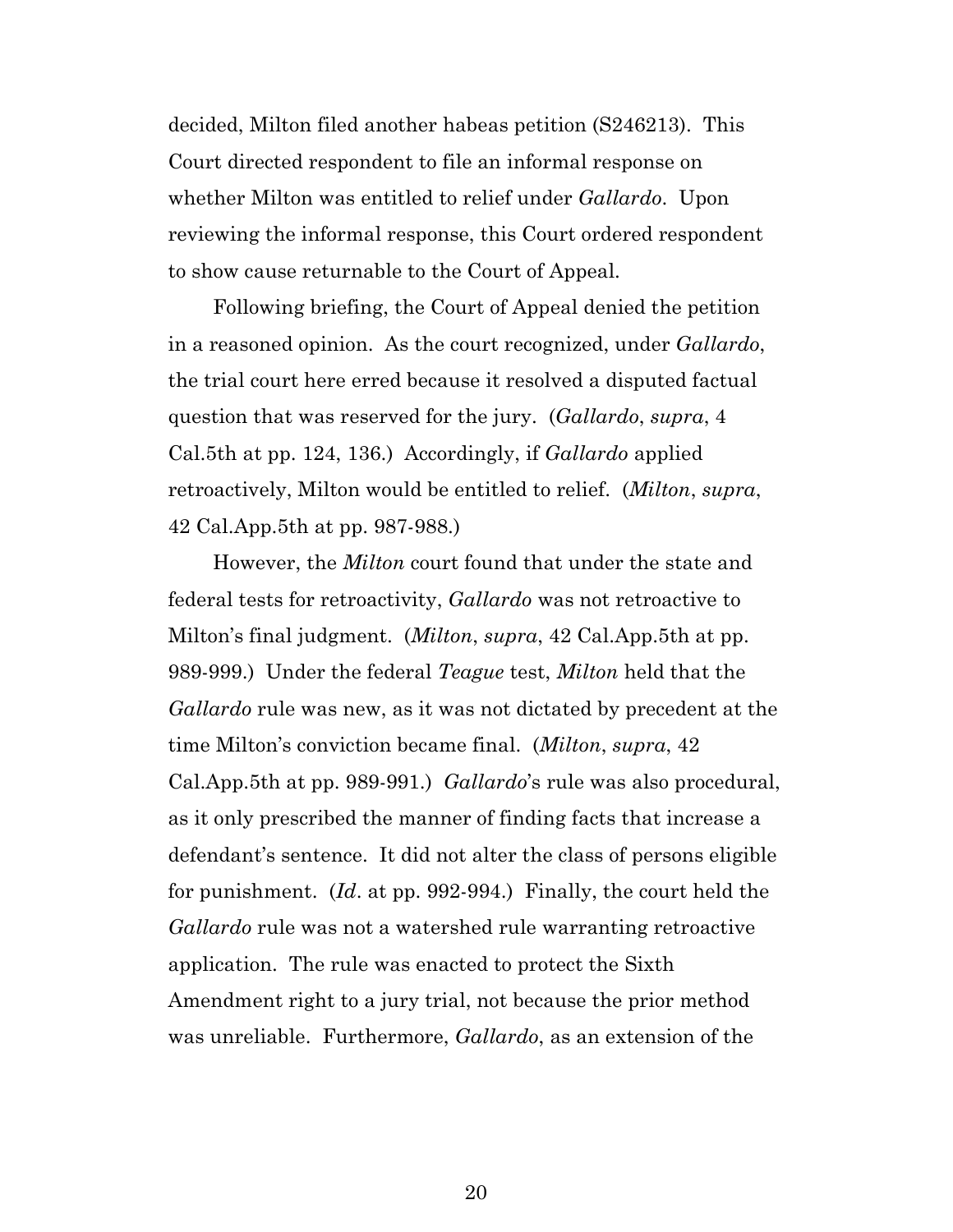longstanding *Apprendi* rule, did not alter bedrock procedural principles. (*Id*. at pp. 994-996.)

Under the *Johnson* test, the Court of Appeal also held that *Gallardo* established a new rule, as it disapproved *McGee*, *supra*, 38 Cal.4th 682. (*Milton*, *supra*, 42 Cal.App.5th at pp. 996-997.) The court found that *Gallardo* was not retroactive as it did not significantly affect the reliability of fact-finding by transferring the relevant findings from judge to jury. (*Id*. at pp. 998-999.) Furthermore, applying *Gallardo* retroactively would cause significant disruption—courts would have to reopen countless cases, conduct new sentencing hearings, and locate records from proceedings conducted long ago. (*Id*. at p. 999.)

This Court granted Milton's petition for review.

#### **ARGUMENT**

#### **I.** *GALLARDO* **IS NOT RETROACTIVE TO MILTON'S FINAL JUDGMENT UNDER STATE OR FEDERAL LAW**

*Gallardo* is not retroactive because it created a new, procedural rule, one that is not essential to the integrity of the fact-finding process. This Court and the United States Supreme Court have consistently found such rules, which eliminate judicial fact-finding to extend the constitutional jury trial guarantee, are non-retroactive.

Milton's numerous arguments for *Gallardo*'s retroactivity are unpersuasive because they derive from a misreading of *Gallardo*'s holding. Contrary to Milton's assertion, *Gallardo* did not "effectively alter[]" the factual elements required to prove that a defendant's prior conviction qualifies as a strike or serious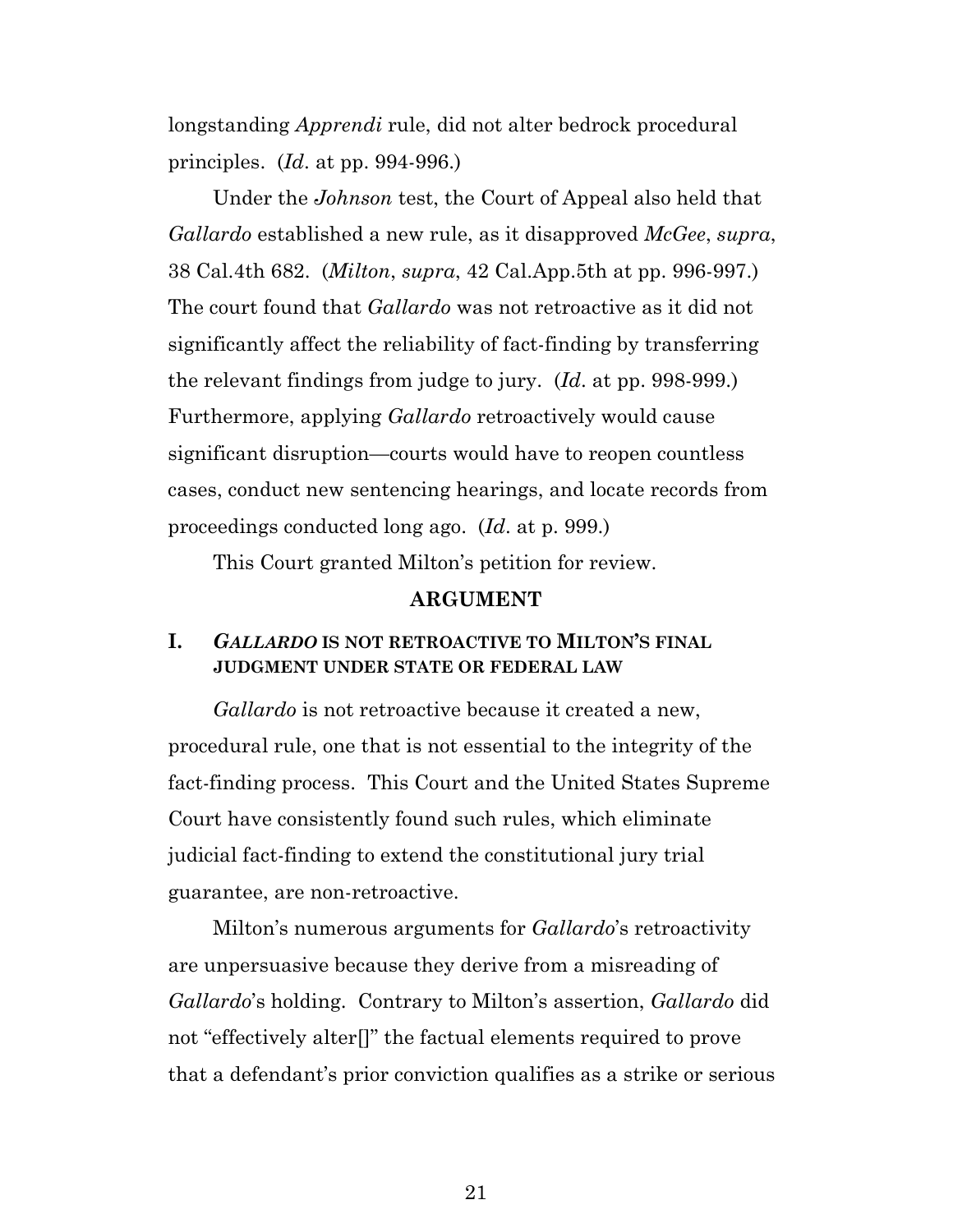felony. (OBM 10.) *Gallardo* was singularly motivated by the Sixth Amendment jury trial right. It did not discuss, let alone alter, the elements or scope of strikes or serious felonies.

### **A.** *Gallardo* **overruled this Court's precedent to hold that, under the Sixth Amendment, only a jury may find facts underlying a prior conviction that enhance a sentence**

When Milton was sentenced in 1999, California law permitted trial courts to examine "the entire record of the conviction to determine the substance of the prior foreign conviction." (*People v. Guerrero* (1988) 44 Cal.3d 343, 352, 355.) Just as today, due process required the prosecution to prove each element of a strike or enhancement beyond a reasonable doubt. (*People v. Frierson* (2017) 4 Cal.5th 225, 233; *People v. Tenner* (1993) 6 Cal.4th 559, 566.)

In 2000, *Apprendi*, *supra*, 530 U.S. 466, held that, under the Sixth Amendment and the due process clause of the Fourteenth Amendment, "any fact that increases the penalty for a crime beyond the prescribed statutory maximum must be submitted to a jury, and proved beyond a reasonable doubt." (*Id.* at pp. 477, 490.) *Apprendi*, however, preserved the *Almendarez-Torres* exception, that "the fact of a prior conviction" used to enhance the maximum sentence for a later offense may be found by the sentencing court. (*Id.* at p. 490; see *Almendarez-Torres v. United States* (1998) 523 U.S. 224, 239-247).

In 2006, this Court interpreted the *Apprendi* rule and the *Almendarez*-*Torres* exception in *McGee*, *supra*, 38 Cal.4th 682. *McGee* affirmed that defendants had no right to a jury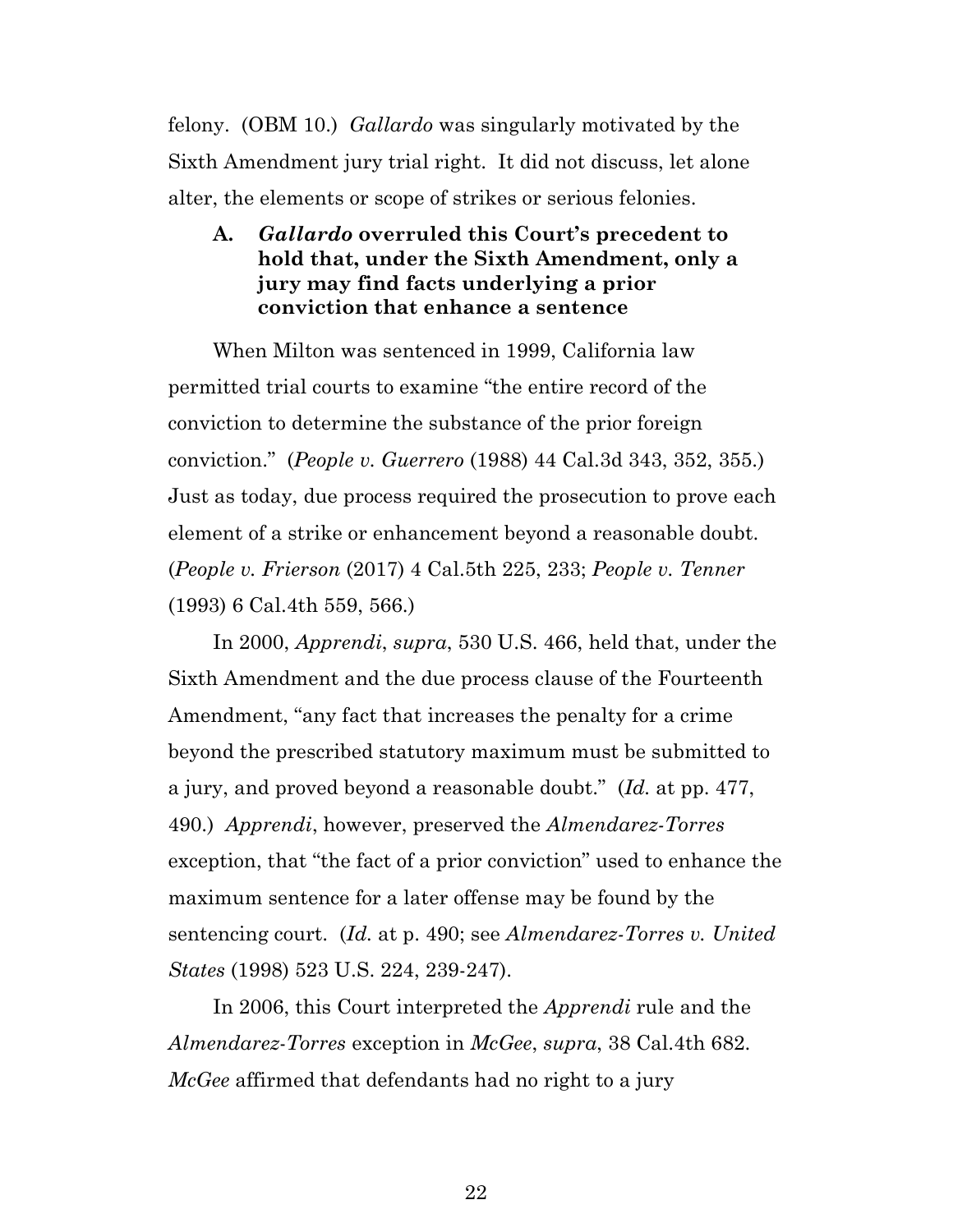determination on whether a prior conviction qualified as a serious felony for purposes of sentencing. (*Id.* at p. 685.) *McGee* acknowledged that *Apprendi* itself noted the tension between the rationale of its decision and the established rule permitting a court, rather than a jury, to determine sentence enhancements based upon a prior conviction. But *McGee* declined to repudiate the *Almendarez-Torres* exception, as *Apprendi* "did not purport to overrule the prior case law pertaining to recidivist sentencing provisions." (*Id.* at p. 699, footnote omitted.) Accordingly, *McGee* would not "overturn the current California statutory provisions and judicial precedent" that permitted the trial courts to conduct such fact-finding. (*Id.* at p. 686.) In so holding, *McGee* noted that many other courts had also interpreted the *Almendarez-Torres* exception broadly. (*Id.* at pp. 702-708.) But the Court "recognize[d] the possibility" that ensuing federal Supreme Court rulings might call for reconsideration of *McGee*'s holding, and "requir[e] a state to assign this function to a jury." (*Ibid*.)

In the next decade, the United States Supreme Court published two decisions which described *Apprendi*'s wide scope. *Mathis v. United States* (2016) 136 S.Ct. 2243, and *Descamps v. United States* (2013) 570 U.S. 254, concerned whether a state conviction qualified as a violent felony for purposes of the Armed Career Criminal Act ("ACCA"; 18 U.S.C. § 924(e)), a federal recidivist sentencing statute. (*Mathis*, *supra*, at pp. 2249-2250; *Descamps*, *supra*, at pp. 257-258.) Both cases held that a trial court may not look beyond the elements that the jury necessarily found to establish that a past state conviction qualifies for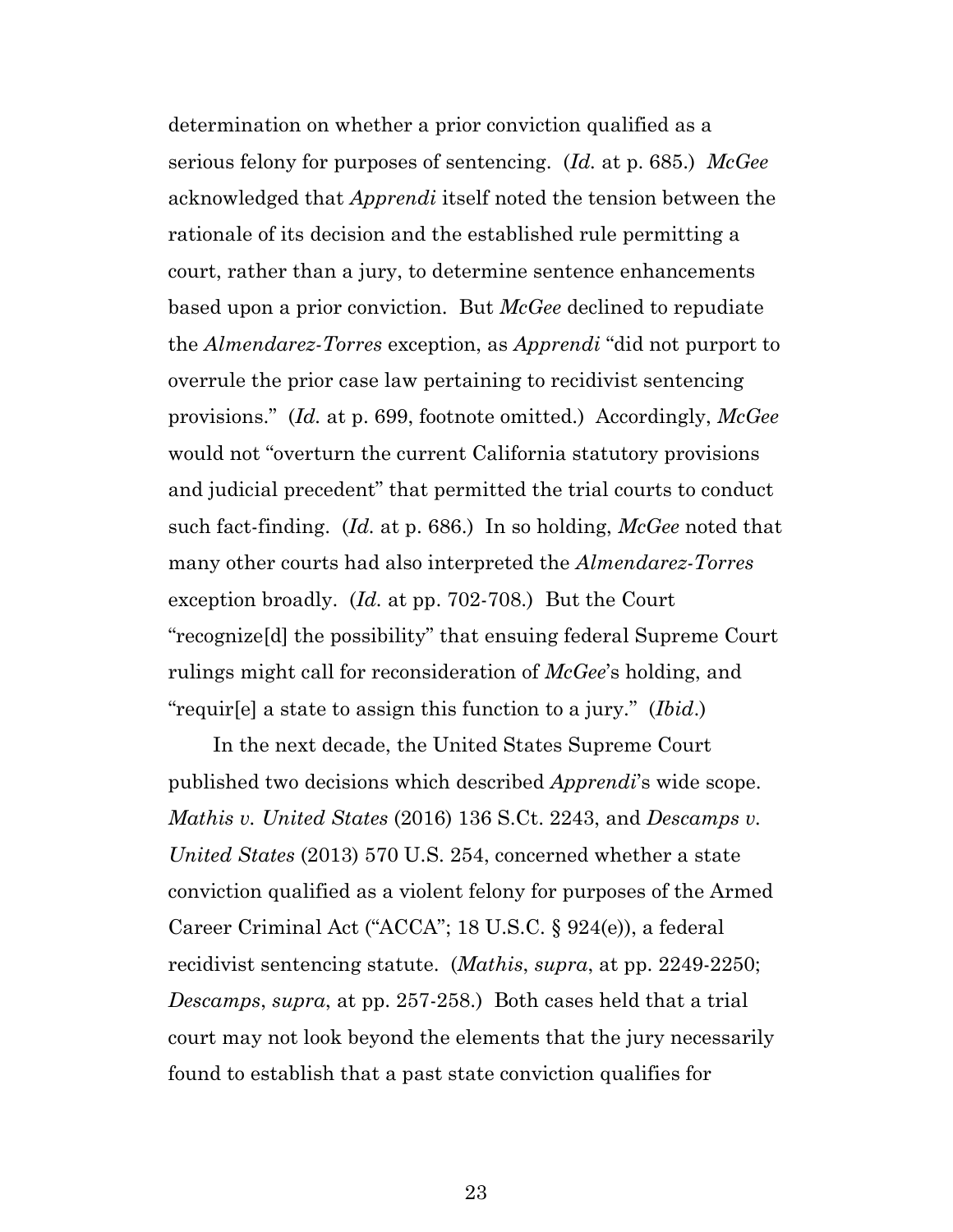enhancement under the ACCA. (*Gallardo*, *supra*, 4 Cal.5th at pp. 132-133; *Mathis*, *supra*, at pp. 2251-2252; *Descamps*, *supra*, at pp. 269-270.) In each case, the Court—based on statutory interpretation of the ACCA in light of the Sixth Amendment right to a jury trial under *Apprendi*—reasoned that a jury, not a judge, must make the findings necessary to impose enhanced punishment. (*Gallardo*, *supra*, at p. 133; *Mathis*, *supra*, at pp. 2252-2253; *Descamps*, *supra*, at pp. 267-270.)

Based largely on the rationales in these cases, in 2017, *Gallardo* overruled *McGee*. (*Gallardo*, *supra*, 4 Cal.5th at pp. 125, 134.) In *Gallardo*, the issue was whether the defendant's prior conviction for assault with a deadly weapon or with force likely to cause great bodily injury (§ 245, subd. (a)) qualified as a serious felony, since the definition of that offense encompassed more conduct than the definition of a serious felony. (*Id.* at p. 123.) To resolve the issue, the trial court consulted the preliminary hearing transcript and found the defendant used a deadly weapon in committing the assault, which qualified the offense as a serious felony. (*Ibid*.)

Citing *Descamps* and *Mathis*, this Court reversed the trial court's ruling: "The cases make clear that when the criminal law imposes added punishment based on findings about the facts underlying a defendant's prior conviction, '[t]he Sixth Amendment contemplates that a jury—not a sentencing court will find such facts, unanimously and beyond a reasonable doubt.'" (*Gallardo*, *supra*, 4 Cal.5th at p. 124.) Hence, the trial court violated the defendant's right to a jury trial by inferring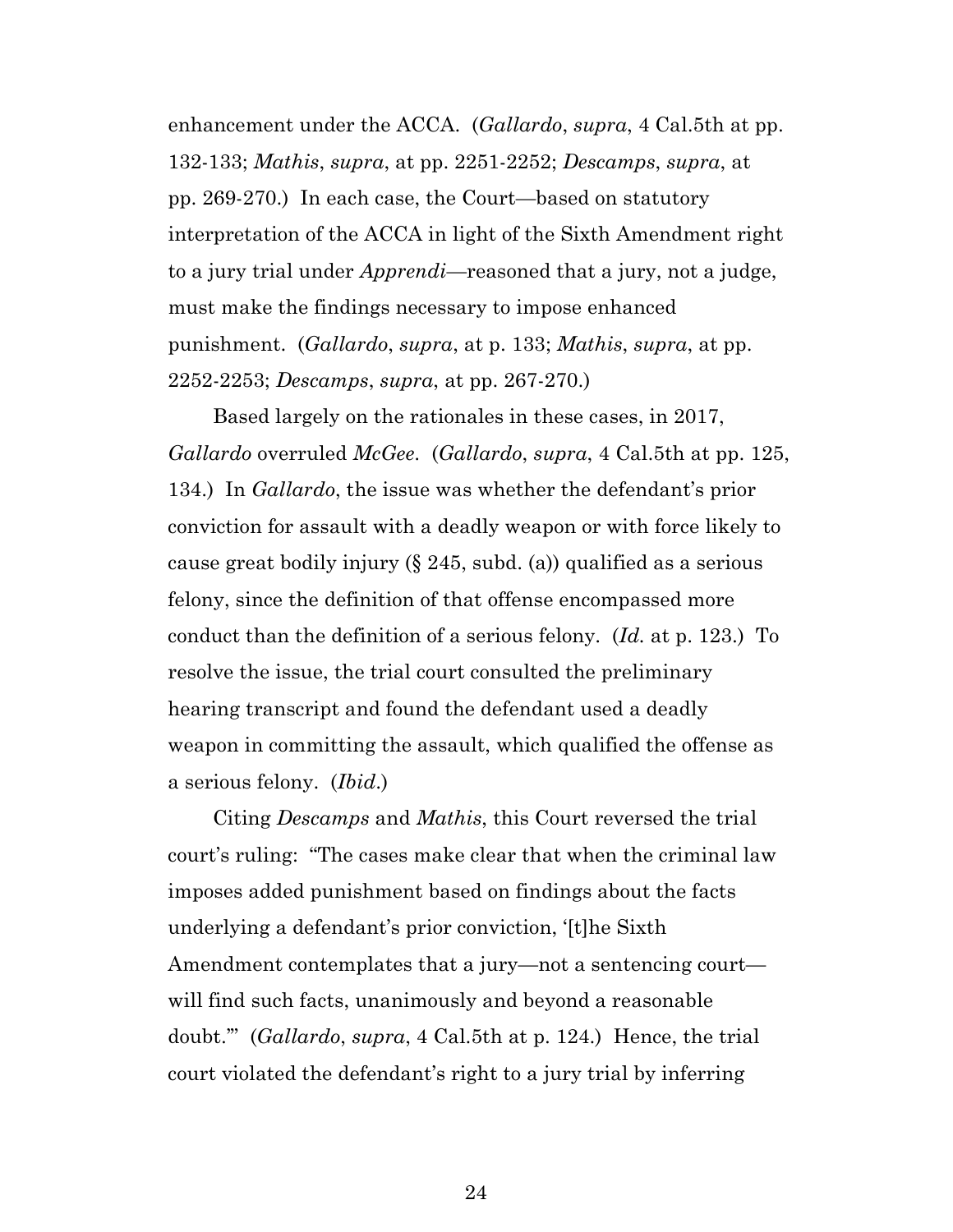weapon use from the preliminary hearing transcript. (*Id.* at pp. 124-125.) After *Gallardo*, when enhancing a sentence with facts concerning a prior conviction, a "trial court's role is limited to determining the facts that were necessarily found in the course of entering the conviction," which include the facts the jury necessarily found and the facts a defendant admitted as the basis of her plea. (*Id.* at p. 134.)

### **B. This Court has approved two tests for retroactivity, both of which seek to preserve finality while making retroactive those rules that are essential to accurate fact-finding**

To answer the issue presented—does *Gallardo* apply retroactively—the first question must be: What is the standard for assessing retroactivity? This Court has approved two tests, often referred to as the federal *Teague* test and the state *Johnson* test. This Court has approvingly cited and applied principles in *Teague*, but has never expressly adopted it or disavowed the earlier established *Johnson* test. (See *People v. Trujeque* (2015) 61 Cal.4th 227, 250-251; *In re Gomez* (2009) 45 Cal.4th 650, 655.) Although the *Teague* test is used in federal court, states are "free to give greater retroactive impact to a decision than the federal courts choose to give." (*Gomez*, *supra*, at p. 655; see also *Danforth v. Minnesota* (2008) 552 U.S. 264, 295 [states may provide broader retroactivity under their laws].) The two approaches often come to the same result and are mutually reinforcing in their ultimate purpose—to preserve the finality of judgments while ensuring that defendants benefit from new substantive rules of criminal law and new rules of procedure that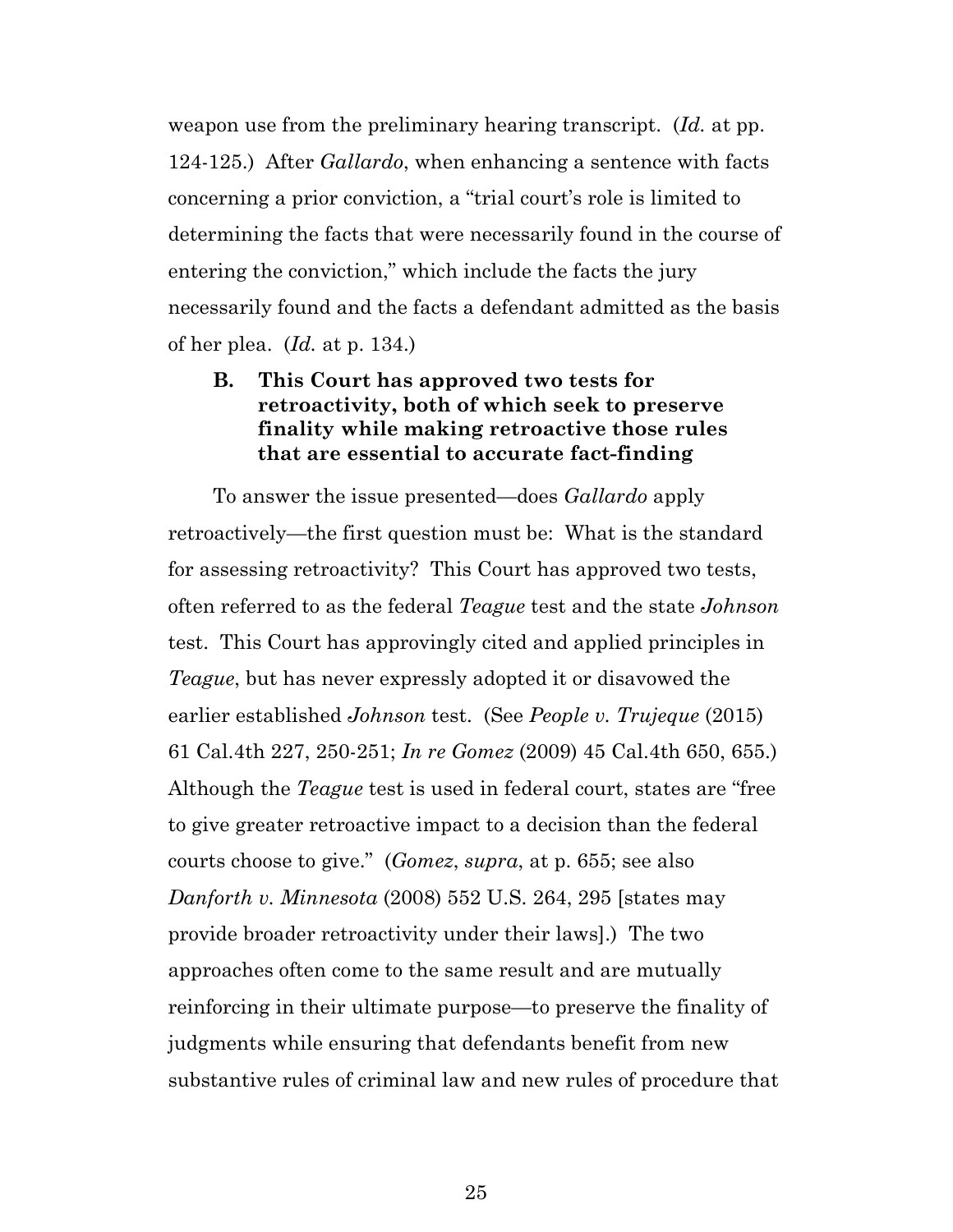are critical to accurate findings of guilt. To further harmonize the tests, when this Court applies *Johnson*, it should do so in a way that recognizes the fundamental importance of preserving the finality of judgments under a rule that ensures consistent and predictable application, values expressed in *Teague* and implicit in *Johnson*.

"Both the federal and state retroactivity doctrines have their roots in *Linkletter v. Walker* (1965) 381 U.S. 618. . . ." (*In re Thomas* (2018) 30 Cal.App.5th 744, 754.) In establishing a new test for retroactivity, the *Linkletter* court created three factors that had to be weighed: (1) the purpose to be served by the new standards; (2) the extent of the reliance by law enforcement authorities on the old standards, and; (3) the effect on the administration of justice of a retroactive application of the new standards. (*Linkletter*, *supra*, at p. 636.)

In 1970, this Court adopted the *Linkletter* three-factor test in *In re Johnson*, *supra*, 3 Cal.3d at page 410. The *Johnson* approach, like *Linkletter*, looked primarily to "the purpose to be served by the new standards," giving full retroactive effect to rules that are "essential to a reliable determination of whether an accused should suffer a penal sanction." (*Id.* at pp. 411, 413.) In cases where this purpose inquiry is a close question, courts consider the secondary factors to consider the toll retroactivity will place on the administration of justice. (*Id*. at p. 410.)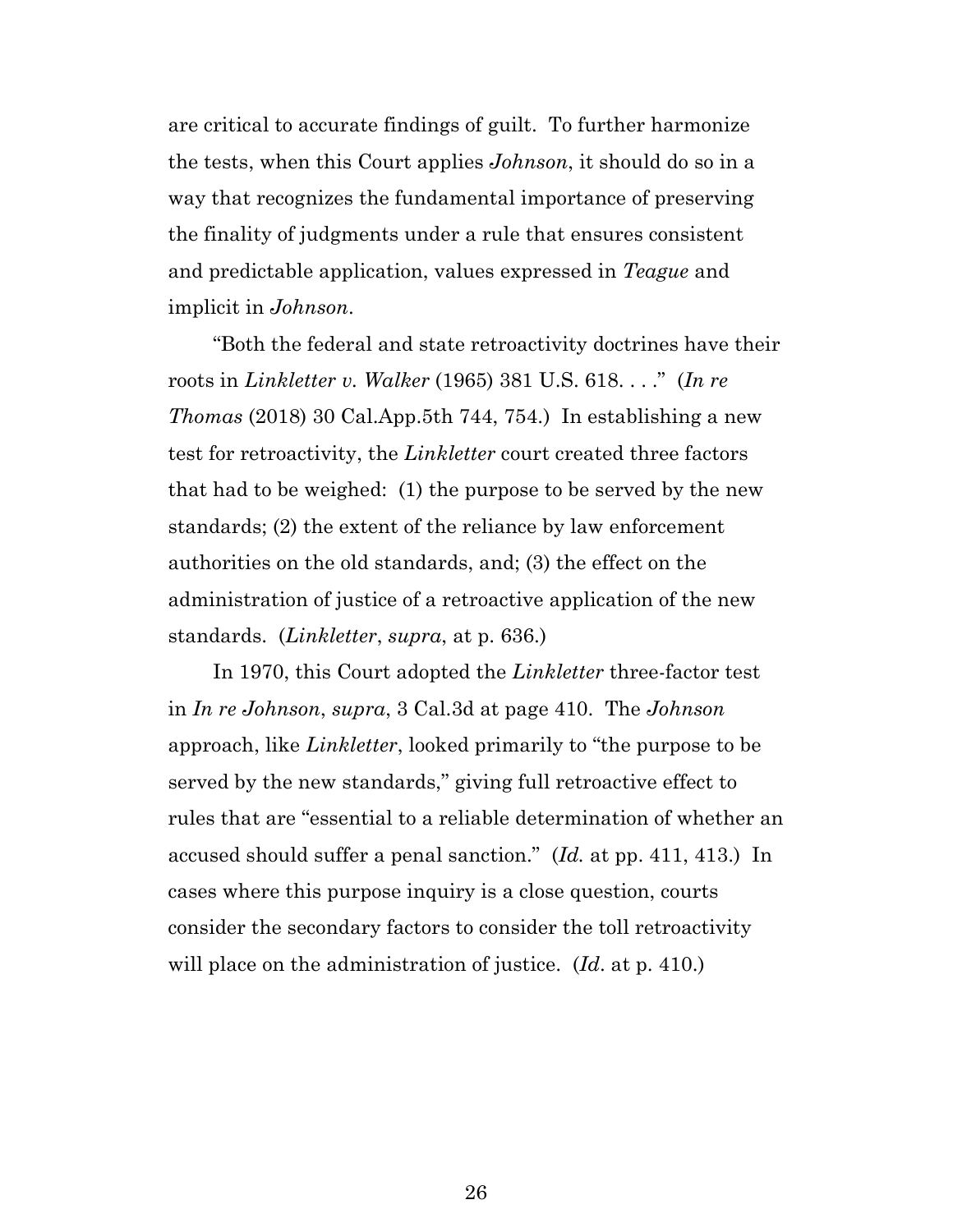In 1989, the *Teague* plurality<sup>[10](#page-26-0)</sup> endorsed the reasoning of Justice Harlan, who had criticized *Linkletter*'s three-factor test on three primary grounds, the second and third of which are relevant here—that it led to an "unfortunate disparity in the treatment of similarly situated defendants on collateral review" and that it undermined the important interest in finality.[11](#page-26-1)  (*Teague*, *supra*, 489 U.S. at p. 305, 308-309; see *Desist v. United States* (1969) 394 U.S. 244, 258 (dis. opn. of Harlan, J.); *Mackey v. United States* (1971) 401 U.S. 667, 692-693 (conc. opn. of Harlan, J.).) The highly abstract language of the *Linkletter* standard provided inadequate guidance to lower courts, as shown by the numerous lower court rulings that granted retroactive relief under *Edwards v. Arizona* (1981) 451 U.S. 477 (all police questioning must cease after accused requests counsel), which the high court ultimately found non-retroactive, leading to many similarly situated defendants being treated differently. (*Teague*, *supra*, at p. 305.) *Teague* found this disparity was caused by the "failure to treat retroactivity as a threshold question and the *Linkletter* standard's inability to account for the nature and function of collateral review." (*Ibid.*) The remedy for the latter problem was to view *Linkletter* within the procedural context of habeas corpus review. (*Id.* at pp. 305-306.)

<span id="page-26-0"></span> <sup>10</sup> A majority of the Court adopted *Teague*'s holding in *Saffle v. Parks* (1990) 494 U.S. 484.

<span id="page-26-1"></span><sup>11</sup> The first failing was that the *Linkletter* standard "led to the disparate treatment of similarly situated defendants on direct review." (*Teague*, *supra*, 489 U.S. at pp. 302-305.)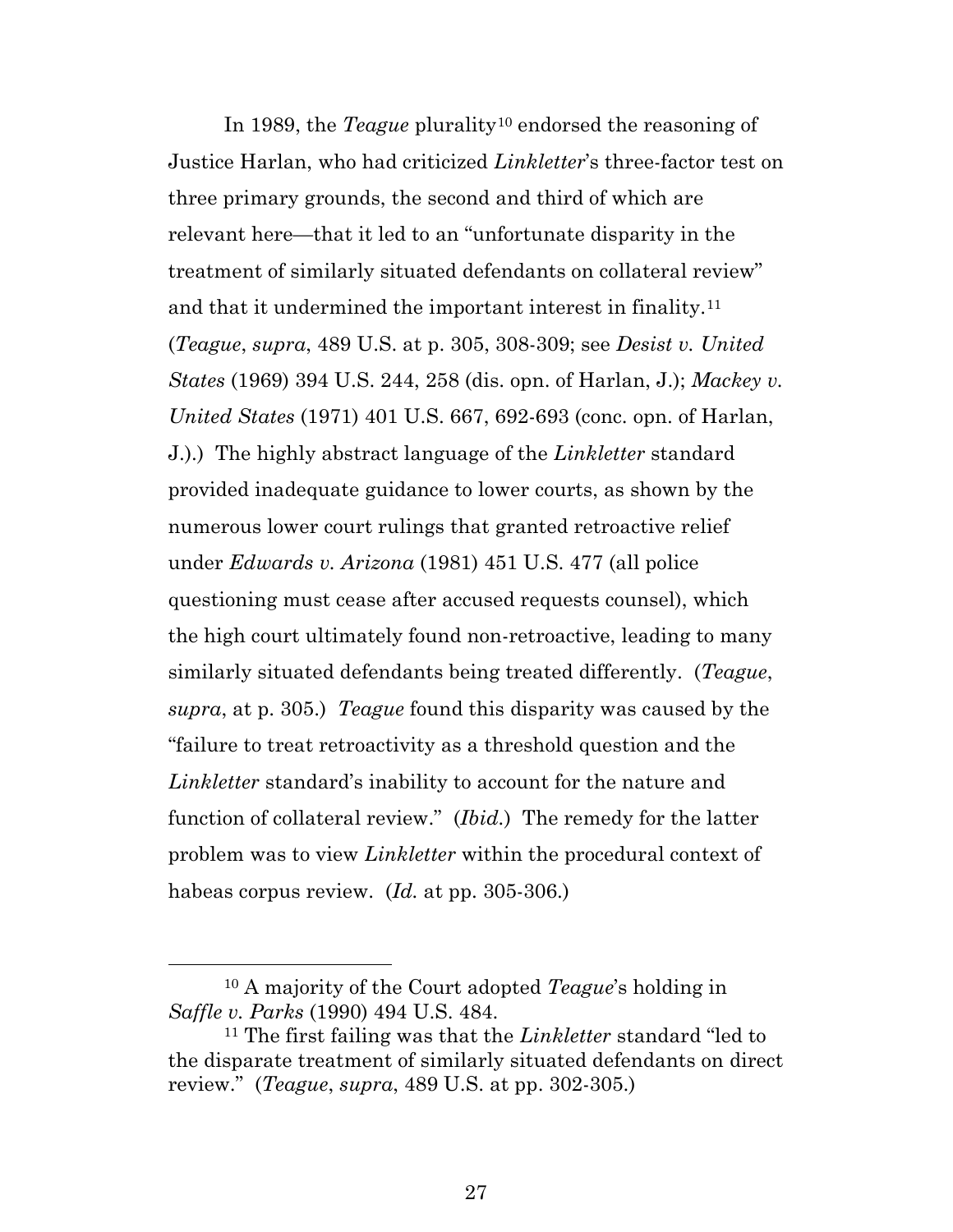As Justice Harlan had explained, "'the threat of habeas serves as a necessary additional incentive for trial and appellate courts throughout the land to conduct their proceedings in a manner consistent with established constitutional standards.'" (*Teague*, *supra*, 489 U.S. at p. 306, quoting *Desist*, *supra*, 394 U.S. at pp. 262-263 (dis. opn. of Harlan, J.).) This required habeas courts to "'apply the constitutional standards that prevailed at the time the original proceedings took place.'" (*Ibid*.) In other words, the question of whether to apply a new rule retroactively "must be answered by reference to the underlying purposes of the habeas writ. Foremost among these is ensuring that state courts conduct criminal proceedings in accordance with the Constitution as interpreted at the time of the proceedings." (*Saffle*, *supra*, 494 U.S. at p. 488.)

*Teague* also emphasized that the "[a]pplication of constitutional rules not in existence at the time a conviction became final seriously undermines the principle of finality which is essential to the operation of our criminal justice system." (*Teague*, *supra*, 489 U.S. at p. 309). Without finality, "the criminal law is deprived of much of its deterrent effect" and the state is continually forced "to marshal resources in order to keep in prison defendants whose trials and appeals conformed to thenexisting constitutional standards." (*Id*. at pp. 309-310.) With these considerations in mind, *Teague* adopted a revised approach to retroactivity, holding that a new rule applies retroactively only if the rule is substantive or is a watershed rule of criminal procedure implicating the fundamental fairness and accuracy of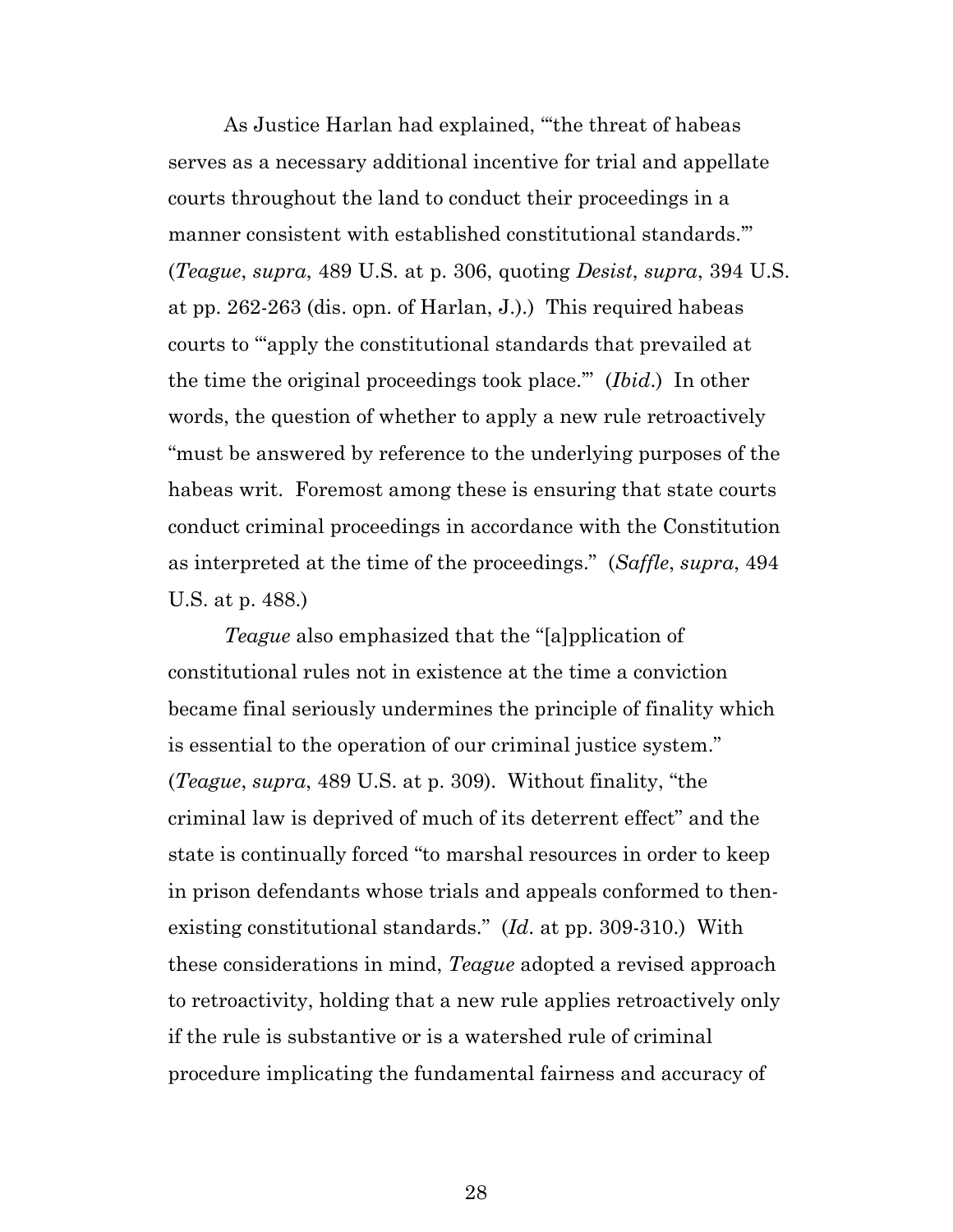the criminal proceeding. (*Whorton v. Bockting* (2007) 549 U.S. 406, 416.)

In the years after *Teague* and *Johnson*, this Court's jurisprudence on retroactivity has gone a long way toward harmonizing the two tests, such that practical application of both tests yields generally consistent results. Under both standards, the first step is to determine whether a potentially retroactive case presents a new or old rule. (*Woosley v. State of California* (1992) 3 Cal.4th 758, 794; *Saffle*, *supra*, 494 U.S. at p. 488.) To assess newness, *Teague* asks whether the rule was dictated by precedent at the time the defendant's conviction became final, but also acknowledges that the overruling of an earlier holding results in a new rule. (*Saffle*, *supra*, at p. 488.) *Johnson* asks whether the rule explicitly overrules a precedent of this Court, disapproves a practice impliedly sanctioned by prior decisions of this Court, or disapproves a longstanding and widespread practice expressly approved by a near-unanimous body of lower court authorities. (*People v. Guerra* (1984) 37 Cal.3d 385, 401, disapproved on another ground in *People v. Hedgecock* (1990) 51 Cal.3d 395, 409-410.) Despite the differing approaches, both are designed to identify the same types of rulings and it is difficult to imagine situations where they would come to different results.

Both approaches also must assess whether the new rule is substantive or procedural according to the same basic standard: "[A] change in the criminal law will be given retroactive effect when a rule is substantive rather than procedural (i.e., it alters the range of conduct or the class of persons that the law punishes,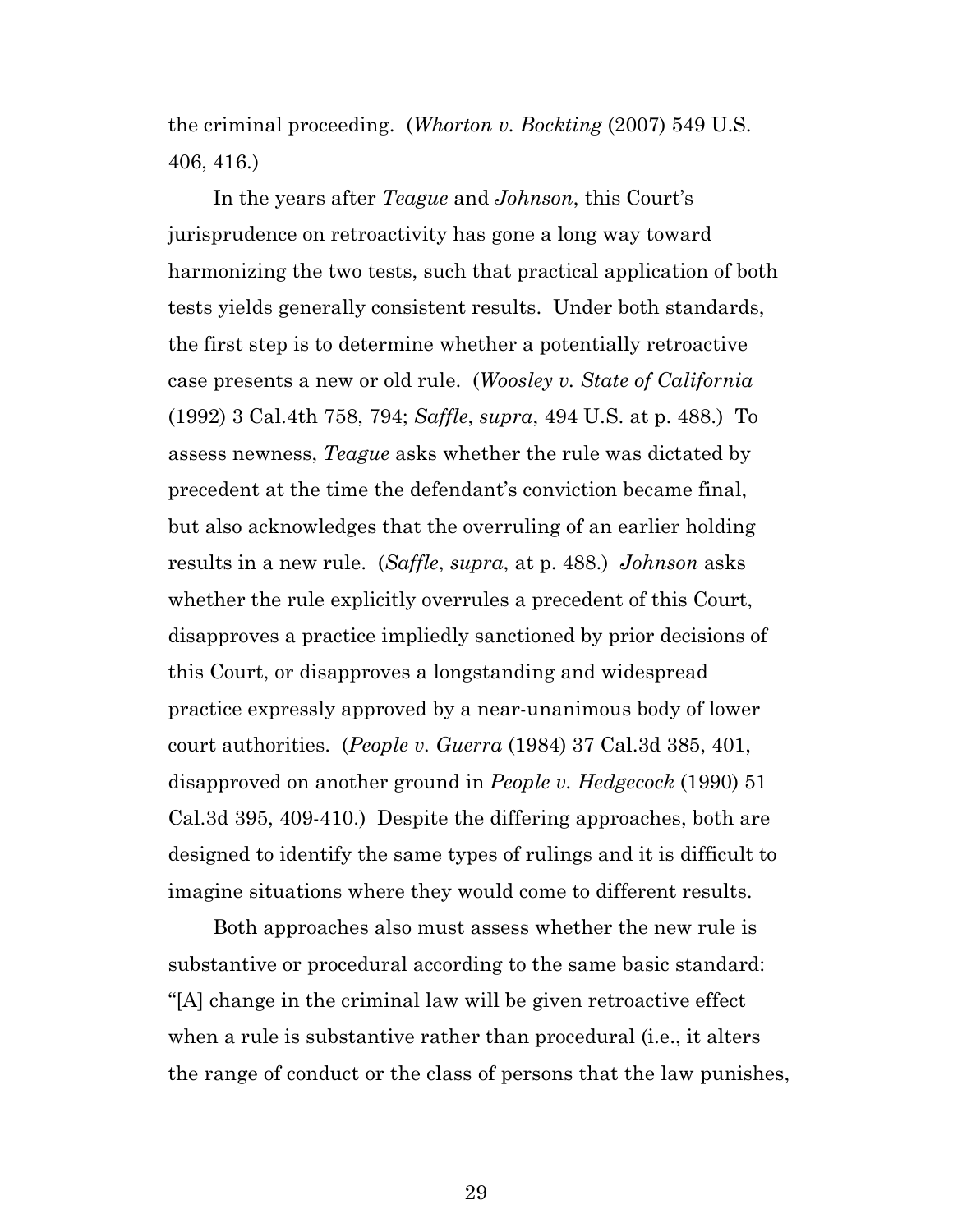or it modifies the elements of the offense). . . ." (*In re Martinez* (2017) 3 Cal.5th 1216, 1222; see *In re Scott* (2020) 49 Cal.App.5th 1003, 1016, review granted August 12, 2020, S262716.) And, "[a]s a matter of practical policy," this Court will find rules retroactive "if those claims would be granted in the federal courts" under *Teague* in order to avoid "duplicative litigation and greater delay in achieving finality of state court judgments." (*Gomez*, *supra*, 45 Cal.4th at p. 655.) Under that reasoning, a finding that a rule is substantive (or old) under *Teague* will generally support retroactive application in California.[12](#page-29-0)

One consideration that is at least facially unique to *Teague* is that it gives retroactive effect to watershed procedural rules "implicating the fundamental fairness and accuracy of the criminal proceeding." (*Whorton*, *supra*, 549 U.S. at p. 414.) However, while *Johnson* does not refer to "watershed" rules, its overarching goal of reserving retroactivity to those rules that are "*essential* to a reliable determination of whether an accused should suffer a penal sanction" (*Johnson*, *supra*, 3 Cal.3d at pp. 410-413, italics added), reveals a fundamental affinity between the tests (see *Whorton*, *supra*, 549 U.S. at p. 414).

Similarly, while the *Johnson* test does not reflect Justice Harlan's concern for finality in terms of imposing what amounts

<span id="page-29-0"></span> <sup>12</sup> Some appellate courts have not expressly analyzed whether a case is procedural or substantive in conducting a *Johnson* analysis (see, e.g., *In re Ruedas* (2018) 23 Cal.App.5th 777, 799; *Milton*, *supra*, 42 Cal.App.5th at pp. 997-998), perhaps because they had already found the rule was procedural under a *Teague* analysis.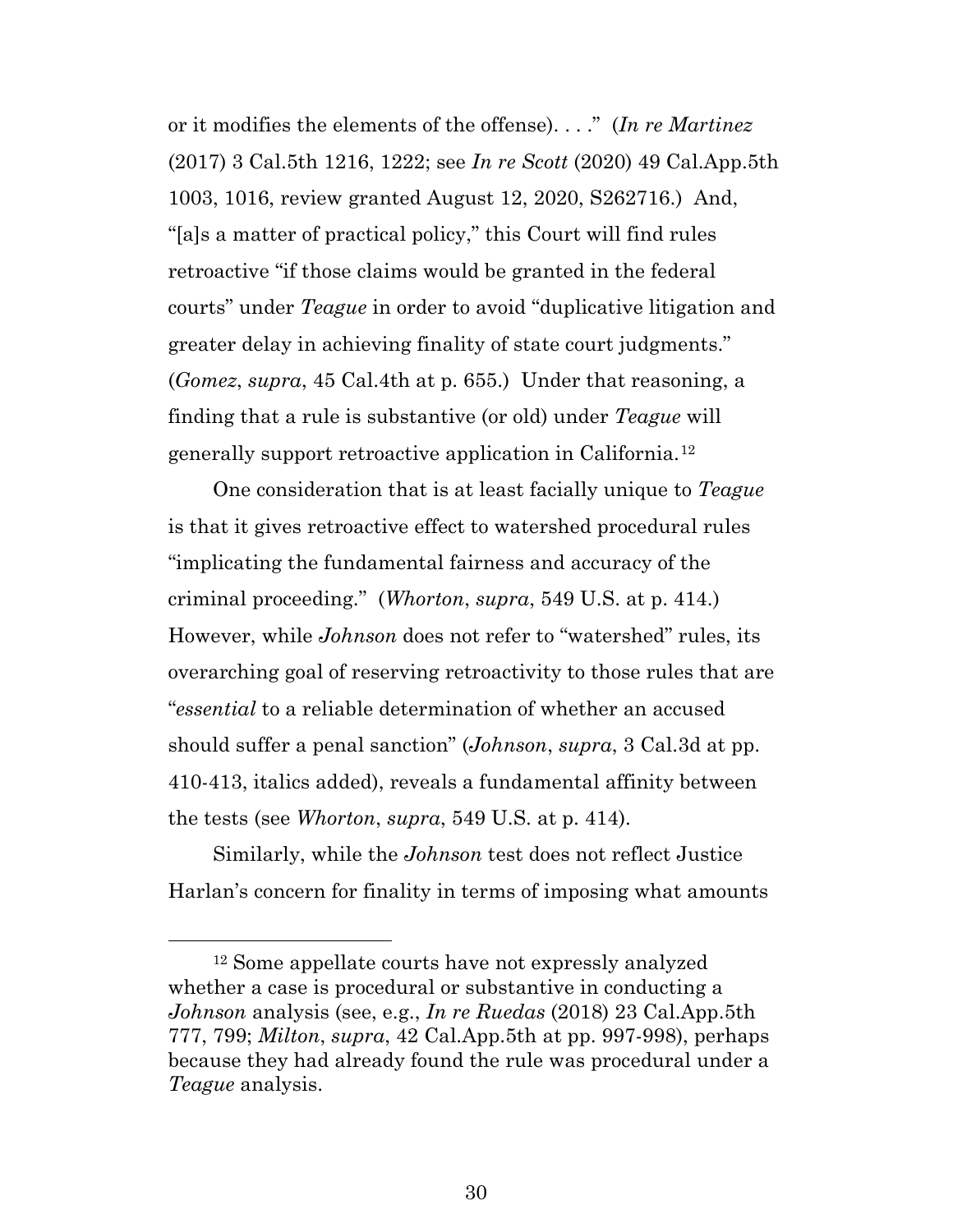to a rebuttable presumption against retroactivity, California's test implicitly recognizes the fundamental importance of preserving the finality of judgments. Not only does its first factor recognize that only a specific subset of rules will be given retroactive effect, but *Johnson*'s last two factors implicitly recognize the benefits of finality—both factors consider the institutional costs of retroactivity and tacitly acknowledge that a defendant whose judgment conformed to the procedural rules at the time of trial will have generally been treated with fundamental fairness.

Based on the above analysis, as this Court applies the tests for retroactivity, it should do so in a way that recognizes the benefits of finality and consistent application that are reflected in *Johnson*'s overarching concerns and that *Teague* clearly espoused. Indeed, this Court has repeatedly found that California has a "powerful interest in the finality of its judgments. This interest is particularly strong in criminal cases, for '[w]ithout finality, the criminal law is deprived of much of its deterrent effect.'" (*In re Harris* (1993) 5 Cal.4th 813, 831, citing *Teague*, *supra*, 489 U.S. at p. 309; see *In re Reno* (2012) 55 Cal.4th 428, 451 [this Court has "long emphasized that habeas corpus is an extraordinary remedy and that the availability of the writ properly must be tempered by the necessity of giving due consideration to the interest of the public in the orderly and reasonably prompt implementation of its laws and to the important public interest in the finality of judgments"], quotation marks and citations omitted.) In any event, as shown below, *Gallardo* is not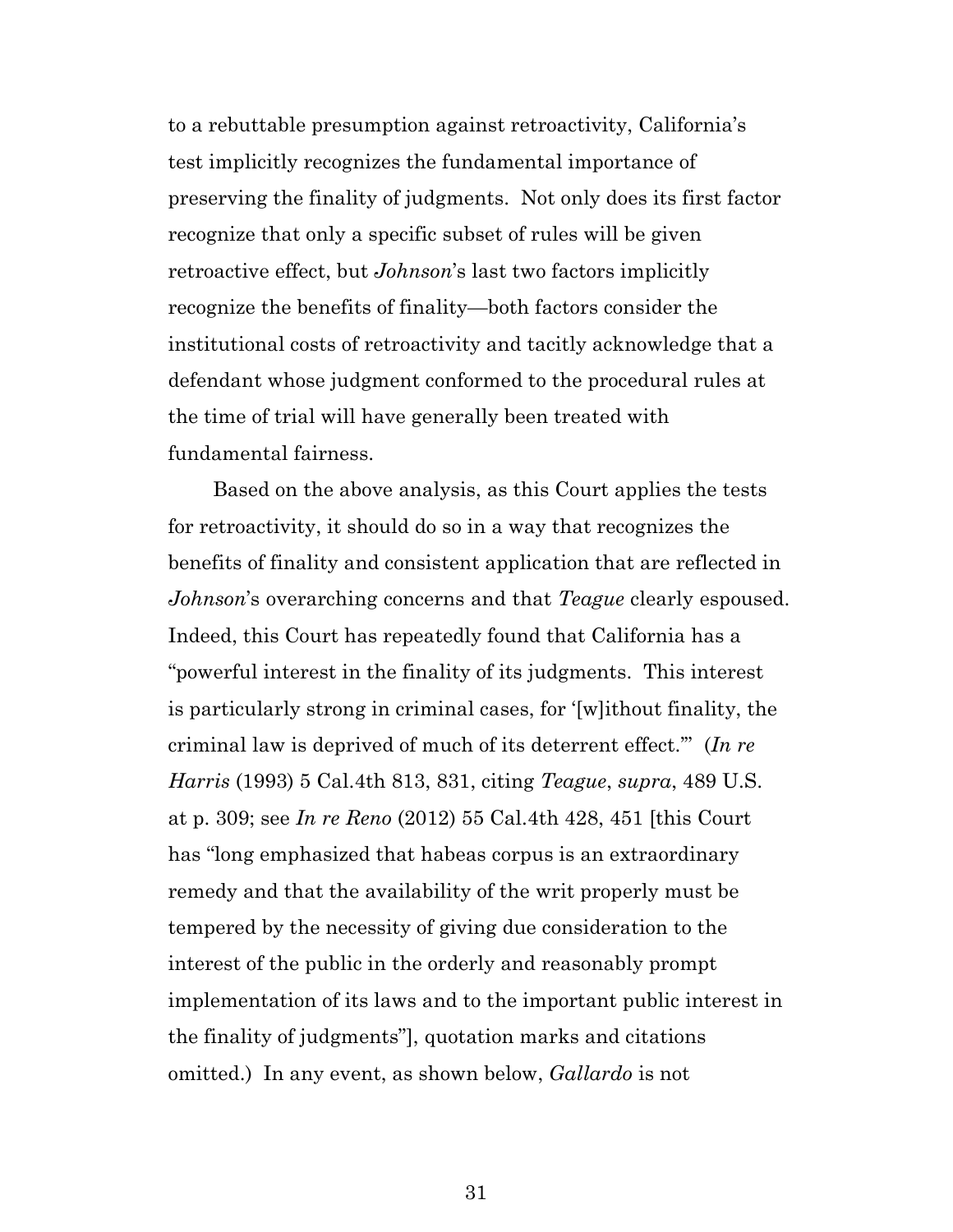retroactive under a straightforward application of the state and federal tests.

### **C.** *Gallardo* **is not retroactive under** *Teague***, as it is a new procedural rule that does not announce a watershed change**

As described above, under *Teague*, "A new rule applies retroactively in a collateral proceeding only if (1) the rule is substantive or (2) the rule is a "watershed rulle of criminal procedure implicating the fundamental fairness and accuracy of the criminal proceeding.'" (*Whorton*, *supra*, 549 U.S. at p. 416.) The question of retroactivity is reviewed de novo. (*In re Serrano*  (1995) 10 Cal.4th 447, 457.) *Gallardo* is a new rule that does not meet either of these exceptions.

### **1.** *Gallardo* **constitutes a new rule under**  *Teague*

The threshold question under *Teague* is whether *Gallardo* announced a "new rule" or merely reiterated an "old rule." (*Beard v. Banks* (2004) 542 U.S. 406, 411.) "[A] case announces a new rule when it breaks new ground or imposes a new obligation on the States or the Federal Government. [Citations.] To put it differently, a case announces a new rule if the result was not dictated by precedent existing at the time the defendant's conviction became final." (*Ibid.*, quoting *Teague*, *supra*, 489 U.S. at p. 301.) While it may be difficult to identify a new rule "when a decision extends the reasoning" of prior cases, "[t]he explicit overruling of an earlier holding no doubt creates a new rule." (*Saffle*, *supra*, 494 U.S. at p. 488.) In contrast, with an old rule,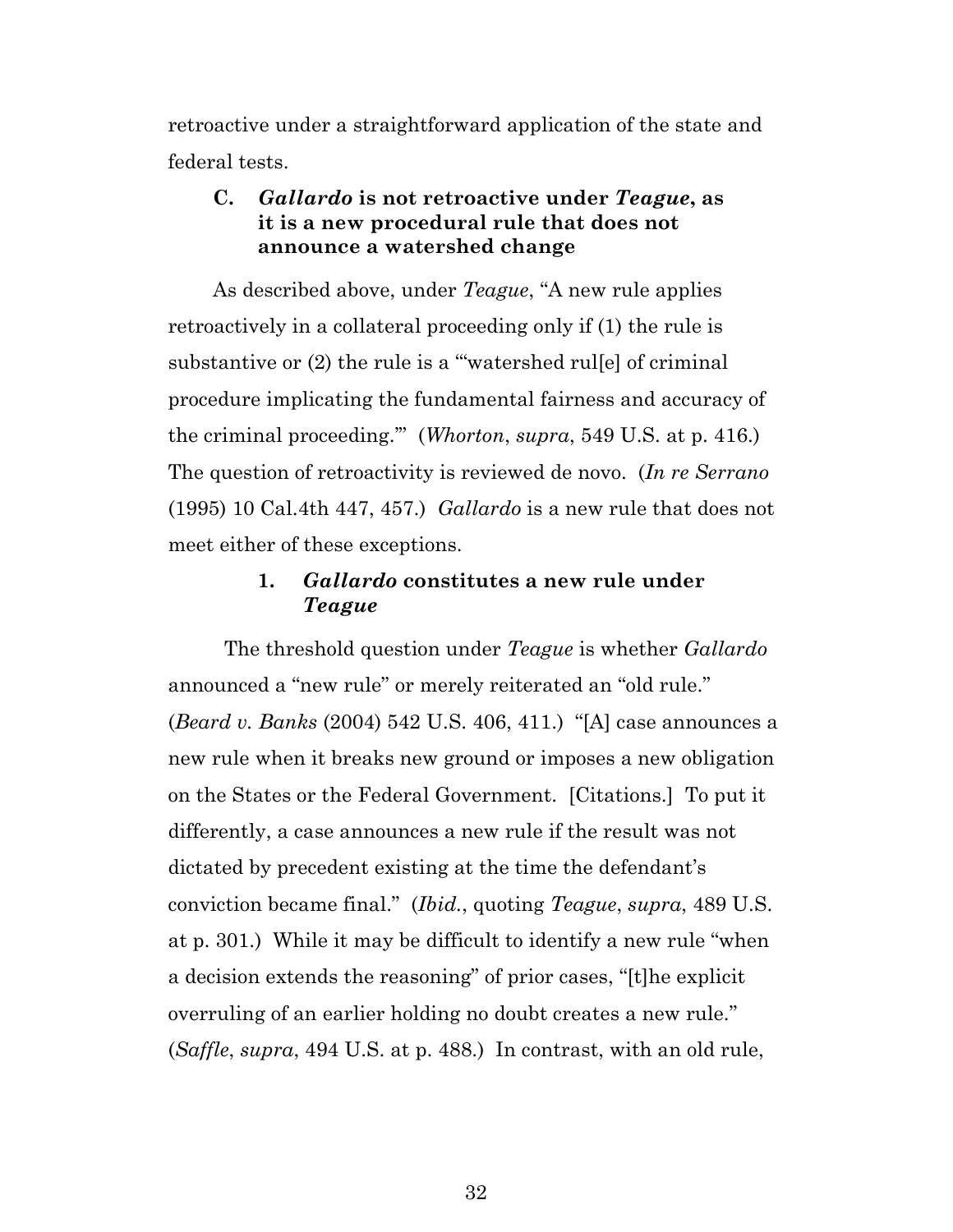"'no question of retroactivity arises' because there is no material change in the law." (*Guerra*, *supra*, 37 Cal.3d at p. 399.)

For the purposes of the *Teague* test, a case is final "when the availability of direct appeal to the state courts has been exhausted and the time for filing a petition for a writ of certiorari has elapsed or a timely filed petition has been finally denied." (*Caspari v. Bohlen* (1994) 510 U.S. 383, 390.) Here, this Court denied Milton's petition for review on July 19, 2000. His conviction, therefore, became final 90 days later on October 17, 2000. (28 U.S.C. § 2101, subd. (c).) Under *Teague*, the "legal landscape" in October 2000 is examined to determine whether the rule in *Gallardo* was dictated by then-existing precedent. (*Beard*, *supra*, 542 U.S. at p. 413.) At that time, *McGee* held that under *Apprendi* a sentencing court may examine the record of a prior conviction to determine if it qualified for increased punishment. (See *McGee*, *supra*, 38 Cal.4th at pp. 685, 702-708.)

There can be no serious question as to whether *Gallardo* announced a new rule; it expressly overruled *McGee* and eliminated the longstanding *Almendarez-Torres* exception. (*Gallardo*, *supra*, 4 Cal.5th at pp. 130-132, 136.)

 Milton's assertion that *Gallardo* was not new, having been dictated by *Apprendi* and *Taylor v. United States* (1990) 495 U.S. 575, is mistaken. In contrast to *In re Gomez*, *supra*, 45 Cal.4th 650 (see OBM 40-46), which held that *Cunningham v. California* (2007) 549 U.S. 270, did not constitute a new rule under *Teague* because it "merely applied [*Blakely*] to the California sentencing scheme," (*Gomez*, *supra*, 45 Cal.4th at p. 657; see also *id*. at p.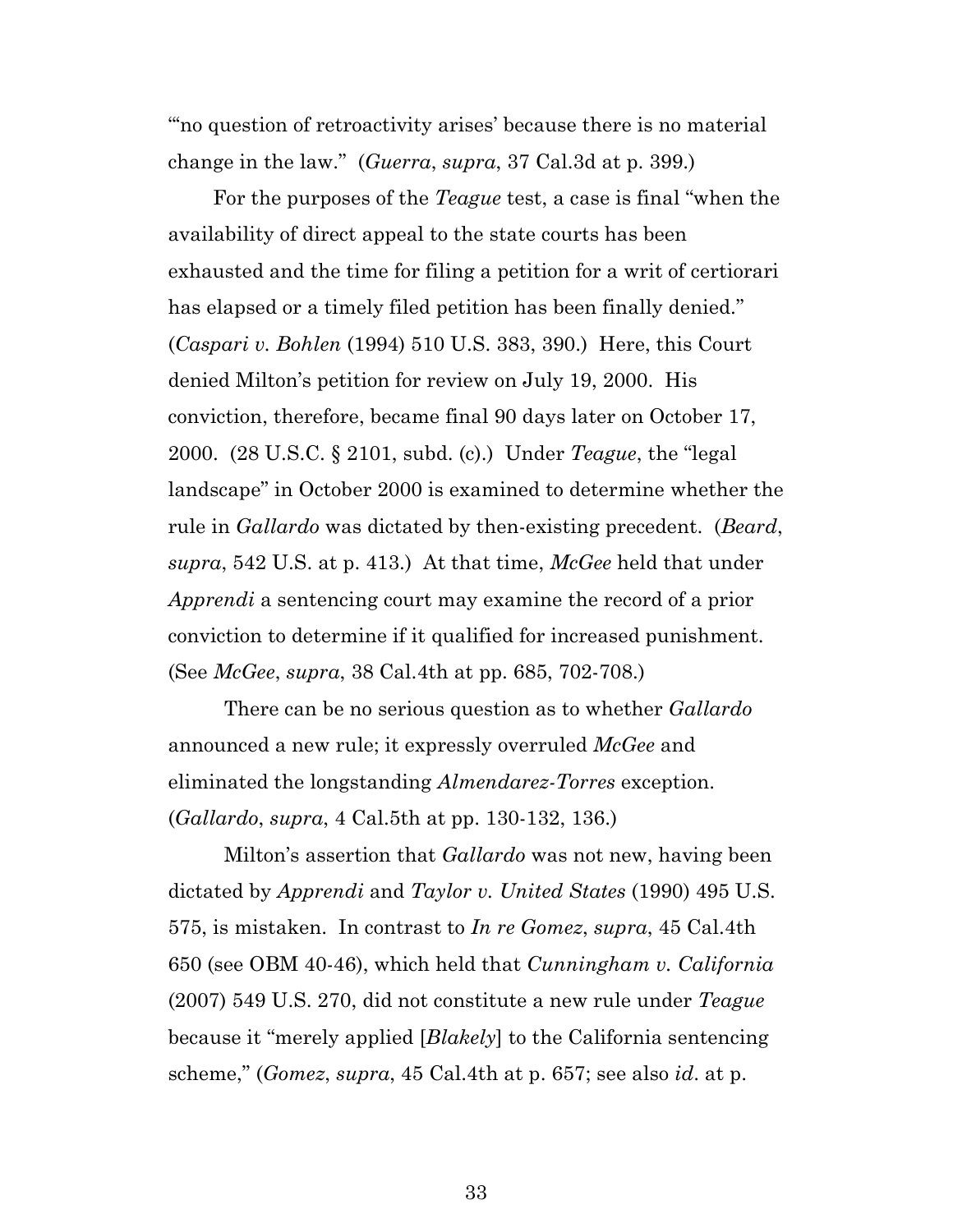660), *Gallardo* did not "merely apply" *Apprendi*. It repudiated a well-recognized, longstanding aspect of *Apprendi*'s holding. (*Apprendi*, *supra*, 530 U.S. at p. 490; *Gallardo*, *supra*, 4 Cal.5th at p. 134; see *In re Haden* (2020) 49 Cal.App.5th 1091, 1097-1098, review granted August 12, 2020, S263261; *Scott*, *supra*, 49 Cal.App.5th at p. 1016; *Milton*, *supra*, 42 Cal.App.5th at pp. 990- 991.) For the same reasons, Milton's reliance on *Taylor* is unavailing. Not only was *Taylor* decided 10 years before *Apprendi* (which preserved the *Almendarez*-*Torres* exception), but *Taylor* turned on statutory interpretation, not the Sixth Amendment jury trial guarantee, and mentioned the right to a jury trial only once in a hypothetical question about the practical difficulties of a contrary approach. (*Taylor*, *supra*, 495 U.S. at pp. 578, 601-602.)

Appellant argues that, since *Apprendi* and *Taylor* dictated *Descamps*, which in turn dictated *Gallardo*, *Apprendi* and *Taylor* must have also dictated *Gallardo*. (See OBM 41-46.) But *Gallardo* itself rejected the notion that *Descamps* and *Mathis* dictated its holding: "*Descamps* did not squarely overrule existing California law; it discussed the relevant Sixth Amendment principles only en route to construing the federal statute at issue to avoid constitutional concerns." (*Gallardo*, *supra*, 4 Cal.5th at p. 128.) Far from finding that *Descamps* and *Mathis* dictated the *Gallardo* holding, this Court explained that "[t]he high court's discussions [in those decisions] are persuasive evidence that the *Almendarez-Torres* exception is narrower than *McGee* had supposed." (*Id.* at p. 132.)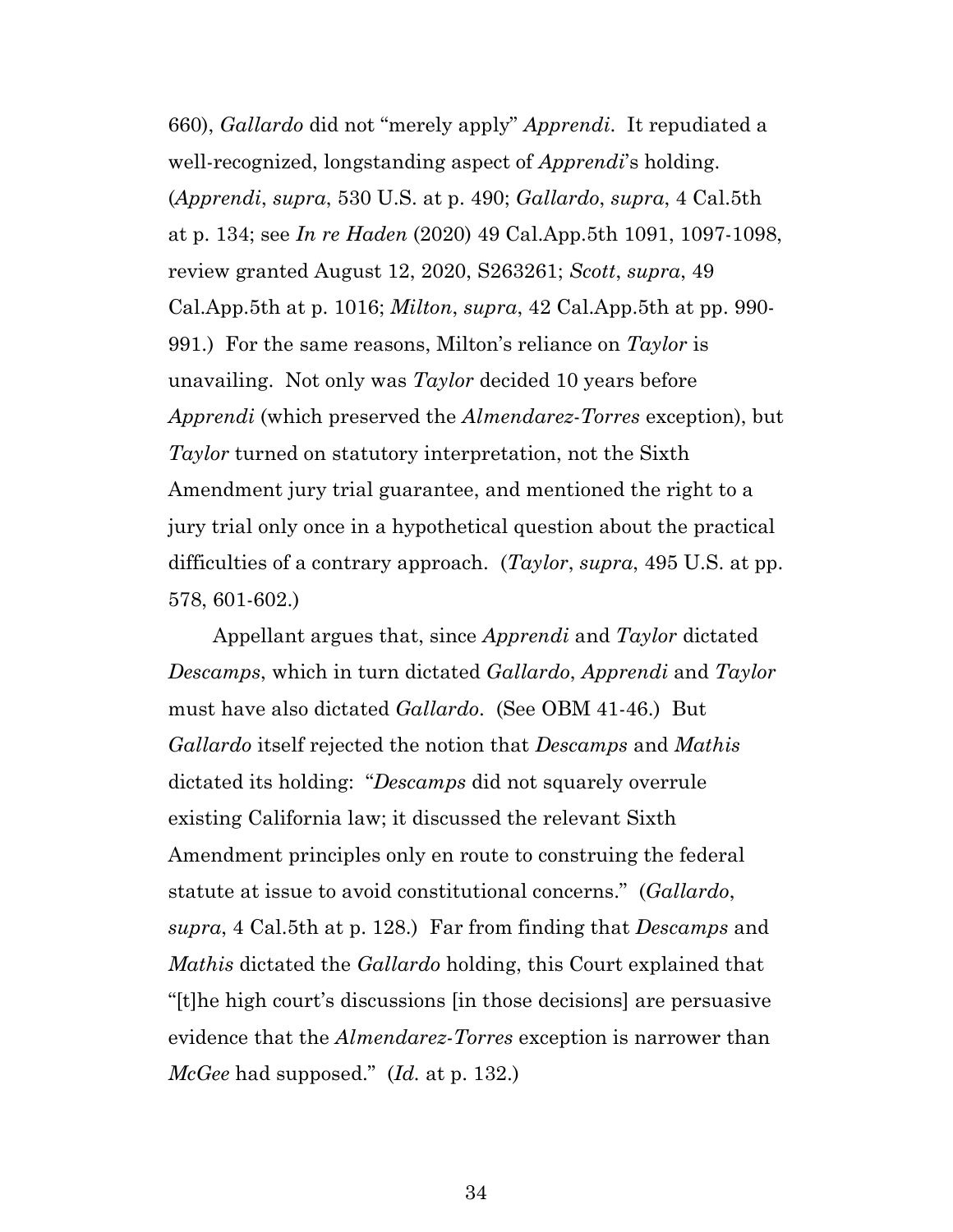### **2.** *Gallardo* **announced a procedural rule, eliminating judicial fact-finding in favor of jury fact-finding**

*Gallardo* is a procedural rule—and thus does not meet the first *Teague* retroactivity exception for substantive rules—as it changed the manner of fact-finding by reassigning the role of fact-finder from the current sentencing judge to the jury on the prior conviction.

"A rule is substantive rather than procedural if it alters the range of conduct or the class of persons that the law punishes" (*Schriro v. Summerlin* (2004) 542 U.S. 348, 353) or "modifies the elements of an offense" (*id*. at p. 354). "In contrast, rules that regulate only the manner of *determining* the defendant's culpability are procedural." (*Id.* at p. 353, original italics.) Procedural rules alter the range of permissible methods for determining whether a defendant's conduct is punishable. (*Welch v. United States* (2016) 136 S.Ct. 1257, 1264-1265.) "They do not produce a class of persons convicted of conduct the law does not make criminal, but merely raise the possibility that someone convicted with use of the invalidated procedure might have been acquitted otherwise." (*Ibid*., quotation marks and citation omitted.)

*Gallardo* is a procedural rule because it reassigned the role of fact-finder from judge to jury. *Gallardo*'s language speaks for itself, indicating again and again it was motivated by the jury trial guarantee under the Sixth Amendment. (*Gallardo*, *supra*, 4 Cal.5th at p. 124 ["[*Descamps*'s and *Mathis*'s] discussions of background Sixth Amendment principles pointedly reveal the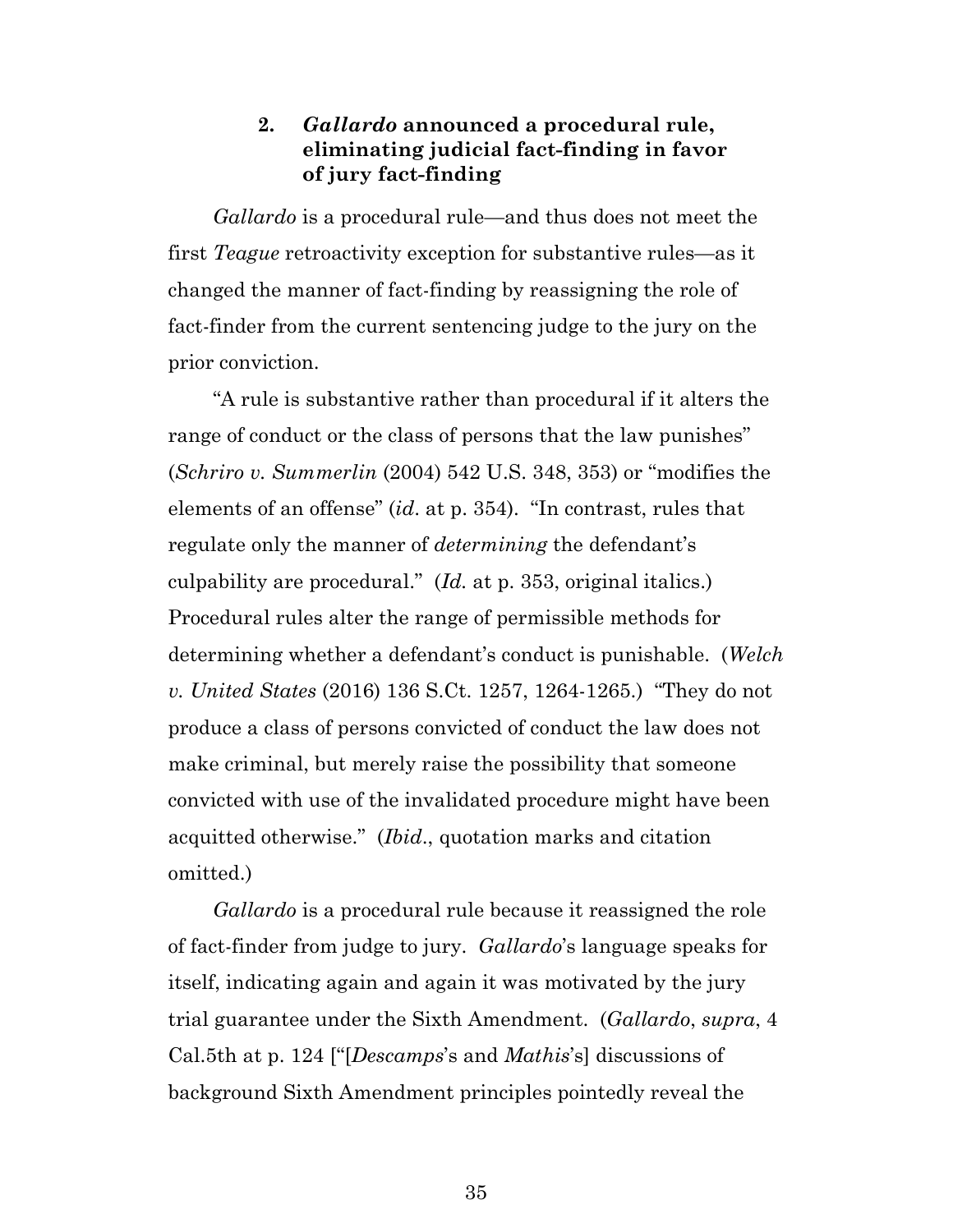limits of a judge's authority to make the findings necessary to characterize a prior conviction as a serious felony"], 134, 135 ["The jury trial right is violated when a court adds extra punishment based on fact-finding that goes 'beyond merely identifying a prior conviction'"], 136 [judicial fact-finding "invades the jury's province"], 137, 138 ["We today hold that defendant's *constitutional right to a jury trial sweeps more broadly than our case law previously recognized*," italics added].) Importantly, the opinion never suggested that it was altering the scope or definition of a prior serious felony.

The United States Supreme Court has made it clear that rules which reassign decision-making authority from a court to the jury are procedural. *Schriro*, *supra*, 542 U.S. 348, held that the rule announced in *Ring v. Arizona* (2002) 536 U.S. 584, did not apply retroactively. (*Schriro*, *supra*, at p. 351.) "*Ring* held that 'a sentencing judge, sitting without a jury, [may not] find an aggravating circumstance necessary for imposition of the death penalty.'" (*Id*. at p. 353.) The Court reasoned that rules that allocate decision-making authority between a judge and jury are "prototypical procedural rules." (*Ibid*.) By transferring the decision-making authority, *Ring* did not alter the range of conduct subject to the death penalty. "*It could not have*; it rested entirely on the Sixth Amendment's jury trial guarantee, a provision that has nothing to do with the range of conduct a State may criminalize." (*Ibid*., italics added.) The rule announced in *Gallardo*, like the rule announced in *Ring*, allocated decision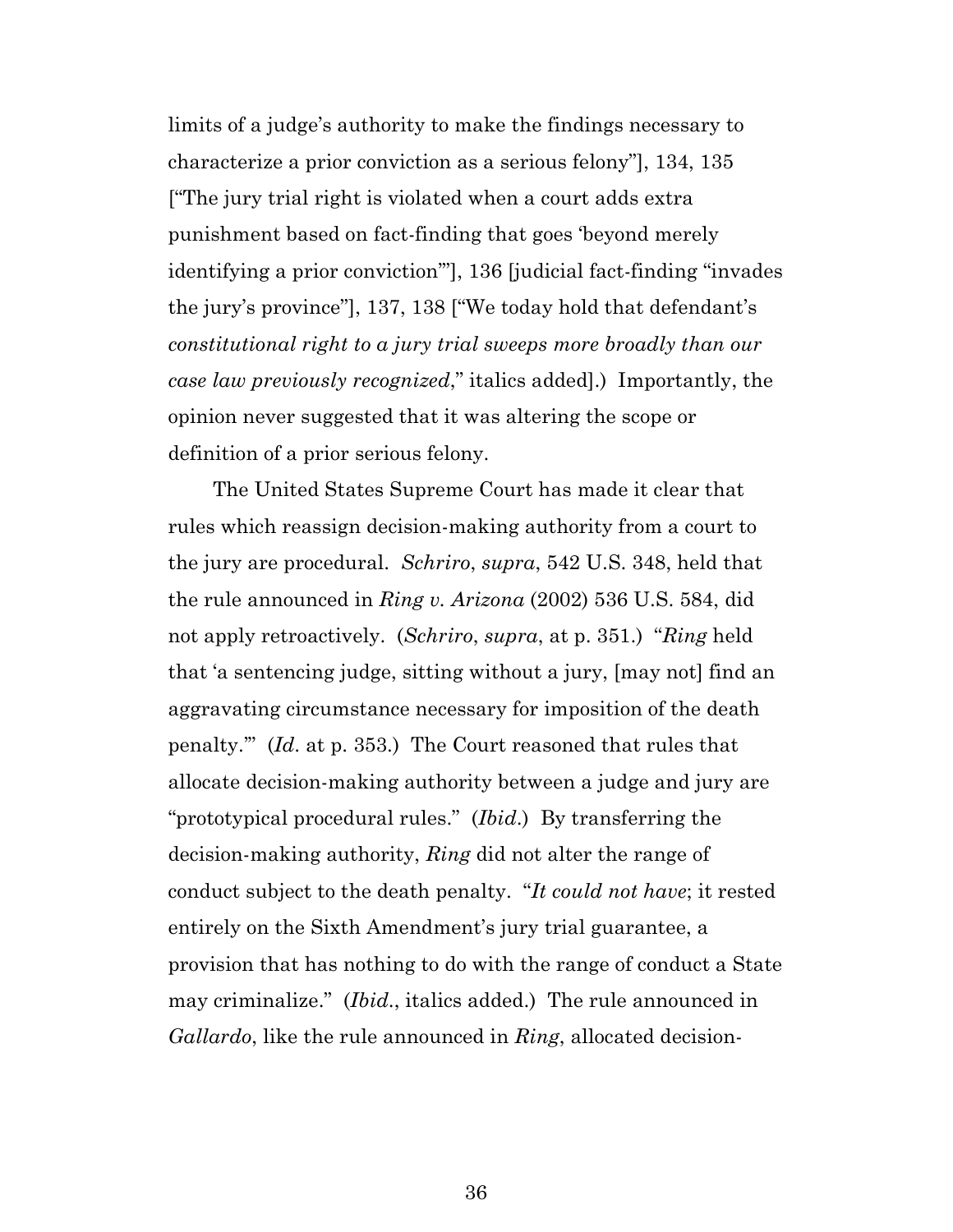making authority between a judge and jury. It too did not alter the underlying conduct eligible for punishment.

Similarly, this Court has recognized that *Apprendi*—which *Gallardo* extended—announced a procedural rule. (See *People v. Anderson* (2009) 47 Cal.4th 92, 118; see also *Jones v. Smith* (9th Cir. 2000) 231 F.3d 1227, 1237.) Milton does not argue that *Apprendi* was erroneously deemed a procedural rule, and fails to explain how the extension of a procedural rule can become a substantive rule.

Milton errs in asserting that *Gallardo*'s rule is substantive because it effectively altered the range of conduct that a law may punish and changed the elements for prior conviction enhancements or strikes. (OBM 23-26, 47-50.) He argues: "[P]reviously, the prosecution had to prove the defendant's conduct underlying a prior conviction qualified as a strike, now the prosecution has to prove that the defendant's conviction itself qualifies as a strike." (OBM 24, italics omitted.)

Milton's distinction between the underlying *conduct*, on the one hand, and the *conviction itself*, on the other, rests on a misunderstanding about what effect *Gallardo* had on conductbased recidivist sentencing schemes like the Three Strikes law. It has always been the case that "[t]o qualify as a serious felony [or strike], a conviction from another jurisdiction must involve *conduct* that would qualify as a serious felony in California." (*McGee*, *supra*, 38 Cal.4th at p. 691, italics added, quoting *People v. Avery* (2002) 27 Cal.4th 49, 53; see also *Guerrero*, *supra*, 44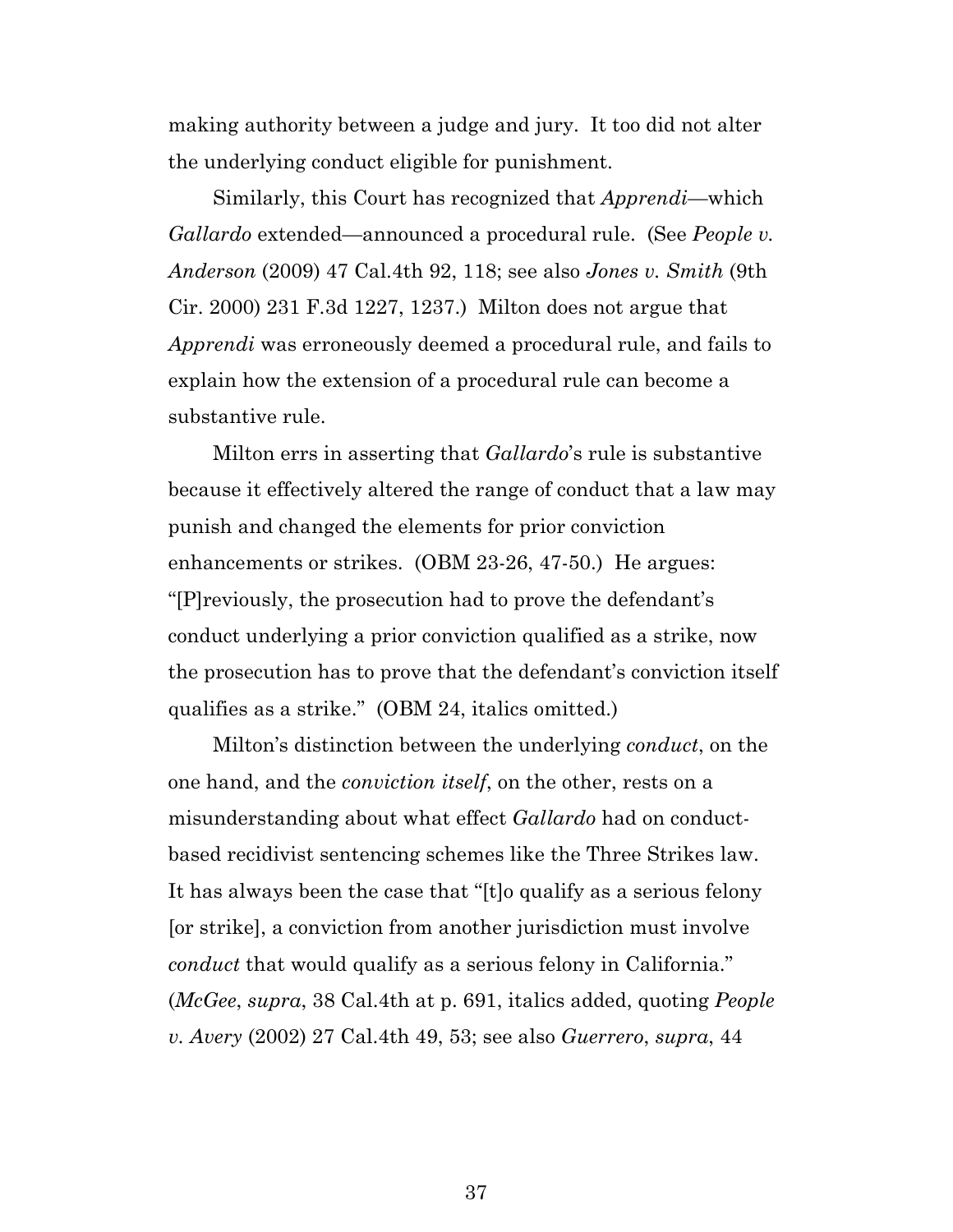Cal.3d at p. 355 [the sentencing enhancement for "'burglary of a residence' . . . refers to *conduct*, not a specific *crime*"].)

Nothing in *Gallardo* altered that; to the contrary, *Gallardo* recognized that serious and violent felony determinations are still conduct based. *Gallardo* stated, "[I]n determining the truth of an alleged prior conviction when . . . the necessary elements of that conviction do not establish that it is a serious felony, and thus subject to California's Three Strikes law, the trier of fact must decide whether the *defendant's conduct*, as demonstrated in the record of the prior conviction, shows that the crime was a serious felony." (*Gallardo*, *supra*, 4 Cal.5th at p. 135, italics added, quoting *McGee*, *supra*, 38 Cal.4th at pp. 714-715 (dis. opn. of Kennard, J.).) "And when the sentencing court must rely on a finding regarding the *defendant's conduct*, but the jury did not necessarily make that finding (or the defendant did not admit to that fact), the defendant's Sixth Amendment rights are violated." (*Ibid.*, italics added.) *Gallardo* repeatedly asserted that a sentencing court may consult the "facts underlying" a defendant's prior conviction, as found by a jury (or as admitted as part of the plea). (See, e.g., *id.* at pp. 124, 136.)

Indeed, Milton's claim that *Gallardo* now requires prosecutors to prove that the "conviction itself" qualifies as a strike makes no sense given *Gallardo*'s holding that a sentencing court may consult facts "that the defendant admitted as the factual basis for a guilty plea." (*Gallardo*, *supra*, 4 Cal.5th at p. 136; see *id.* at p. 138.) It was and remains true that the facts admitted as the basis for a plea can be broader than the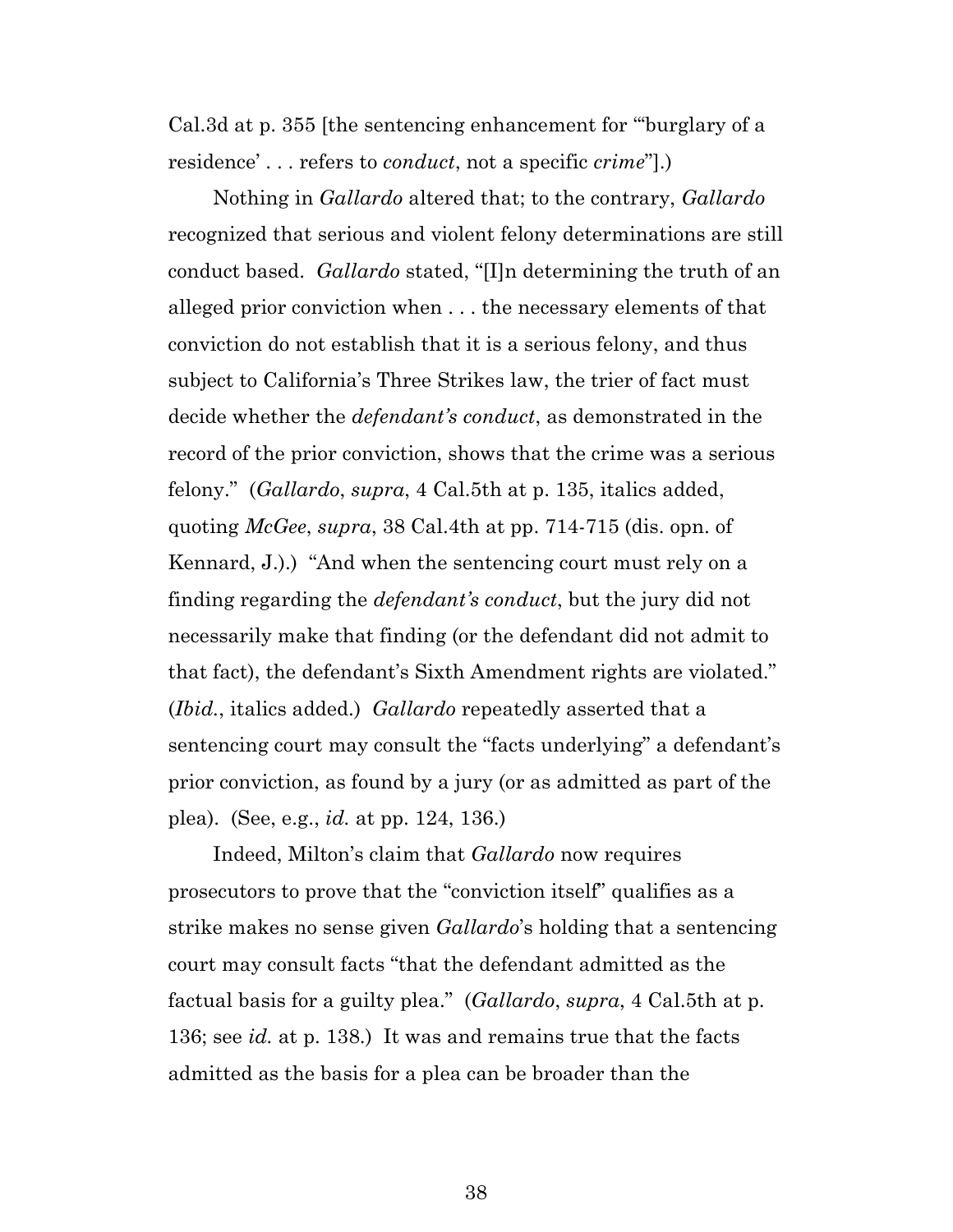minimum elements of an offense. In sum, it is unreasonable to believe *Gallardo* implicitly implemented a foundational change eliminating *conduct*-based sentence enhancements—but failed to say so. $^{13}$  $^{13}$  $^{13}$ 

Both pre- and post-*Gallardo*, the facts necessary to prove the conduct relevant for a sentencing enhancement remain the same—as does the "record of conviction" from which that determination is to be made. *Gallardo* authorized the current sentencing court to "review the record of conviction in order to determine what facts were necessarily found or admitted in the prior proceeding." (*Gallardo*, *supra*, 4 Cal.5th at p. 138; see also *id.* at p. 139 [authorizing the People on remand to "demonstrate to the trial court, based on the record of the prior plea proceedings, that defendant's guilty plea encompassed a relevant admission about the nature of her crime"].) What *Gallardo* changed is that sentencing courts may no longer resolve disputed facts within that record to find (beyond a reasonable doubt) that the defendant's conduct qualified for enhanced punishment. (*Id.* at pp. 124-125, 130-131, 133-136.)

To be sure, by prohibiting consideration of facts that were not necessarily found by the jury or admitted by the defendant, *Gallardo* effectively narrowed the scope of relevant evidence from within the record of conviction that could support an enhanced

<span id="page-38-0"></span> <sup>13</sup> An example of an elements-based sentencing scheme is the ACCA, which was at issue in *Descamps* and *Mathis*, *supra*, 136 S.Ct. at page 2251 ("All that counts under the [ACCA] . . . are 'the elements of the statute of conviction'").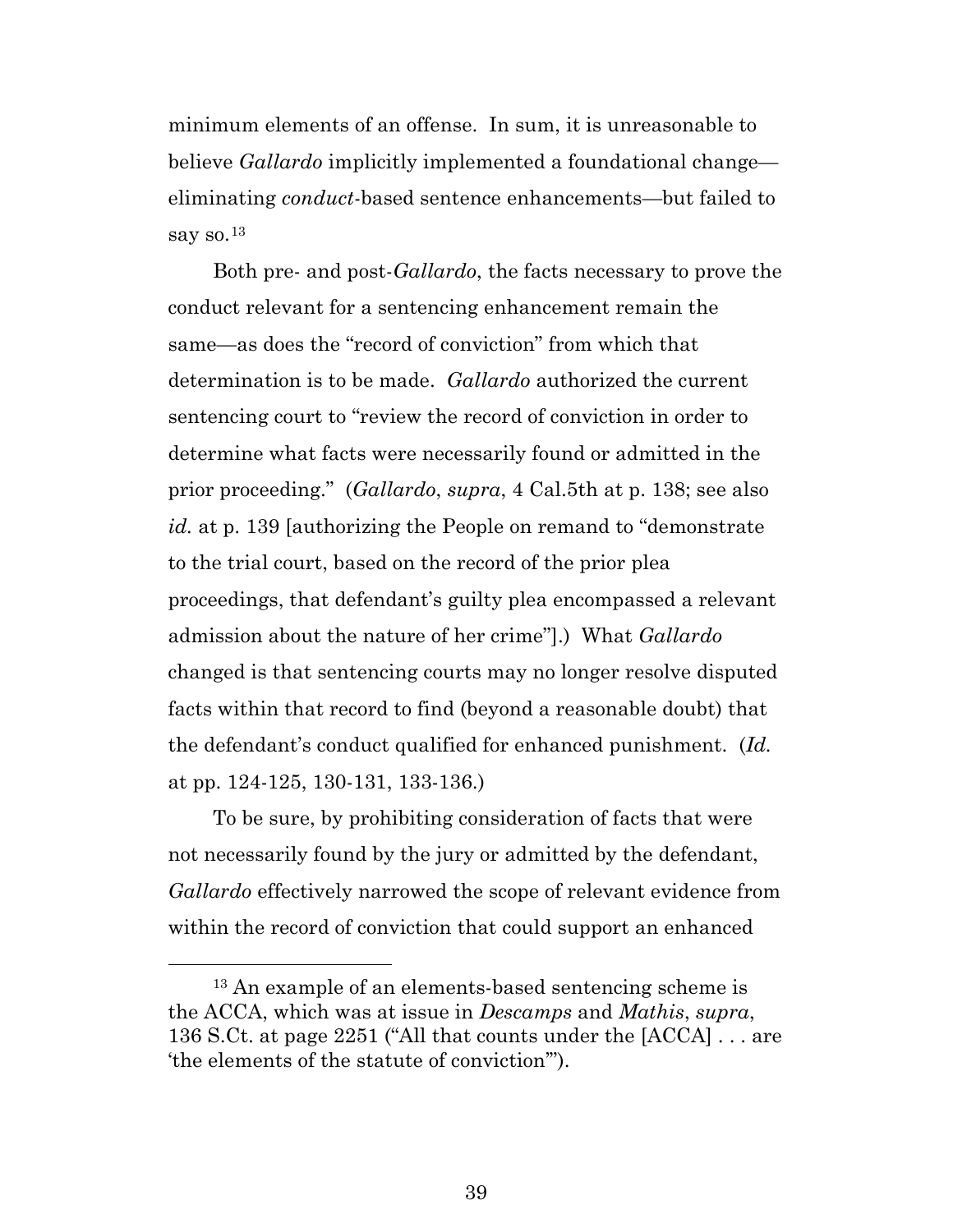sentence. But as the dissenting justice in *In re Brown* aptly wrote, that prohibition "does not alter the elements of any offense or the range of conduct or class of persons that the law punishes. Rather, it alters the procedure by which sentencing judges determine which persons are in which classes." (*Brown*, *supra*, 45 Cal.App.5th at p. 729 (dis. opn. of Menetrez, J.).) The evidentiary limitations on the sentencing court are mere ancillary consequences of ensuring that a jury has made the relevant factual findings.

Indeed, it is technically imprecise to view *Gallardo* as imposing a rule regulating what evidence is available to sentencing courts, as the *Milton* court sometimes suggested. (See *Milton*, *supra*, 42 Cal.App.5th at p. 994.) Under *Gallardo*, trial courts are not permitted to do *any* fact-finding; they may only identify which facts a jury found or the defendant admitted. (*Gallardo*, *supra*, 4 Cal.5th at pp. 134, 136, 138.) But even considering the *Gallardo* rule from that perspective would not convert it into a substantive rule, as it only regulated the manner in which a fact is determined. *Whorton*, *supra*, 549 U.S. at page 417, is instructive. There, the high court found it "clear and undisputed" that *Crawford v. Washington*, (2004) 541 U.S. 36, was a procedural rule despite its Sixth Amendment holding that proscribed admission of all testimonial hearsay. This was true despite the fact that applying *Crawford* would narrow the "class" of persons subject to criminal punishment, effectively immunizing those whose guilt was premised on testimonial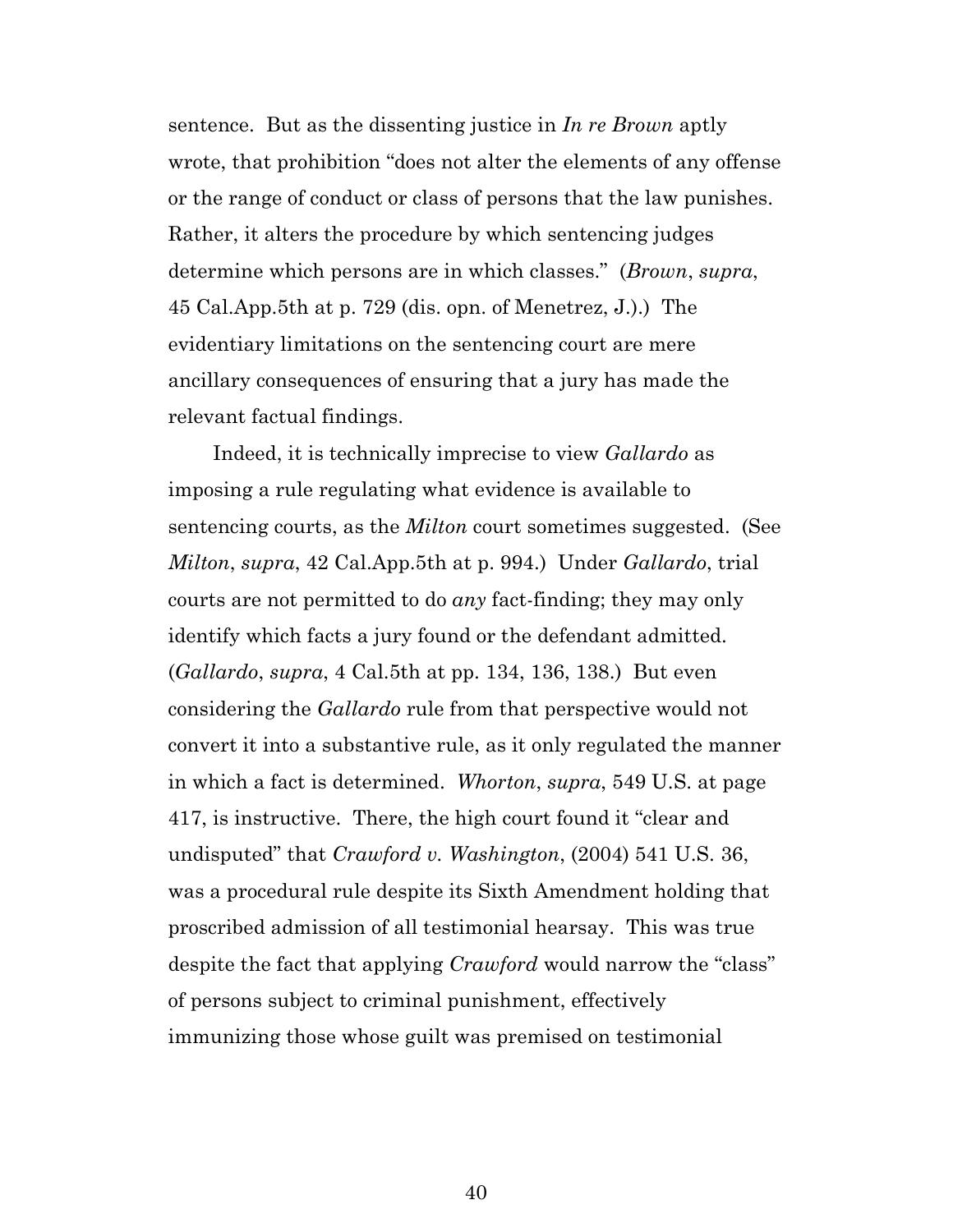hearsay. Like *Gallardo*, the new rule was procedural because the definition and scope of criminal conduct remained the same.

Finally, the three cases Milton relies upon to show *Gallardo* is substantive are inapposite. In *Trujeque*, *supra*, 61 Cal.4th 227, this Court considered whether the decision in *Breed v. Jones* (1975) 421 U.S. 519, was retroactive. *Breed* held that trying a defendant as an adult for the same offense for which adjudication had commenced in juvenile court violated double jeopardy. (*Trujeque*, *supra*, at p. 248.) The rule was substantive, as the result was to prevent certain defendants from ever facing trial. (*Id*. at pp. 250-251.)

In other words, *Trujeque* found that *Breed* redefined the class of people who could be punished—those who had received a juvenile adjudication were no longer eligible for adult adjudication. In contrast, the class of persons who can be punished after *Gallardo* remains the same: those whose prior felony convictions included conduct that qualified the felonies as serious or violent. (*Milton*, *supra*, 42 Cal.App.5th at p. 994 [distinguishing *Trujeque*]; *Scott*, *supra*, 49 Cal.App.5th at p. 1016 fn. 3.)

Milton claims *Gallardo* is like *Breed* because he and others would receive relief under the rule, thus creating a "class" of individuals who could no longer be punished. (OBM 24, 49.) But that kind of "class" creation is inherent in almost all procedural rules. (*Welch*, *supra*, 136 S.Ct. at pp. 1264-1265 [procedural rules "do not produce a class of persons convicted of conduct the law does not make criminal, *but merely raise the possibility that*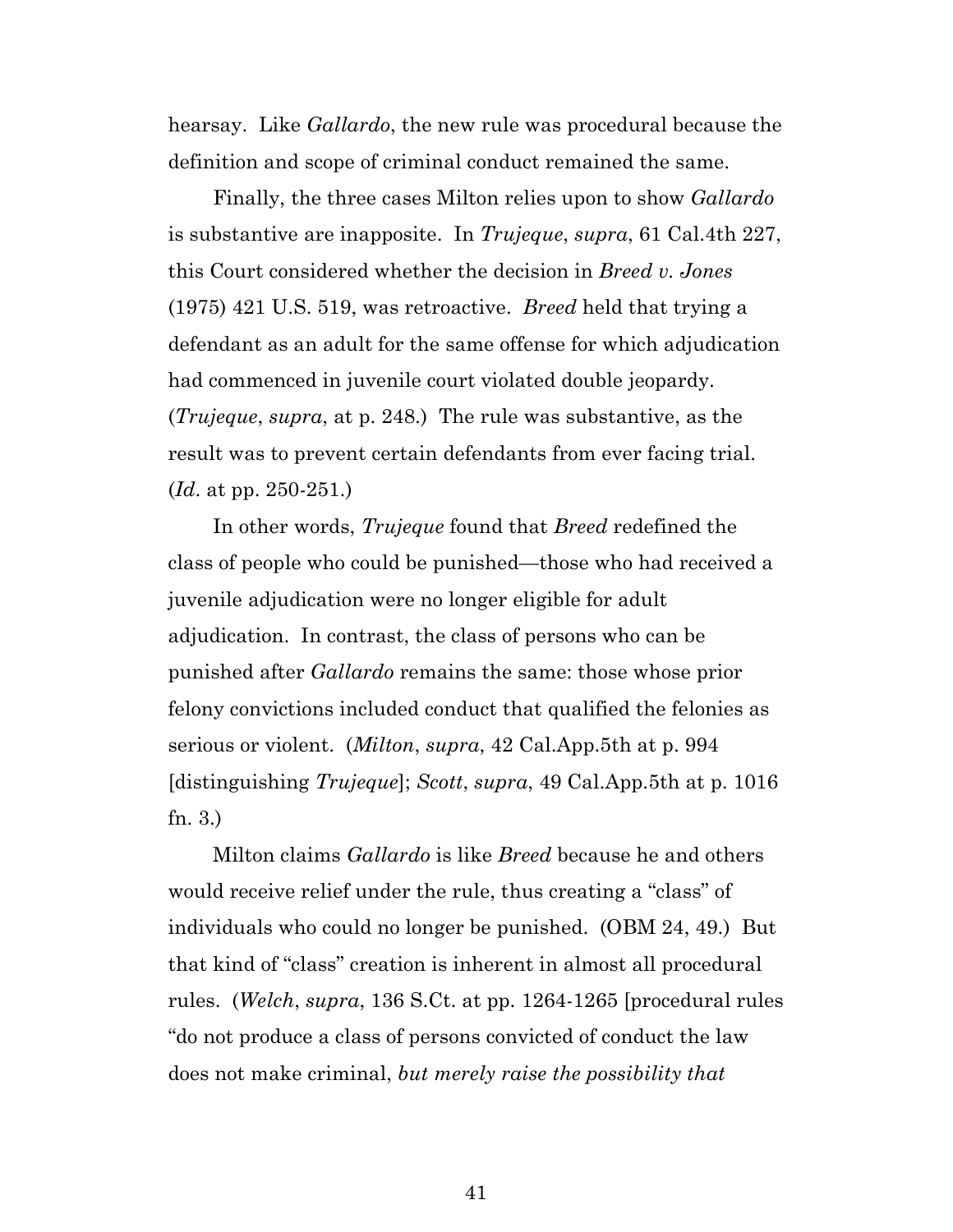*someone convicted with use of the invalidated procedure might have been acquitted otherwise*," italics added].) For example, those convicted pre-*Ring* could argue that the jury never made findings which aggravated their sentences, thus creating a "class" of individuals who could not be punished. But that did not render the rule substantive. (See *Schriro*, *supra*, 542 U.S. at p. 353.) "[A] procedural rule does not become substantive merely by being rewritten as a rule about the class of persons to whom the procedural rule applies." (*Brown*, *supra*, 45 Cal.App.5th at p. 729 (dis. opn. of Menetrez, J.); see *Milton*, *supra*, 42 Cal.App.5th at p. 993.)

Milton's reliance on *Montgomery v. Louisiana* (2016) 136 S.Ct. 718 (OBM 48-50) is misplaced because *Montgomery* considered the retroactivity of *Miller v. Alabama* (2012) 567 U.S. 460, which plainly and overtly exempted a class of persons almost all juveniles—from a specific punishment—life in prison without parole. (*Montgomery*, *supra*, at p. 734.) In contrast, Milton cannot define the *Gallardo*-created class except in a circular fashion as those persons whose record of prior conviction now fails to satisfy the newly-recognized procedure under the Sixth Amendment's jury trial guarantee.

Finally, Milton relies on *Allen v. Ives* (9th Cir. 2020) 950 F.3d 1184, at page 1191, which found *Descamps* and *Mathis* applied retroactively because the rules were substantive. (OBM 24-25, 48.) The People respectfully submit that *Allen* was wrongly decided. *Allen*'s holding is conclusory; in a single paragraph that did not include a thorough *Teague*-based analysis,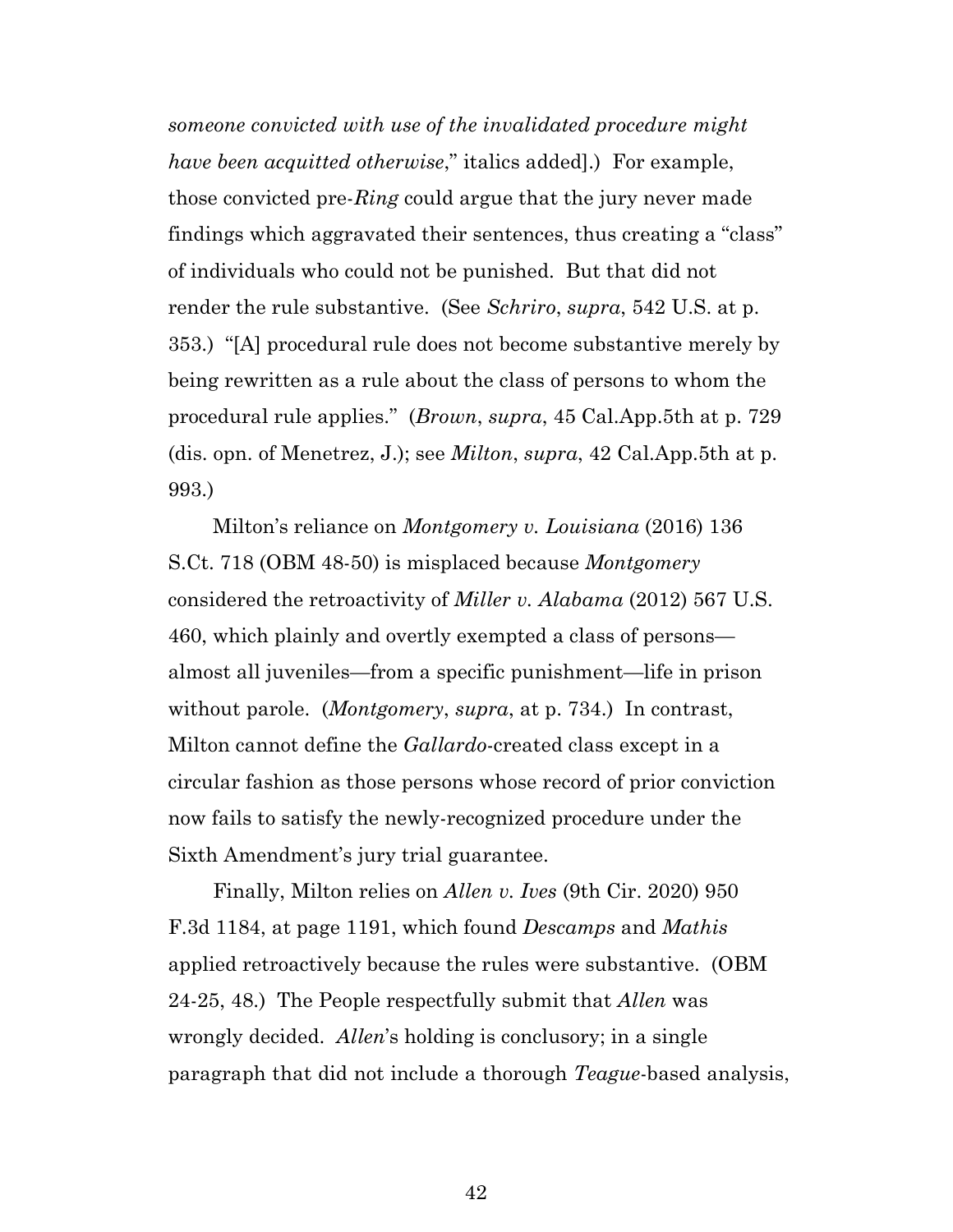*Allen* found that those cases announced substantive rules because they altered the "range of conduct" that the law punished. (*Allen*, *supra*, 950 F.3d at p. 1192.) As dissenting Circuit Judge Callahan recognized, *Descamps* and *Mathis* "regulate[d] only the manner of determining a defendant's qualification for a sentencing enhancement." (*Allen*, *supra*, 950 F.3d at p. 1192 (dis. opn. of Callahan, J.), quotation marks omitted; see *Muhammad v. Wilson* (4th Cir. 2017) 715 Fed. Appx. 251, 252-253 (unpub. opn.) [finding *Descamps* and *Mathis* are procedural as they clarified earlier approaches to the ACCA].)<sup>[14](#page-42-0)</sup>

Indeed, as the dissenting judge explained, the majority's primary authority, *Welch*, *supra*, 136 S.Ct. 1257, decisively undercut the majority's reasoning. *Welch* concerned whether *Johnson v. U.S*. (2015) 135 S.Ct. 2551—which ruled that the residual clause of the ACCA was unconstitutionally vague announced a new substantive rule. (*Allen*, *supra*, 950 F.3d at p. 1198 (dis. opn. of Callahan, J.) [citing *Welch*, *supra*, at p. 1268].) *Johnson* changed the substantive reach of the ACCA by "altering the range of conduct or the class of persons that the [Act] punishes." (*Welch*, *supra*, at p. 1265, quotation marks omitted.) "*Johnson* had nothing to do with the range of permissible methods a court might use to determine [eligibility for an enhanced sentence]. It did not, for example, *allocate* 

<span id="page-42-0"></span> <sup>14</sup> The *Allen* holding is also extremely difficult to square with the Ninth Circuit's holding that neither *Apprendi* nor *Ring* satisfy *Teague*'s requirements for retroactive application. (See *United States v. Sanchez–Cervantes* (9th Cir. 2002) 282 F.3d 664, 669; *Ybarra v. Filson* (9th Cir. 2017) 869 F.3d 1016, 1032.)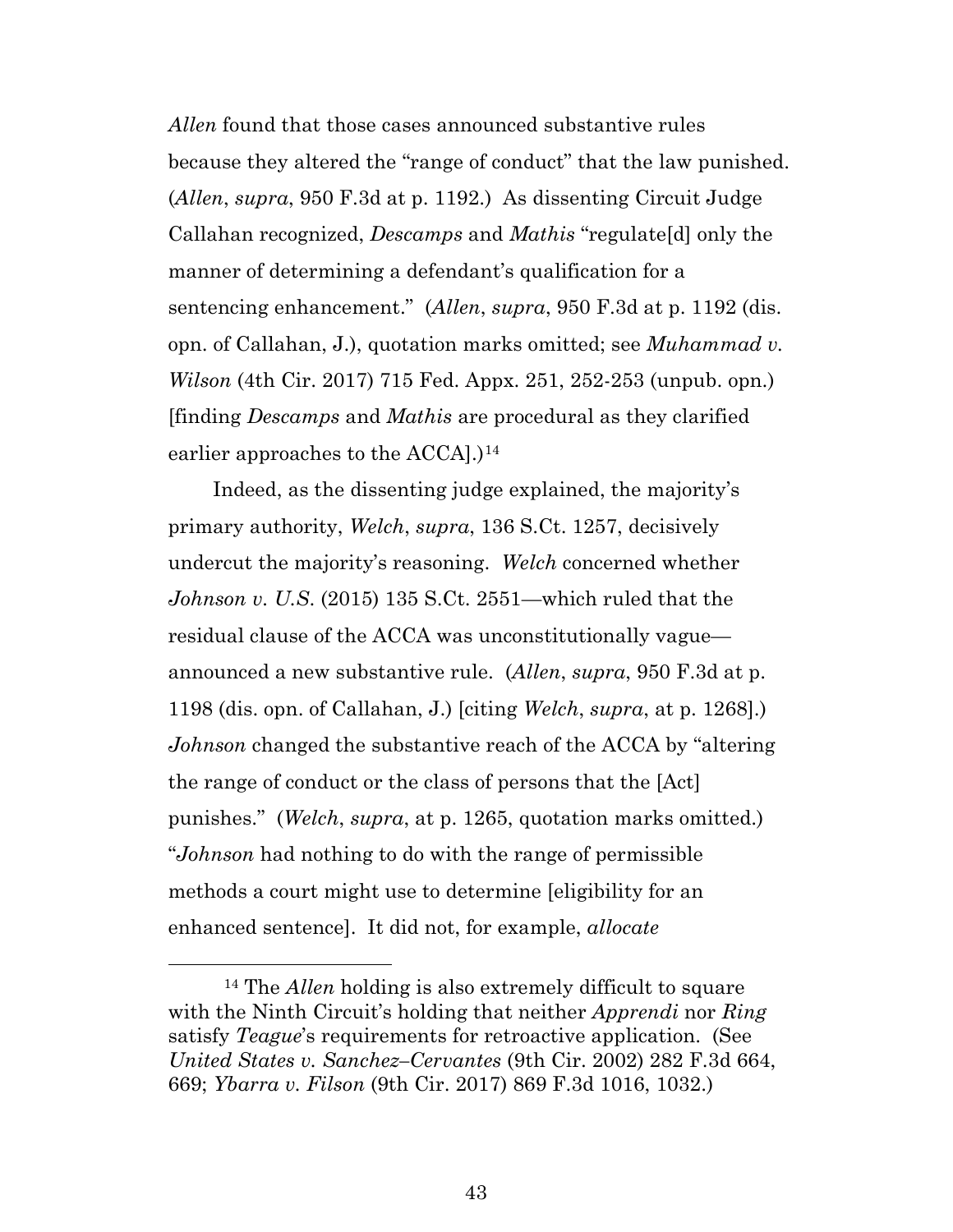*decisionmaking authority between judge and jury*, or regulate the evidence that the court could consider in making its decision." (*Ibid.*, italics added, citations omitted.) In stark contrast, *Descamps*, *Mathis*, and *Gallardo did* reallocate decision-making between judge and jury.

#### **3.** *Gallardo* **is not a watershed rule of criminal procedure**

*Teague*'s second exception—that "watershed rules of criminal procedure" apply retroactively—also does not apply here. To qualify as a "watershed rule," a new rule must (1) be necessary to prevent an "impermissibly large risk" of an inaccurate conviction, and (2) must "alter our understanding of the bedrock procedural elements essential to the fairness of a proceeding." (*Whorton*, *supra*, 549 U.S. at p. 418, quoting *Schriro*, *supra*, 542 U.S. at p. 356.) The exception only applies "to a small core of rules requiring observance of those procedures that . . . are implicit in the concept of ordered liberty." (*Graham v. Collins*  (1993) 506 U.S. 461, 478, quotation marks and citations omitted.) The exception for watershed rules is therefore "extremely narrow," and post-*Teague*, the United States Supreme Court has rejected every claim that a new rule qualified as a watershed rule. (*Whorton*, *supra*, at pp. 417-418.)

### **a.** *Gallardo* **replaced a fair and reliable sentencing procedure to vindicate defendants' right to a jury trial**

The plain language of *Gallardo* demonstrates it is not a rule that is necessary to prevent an impermissibly large risk of inaccurate conviction or unmerited punishment. This is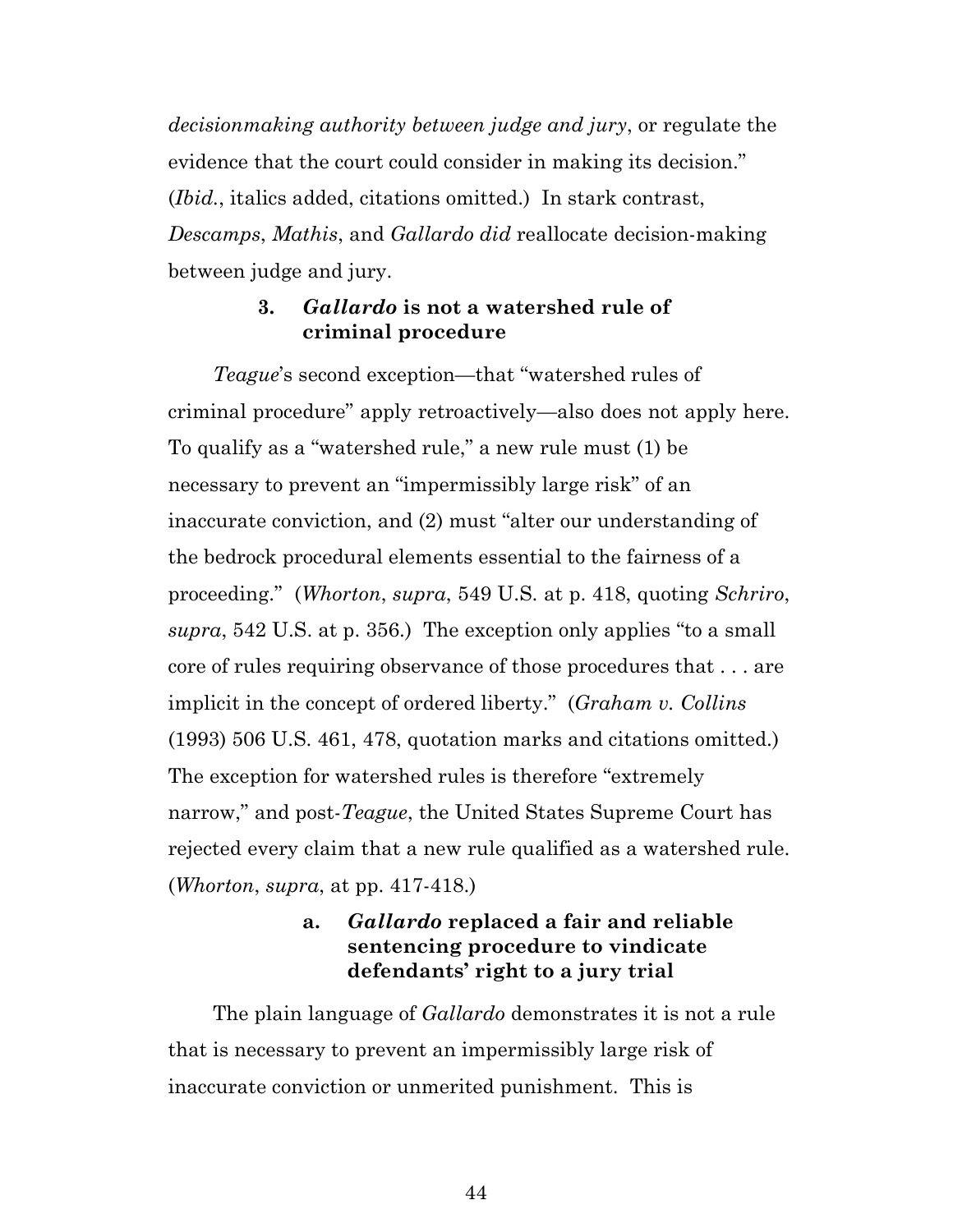especially clear as the procedure *Gallardo* replaced not only demanded proof beyond a reasonable doubt, but was sanctioned by this and other courts, without any reservation as to reliability.

Starting again with the opinion's text: *Gallardo* made clear its rule was required by the Sixth Amendment jury trial guarantee. (*Gallardo*, *supra*, 4 Cal.5th at pp. 124, 134, 135-138; see Arg.  $I(C)(2)$ .) It never stated it was motivated by concerns for increased reliability. (See *Haden*, *supra*, 49 Cal.App.5th at p. 1110 (con. opn. of Brown, J.) ["*Gallardo*'s laser focus was on vindication of the jury trial right, without a further nod to any underlying motivation relating to reliability"].) Milton does not explain why, if the *Gallardo* opinion was motivated by reliability, it never discussed reliability. (*Ibid.* (con. opn. of Brown, J.) ["the word 'reliability' and its cognates appear nowhere in the majority opinion"].)

Nor does Justice Toucher's concurrence *In re Haden* provide a convincing interpretation of *Gallardo* as being implicitly motivated by reliability concerns. Justice Toucher cited to *Gallardo*'s discussion of the sentencing court's reliance on the preliminary hearing transcript to support its finding that the defendant committed the prior felony by using a knife. But when *Gallardo* pointed out that "'[a] sentencing court reviewing that preliminary [hearing] transcript has no way of knowing whether a jury would have credited the victim's testimony had the case gone to trial'" and "'can only guess at whether the defendant's guilty plea had acknowledged the relevant conduct,'" it was *not* identifying any inherent lack of reliability in judicial fact-finding.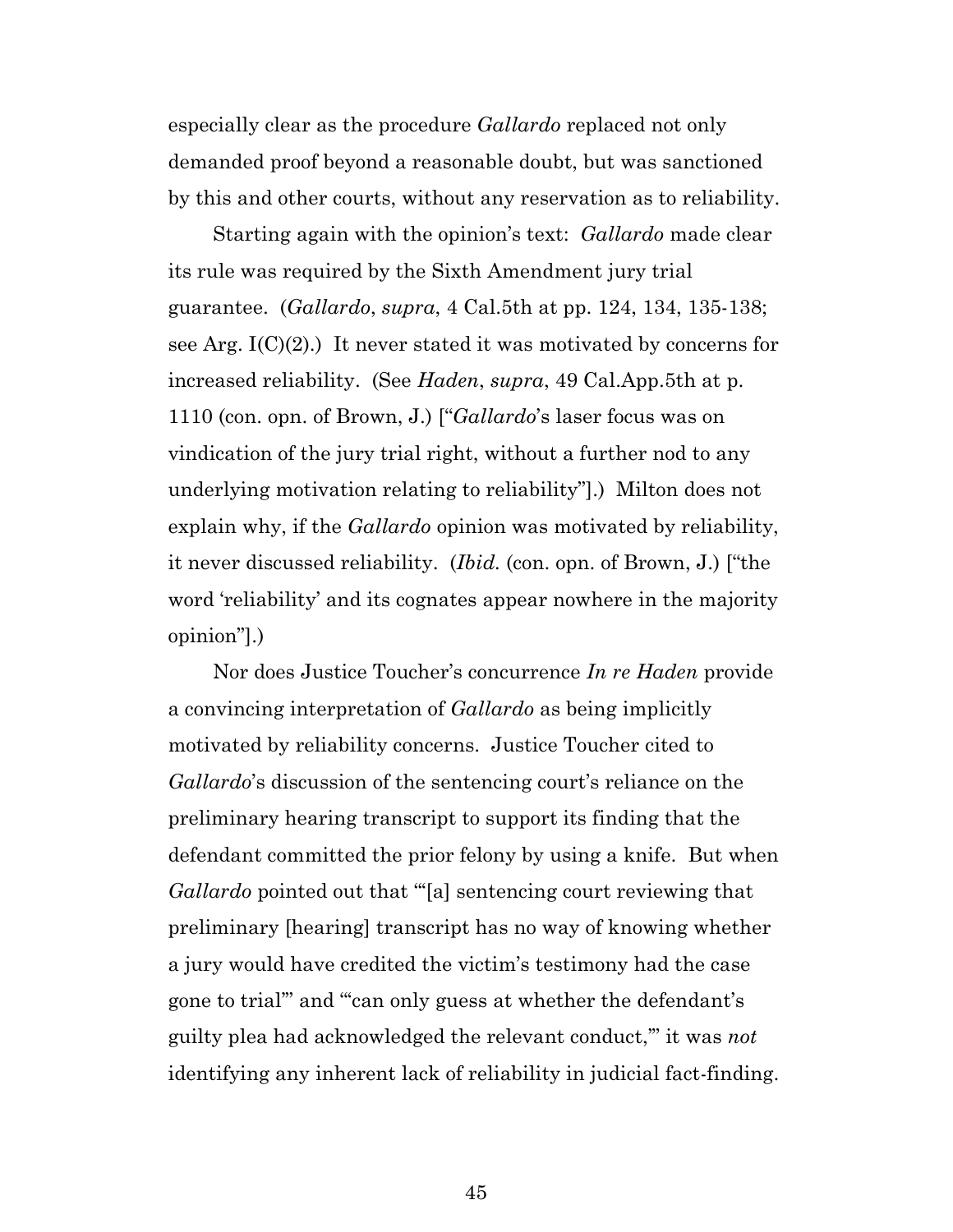(*Haden*, *supra*, 49 Cal.App.5th at p. 1104 (con. opn. of Toucher, J.), quoting *Gallardo*, *supra*, 4 Cal.5th at p. 137.)

Rather, *Gallardo* was recognizing that the preliminary hearing transcript could not establish what the Sixth Amendment required—that the jury's findings (or the defendant's admissions) established the factual predicate for enhanced, recidivist sentencing. (*Gallardo*, *supra*, at p. 137 ["By relying on the preliminary hearing . . . the sentencing court engaged in an impermissible inquiry. . . . Because the relevant facts *were neither found by a jury nor admitted by defendant* when entering her guilty plea, they could not serve as the basis for defendant's increased sentence here"], italics added; see *Haden*, *supra*, at p. 1115 (conc. opn. of Brown, J.).)

Milton fails to identify any authority for the proposition that the pre-*Gallardo* procedure was replaced because it was unreliable, rather than because it was incompatible with the Sixth Amendment. Both before and after *Gallardo*, the prosecution had to plead and prove serious or violent felony convictions and establish them beyond a reasonable doubt. (*Frierson*, *supra*, 4 Cal.5th at p. 233.) This ensured the reliability of judicial fact-finding under *McGee*. (*Milton*, *supra*, 42 Cal.App.5th at pp. 995-996.) As *McGee* reasoned, interpreting the record of a prior criminal proceeding to determine whether the conviction qualifies for additional punishment was "a task for which a judge is particularly well suited." (*McGee*, *supra*, 38 Cal.4th at p. 686.) *McGee* was not alone in sanctioning that procedure; numerous other courts also embraced the broad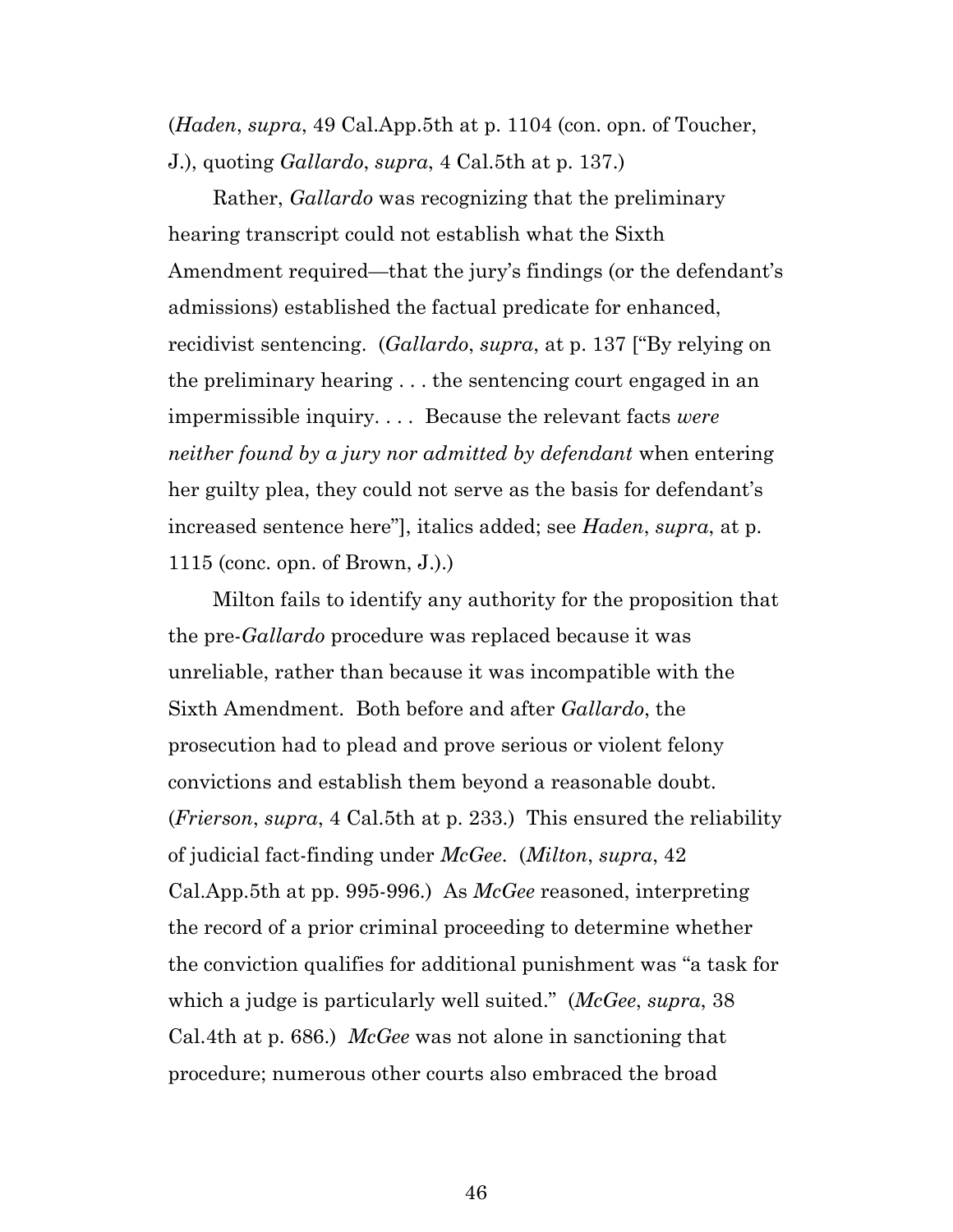*Almendarez*-*Torres* exception. (*McGee*, *supra*, 38 Cal.4th at pp. 702-708.) And even this case exemplifies that the pre-*Gallardo* fact-finding method was reliable. Here, the court found Milton used a firearm based on the prior sentencing court's uncontested finding in aggravation as to that same fact. Such a procedure can hardly be called unreliable or arbitrary.

Indeed, *Schriro*, *supra*, 542 U.S. 348, makes it clear that the Sixth Amendment justification for eliminating judicial factfinding is independent of reliability concerns. *Schriro* concluded that the Sixth Amendment-based *Ring* rule—which held that a sentencing judge sitting without a jury may not find an aggravating circumstance to impose death—was not necessary to prevent inaccurate convictions. (*Id*. at p. 355.) The Court was not persuaded that juries are more reliable factfinders than judges. (*Id.* at p. 356.) The Court noted that a jury's accuracy may suffer from confusion over legal standards, emotional influence, or a lack of experience. Thus, "for every argument why juries are more accurate factfinders, there is another why they are less accurate." (*Ibid*.)

Similarly, *DeStefano v. Woods* (1968) 392 U.S. 631, analyzed the retroactivity of rules that expanded the jury trial guarantee to serious felonies, and found they should be applied prospectively. (*Id*. at pp. 633-635, overruled on another ground in *Griffith v. Kentucky* (1987) 479 U.S. 314, 321.) *DeStefano* reasoned that while jury trials valuably "prevent arbitrariness and repression" by ensuring the public a part in the judicial process, it found nothing inherently unfair to defendants in bench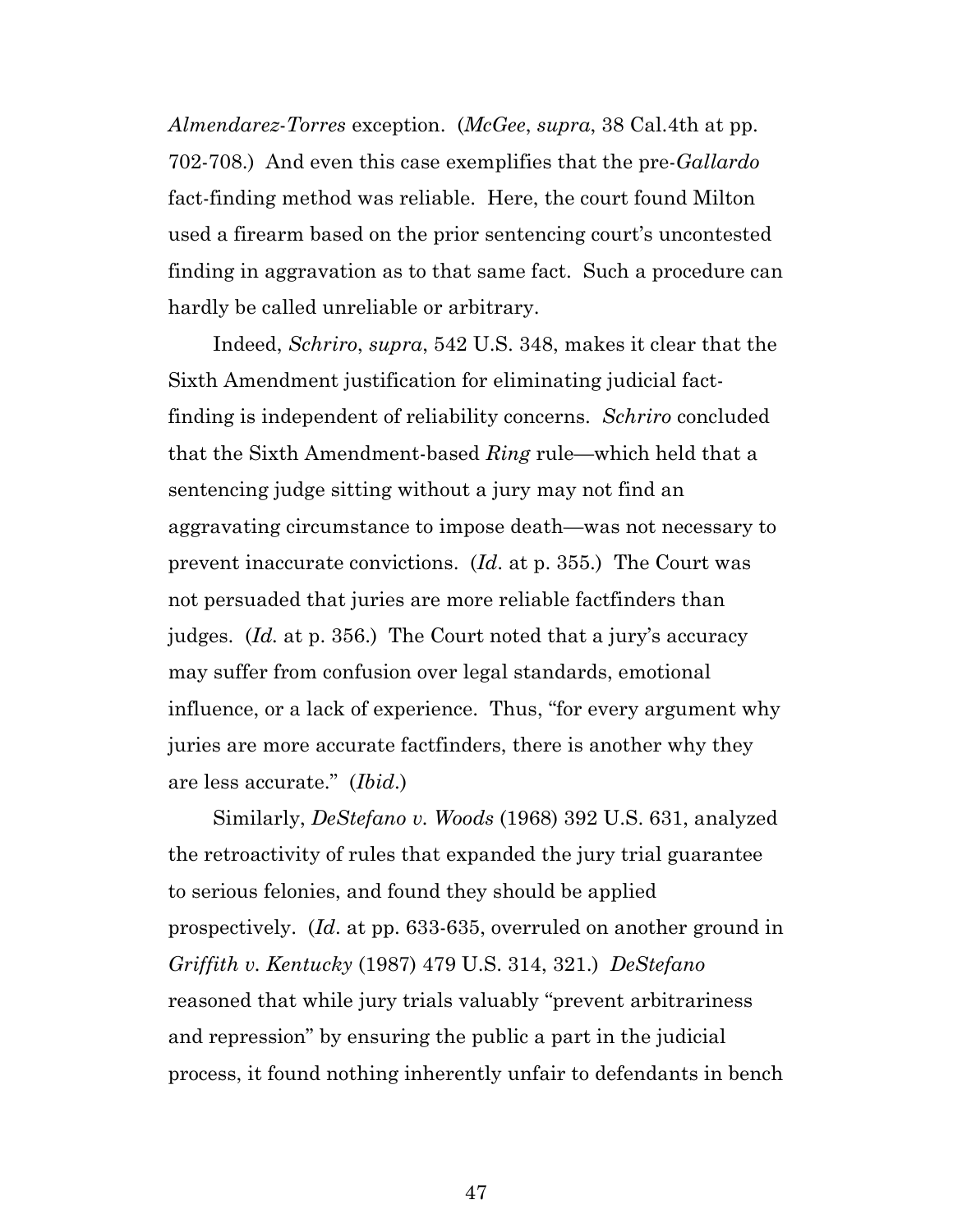trials as compared to jury trials. (*Id.* at pp. 633-634; see *Blakely v. Washington* (2004) 542 U.S. 296, 305-306.) Tellingly, in *Johnson*, this Court concluded that *DeStefano* discussed the kind of new procedural rules that did not require full retroactivity. (*Johnson*, *supra*, 3 Cal.3d at p. 412.) "If under *DeStefano* a trial held entirely without a jury was not impermissibly inaccurate, it is hard to see how a trial in which a judge finds only aggravating factors could be." (*Schriro*, *supra*, 542 U.S. at pp. 356-357.)

Milton contends that the pre-*Gallardo* method was unreliable because defendants had no incentive in the proceedings leading to a prior conviction to contest facts that were not part of the prior conviction's elements, and was unfair because it punished defendants after they pleaded to lesser offenses. (OBM 28-29.) But this Court rejected those concerns as to the prior method of fact-finding, reasoning that defendants are regularly subject to increased punishment for current convictions based on facts from prior convictions; "the law regularly requires persons to suffer the consequences of their actions, even though they had not or could not foresee those consequences." (*Guerrero*, *supra*, 44 Cal.3d at pp. 355-356 [calling the prior method "fair and reasonable"].) Indeed, *Gallardo* does not even address these alleged deficiencies in reliability. A sentencing court may still consider all the facts a defendant admitted as a basis for his plea when enhancing a sentence with conduct from a prior conviction. (*Gallardo*, *supra*, 4 Cal.5th at pp. 136-139.)

Milton also argues that *Gallardo* is critical to accuracy because it creates a complete defense to his conviction. (OBM 30.)

48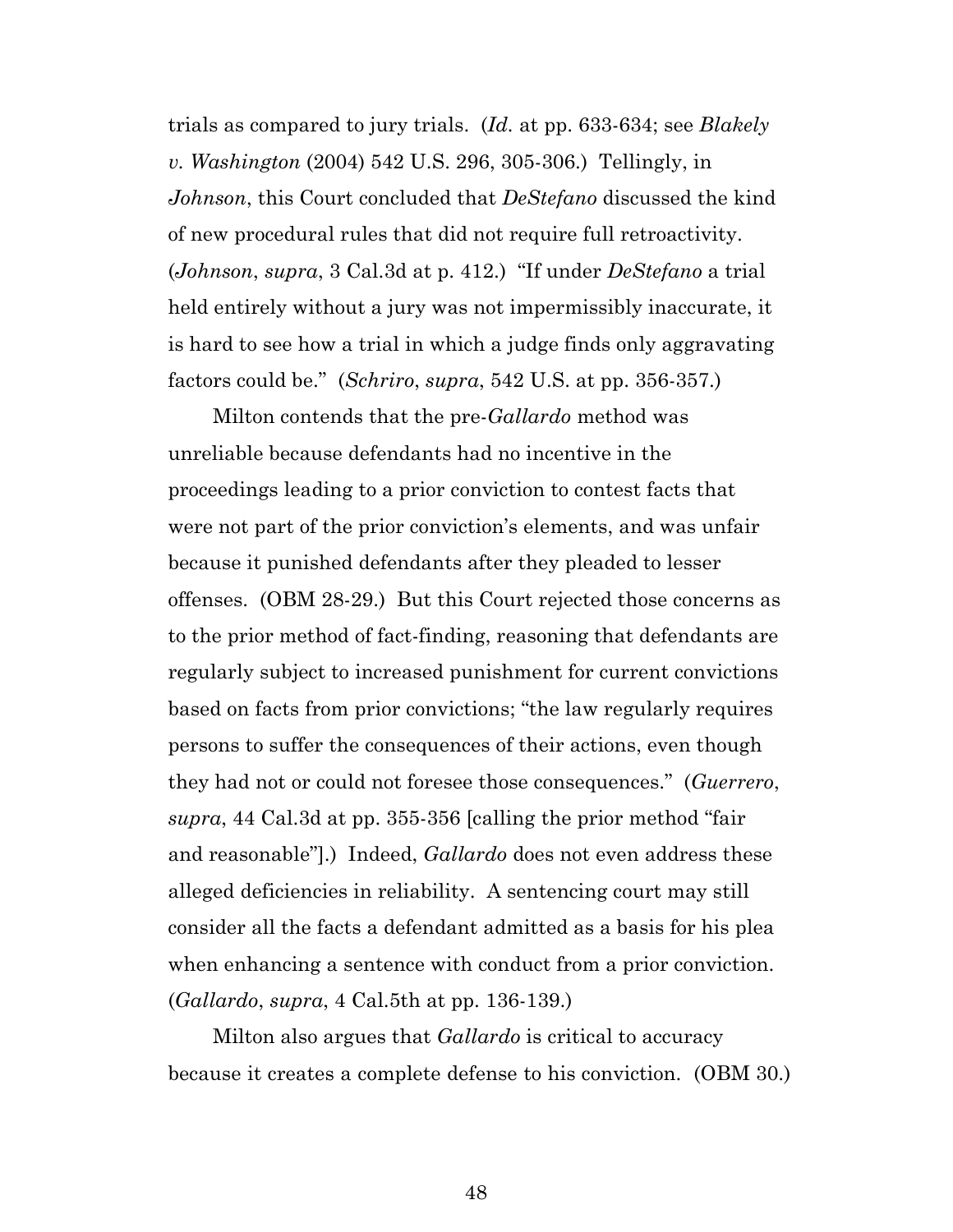Not so. *Johnson*, *supra*, 3 Cal.3d at pages 415 through 416, explained what is meant by a decision that provides a new and complete defense. *Johnson* found *Leary v. United States* (1969) 395 U.S. 6, was retroactive because *Leary* held a defendant's assertion of the Fifth Amendment privilege against selfincrimination was a complete defense to a prosecution under a federal criminal statute which had been used to enhance a defendant's sentence. (*Johnson*, *supra*, at pp. 415-416.) In essence, *Leary* invalidated a statute that required persons to identify themselves as illegally possessing marijuana in order to comply with the statute. (*Id.* at p. 409.) That is, *Leary* eliminated an entire class of criminal conduct: "[E]ven though Congress may have the power to punish mere possession of marijuana, its lack of power to do so under the statutory scheme involved in *Leary* renders Leary just as innocent as a person convicted under a constitutionally overbroad statute in the First Amendment area, and just as innocent . . . as a person convicted by evidence which is insufficient as a matter of law." (*Id.* at p. 416.)

Unlike *Leary*, post-*Gallardo*, a California felon who previously committed a felony by personally using a firearm is still subject to enhanced punishment. The mere absence of a prior jury verdict or admission establishing such conduct would not render that defendant "innocent" in the sense *Johnson* meant, as the same conduct remains subject to enhanced punishment.

Finally, the mere fact that *Gallardo*'s elimination of judicial fact-finding might result in fewer recidivist sentencing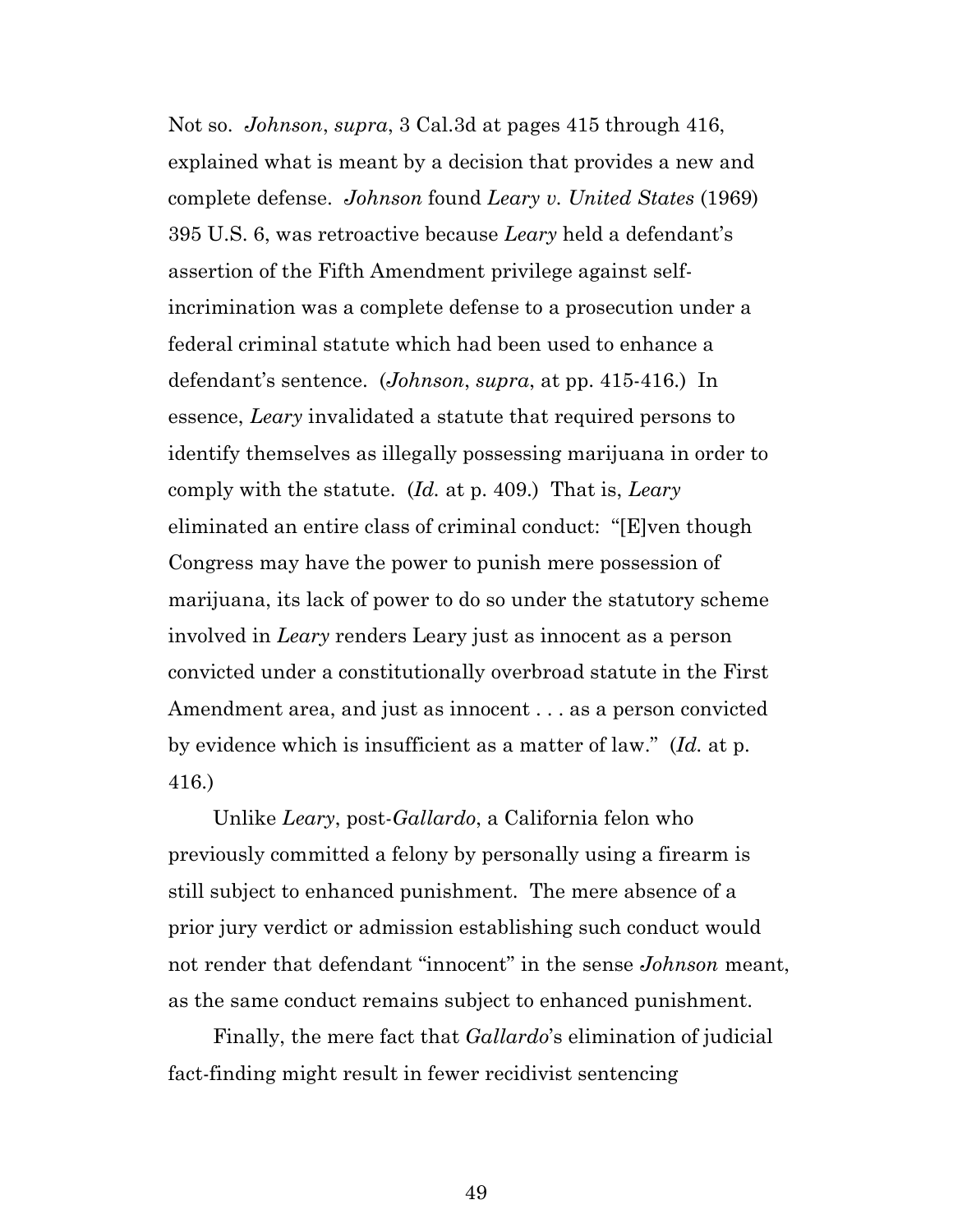enhancements does not mean that it conduces to increased reliability, much less that the rule was necessary to cure an impermissibly large risk of inaccurate conviction. *Whorton*, *supra*, 549 U.S. 406, is again instructive. *Whorton* found *Crawford*, *supra*, 541 U.S. 36, was not necessary to cure an impermissible risk of improper conviction. *Whorton* explained that *Crawford* overruled old methods of admitting hearsay because they violated the confrontation clause, not because the *Crawford* rule was necessary to improve the accuracy of factfinding. (*Whorton*, *supra*, at pp. 419-420.) Indeed, under the new *Crawford* rule, while testimonial hearsay was now excluded, nontestimonial hearsay no longer had any Sixth Amendment protection. *Whorton* concluded that "it is thus unclear whether *Crawford*, on the whole, decreased or increased the number of reliable out-of-court statements." (*Id*. at p. 420.)

Similarly, *Gallardo* was intended to satisfy the Sixth Amendment, not to address the accuracy of fact-finding. And like *Crawford*, *Gallardo* makes changes that will not necessarily improve accuracy. For instance, under *McGee*, the sentencing court was permitted to review sworn testimony, or, as in this case, uncontested findings in aggravation. Under *Gallardo*, a sentencing court cannot look to this evidence—or any evidence, no matter how reliable—unless it was found by the jury or admitted by the defendant. It is far from clear that *Gallardo* will significantly and consistently improve the accuracy of fact-finding. (See *Brown*, *supra*, 45 Cal.App.5th at p. 729 (dis. opn. of Menetrez, J.) ["[T]he effect of *Gallardo*'s limitation on the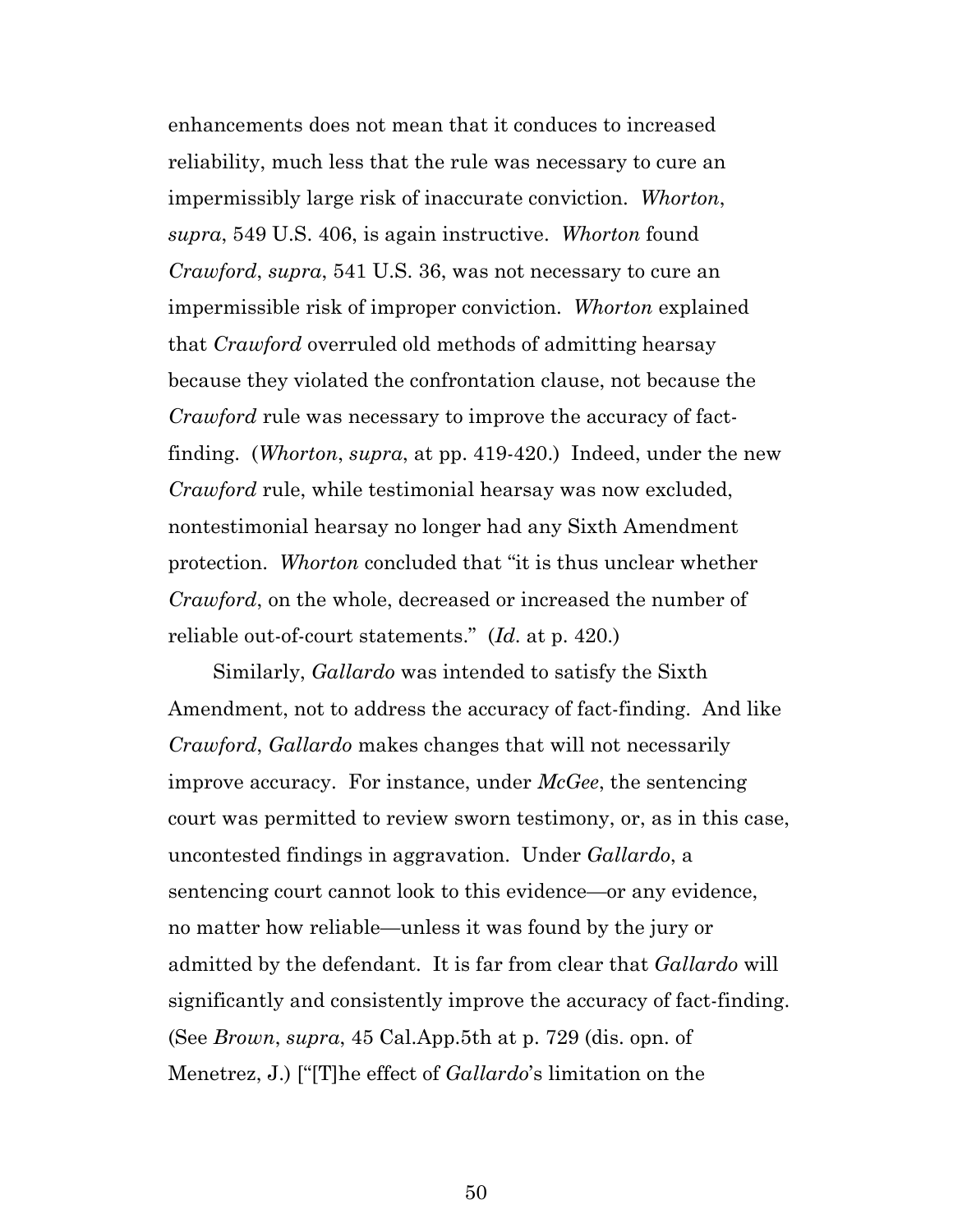evidence available to sentencing judges might actually be to increase the risk of erroneous factfinding at sentencing, because a sentencing judge might be prevented from determining that a prior conviction was a strike when, in fact, it was"].)

#### **b.** *Gallardo* **does not alter bedrock criminal procedure**

The rule announced in *Gallardo* also did not alter bedrock procedural elements essential to the fairness of criminal proceedings. To qualify as a bedrock procedural rule, "a new rule must itself constitute a previously unrecognized bedrock procedural element that is essential to the fairness of a proceeding. In applying this requirement, we . . . have looked to the example of [*Gideon v. Wainwright* (1963) 372 U.S. 335] and 'we have not hesitated to hold that less sweeping and fundamental rules' do not qualify." (*Whorton*, *supra*, 549 U.S. at p. 421.)

Relevant here, multiple courts have found that *Apprendi* is not a bedrock principle of criminal procedure. (*United States v. Sanchez-Cervantes*, *supra*, 282 F.3d at p. 669; *United States v. Sanders* (4th Cir. 2001) 247 F.3d 139, 150; *United States v. Mos*s (8th Cir. 2001) 252 F.3d 993, 999-1000; *McCoy v. United States* (11th Cir. 2001) 266 F.3d 1245, 1258.) *Sanchez-Cervantes* noted that *Apprendi* did not apply to most defendants and reasoned that the convictions themselves were found beyond a reasonable doubt. (*Sanchez-Cervantes*, *supra*, at p. 669.) Those statements are equally true about *Gallardo*. Another court recognized *Apprendi* is not a bedrock principle because "one can easily envision a system of 'ordered liberty' in which certain elements of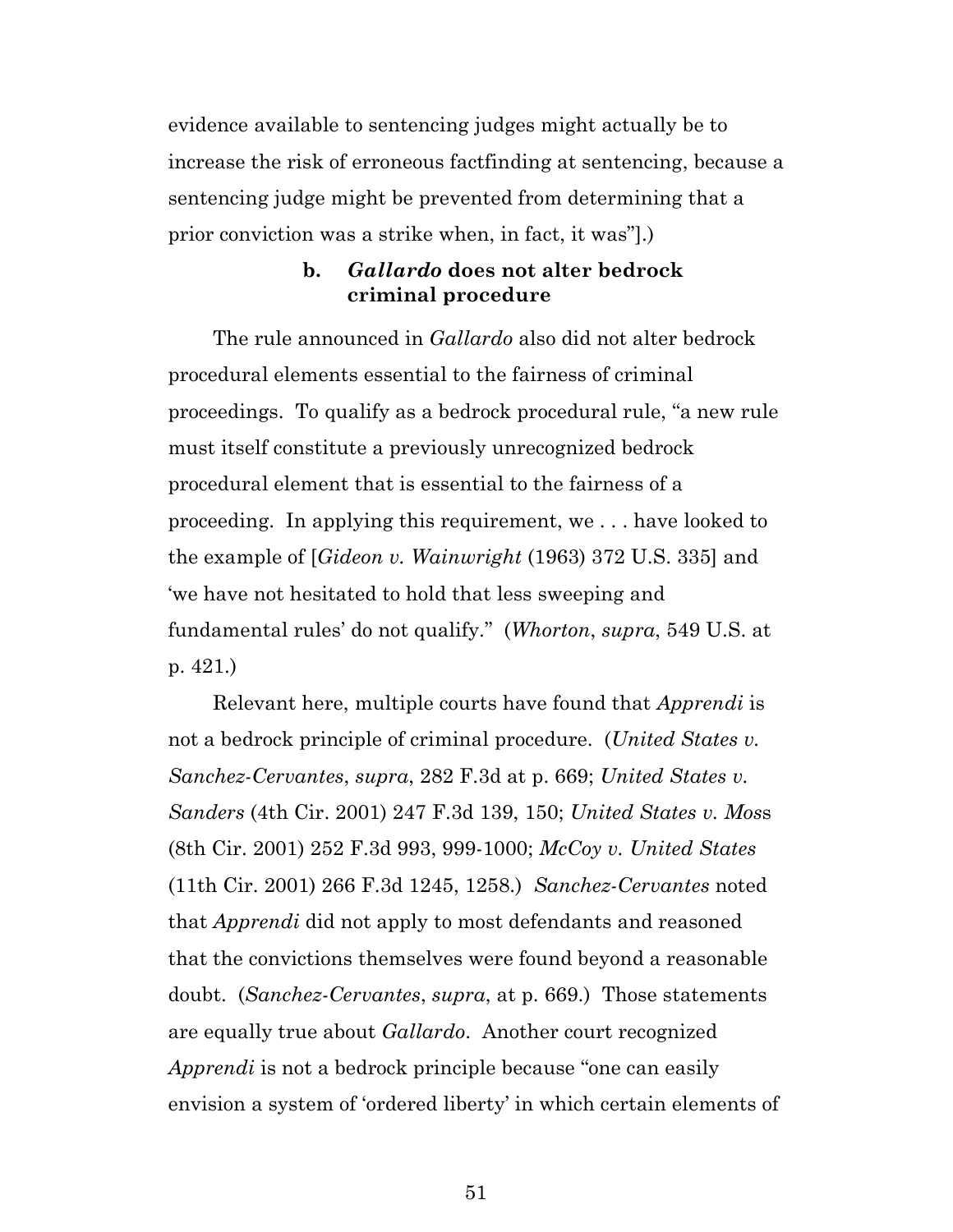a crime can or must be proved to a judge, not to the jury." (*Mos*s, *supra*, at p. 999.) So too with *Gallardo*—in fact, this Court did envision such a system when it approved *McGee*.

If *Apprendi* was not a bedrock principle, then a fortiori, the less expansive rule in *Gallardo* must also not be a bedrock principle. (*Milton*, *supra*, 42 Cal.App.5th at p. 996; see also *Haden*, *supra*, 49 Cal.App.5th at p. 1098; *Scott*, *supra*, 49 Cal.App.5th at p. 1017.)

Even when *Gallardo* is imprecisely viewed as an evidentiary rule, it too is not a bedrock principle. Rules that severely alter what evidence is admissible to the fact-finder have not been found to be bedrock principles of criminal procedure. (*Whorton*, *supra*, 549 U.S. at p. 420 [the *Crawford* rule did not alter the understanding of bedrock procedural elements as it did not have the "primacy" and "centrality" of the *Gideon* rule].)

#### **D.** *Gallardo* **is not retroactive under** *Johnson***, as it is a new procedural rule that does not significantly impact fact-finding reliability**

#### **1.** *Gallardo* **created a new procedural rule**

The *Johnson* standard requires a similar threshold inquiry—does the decision establish a new rule of law? (*Guerra*, *supra*, 37 Cal.3d at p. 399.) If it does not create a new rule, no question of retroactivity arises. (*Ibid*.) A decision establishes a "new rule" when it "(1) explicitly overrules a precedent of this court [citation], or (2) disapproves a practice impliedly sanctioned by prior decisions of this court [citation], or (3) disapproves a longstanding and widespread practice expressly approved by a near-unanimous body of lower-court authorities." (*Id.* at p. 401.)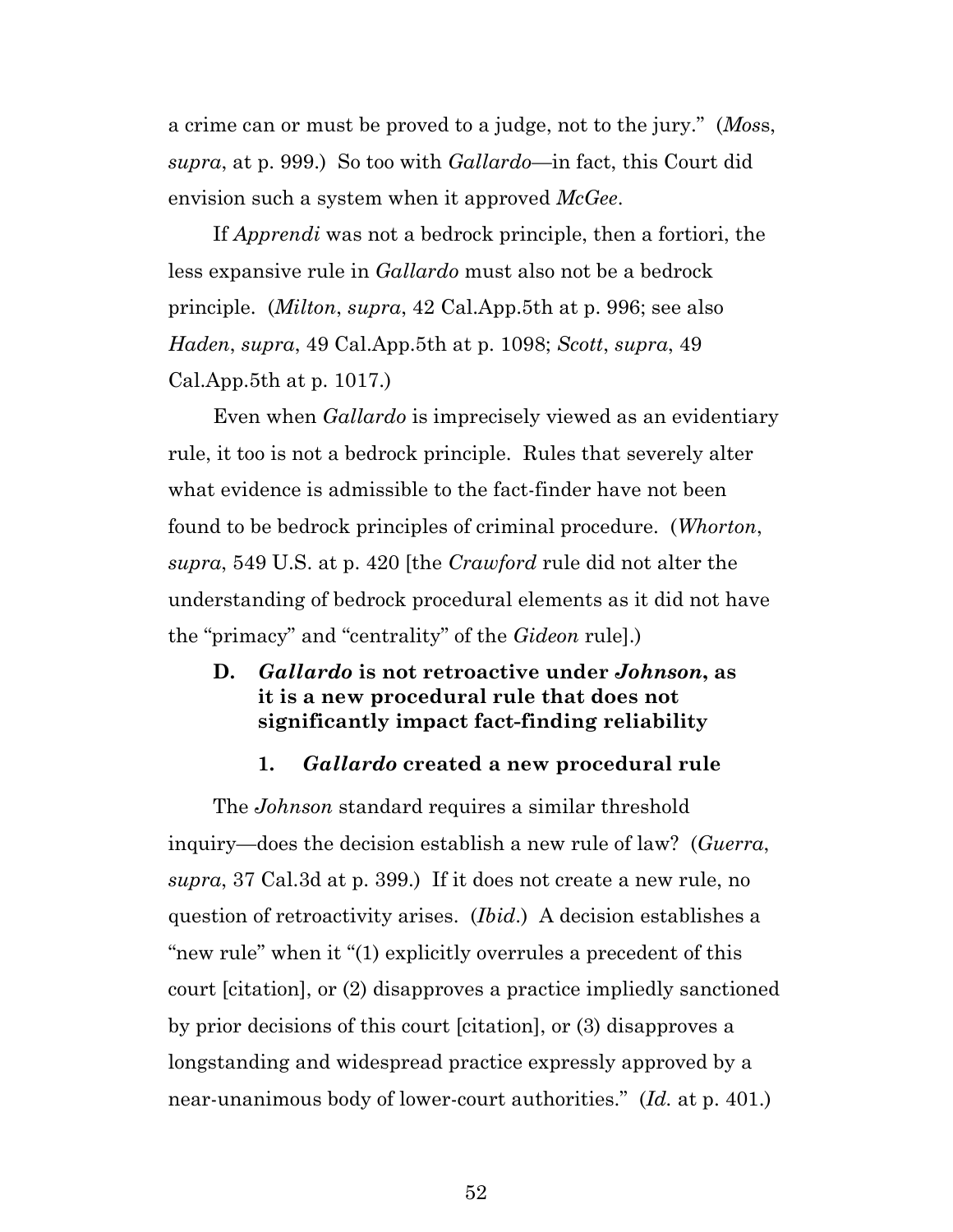As Milton concedes, *Gallardo* is a new rule under *Johnson* because it specifically overruled *McGee* insofar as it suggested that a trial court was permitted to enhance a sentence by finding facts underlying a prior conviction. (OBM 23; *Gallardo*, *supra*, 4 Cal.5th at pp. 125, 136; see *Haden*, *supra*, 49 Cal.App.5th at p. 1099; *Scott*, *supra*, 49 Cal.App.5th at p. 1016; *Brown*, *supra*, 45 Cal.App.5th at p. 716; *Milton*, *supra*, 42 Cal.App.5th at p. 997.)

California courts must next ask whether the new rule is procedural or substantive. Substantive new rules will generally be given retroactive effect. (See *Martinez*, *supra*, 3 Cal.5th at pp. 1222-1223; *Scott*, *supra*, 49 Cal.App.5th at p. 1016; *Brown*, *supra*, 45 Cal.App.5th at p. 716.) Accordingly, a rule only reaches the three-factor test under *Johnson* when the rule is both new and procedural. (*In re Lopez* (2016) 246 Cal.App.4th 350, 359 fn. 2; see *Martinez*, *supra*, 3 Cal.5th at pp. 1222-1223 [citing *Lopez* approvingly]; *Trujeque*, *supra*, 61 Cal.4th at pp. 249-251.)

For the same reasons provided in the above *Teague* analysis (Arg. I(C)(2)), *Gallardo* is a procedural rule because it reallocated the fact-finding responsibility from the judge to the jury; thus, it only changed the procedure for determining guilt. (See *Schriro*, *supra*, 542 U.S. at p. 353 [rule that only a jury may make an aggravating factual finding was procedural].)

### **2.** *Gallardo***'s purpose was to extend defendants' constitutional jury trial rights, not to improve fact-finding**

Under *Johnson*, the retroactive effect of a new rule of procedural law is determined by: "'(a) the purpose to be served by the new standards, (b) the extent of the reliance by law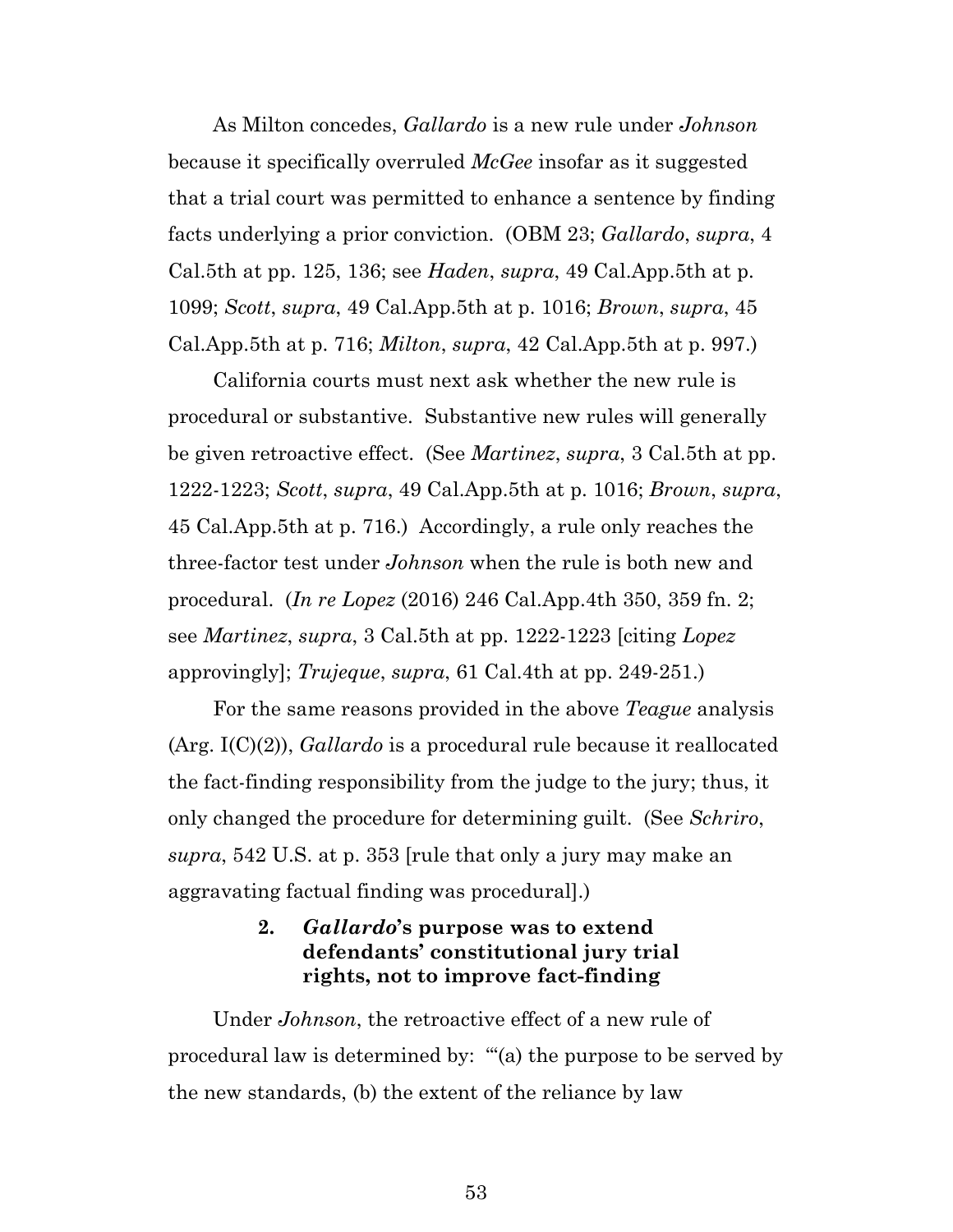enforcement authorities on the old standards, and (c) the effect on the administration of justice of a retroactive application of the new standards.'" (*Johnson*, *supra*, 3 Cal.3d at p. 410.) "[I]f the rule relates to characteristics of the judicial system which are essential to minimizing convictions of the innocent, it will apply retroactively regardless of the reliance of prosecutors on former law, and regardless of the burden which retroactivity will place upon the judicial system." (*Id*. at p. 413; see also *Guerra*, *supra*, 37 Cal.3d at p. 402.) The final two factors are typically considered only when it is a "close" question whether retroactivity applies after considering the first factor. (*Johnson*, *supra*, at p. 410.) As discussed above, although this formulation might suggest that the values of preserving finality and promoting consistent judgments are secondary, due respect for those values is inherent in *Johnson* and this Court's habeas jurisprudence. (See Arg. I(B).)

The first, most critical factor in the *Johnson* test militates toward non-retroactivity. For the reasons discussed under the *Teague* analysis (Arg. I(C)(3)(a)), *Gallardo* was not intended to increase the reliability of fact-finding. To briefly summarize: *Gallardo* repeatedly announced its intention was to protect the Sixth Amendment right to a jury trial by reassigning the factfinding responsibility from the judge to the jury. (*Gallardo*, *supra*, 4 Cal.5th at pp. 124, 134, 135-138.) Rules that reallocate fact-finding from the judge to jury have not been found to be essential to an accurate determination. (*See DeStefano*, *supra*, 392 U.S. at pp. 633-635; *Schriro*, *supra*, 542 U.S. at p. 358; see

54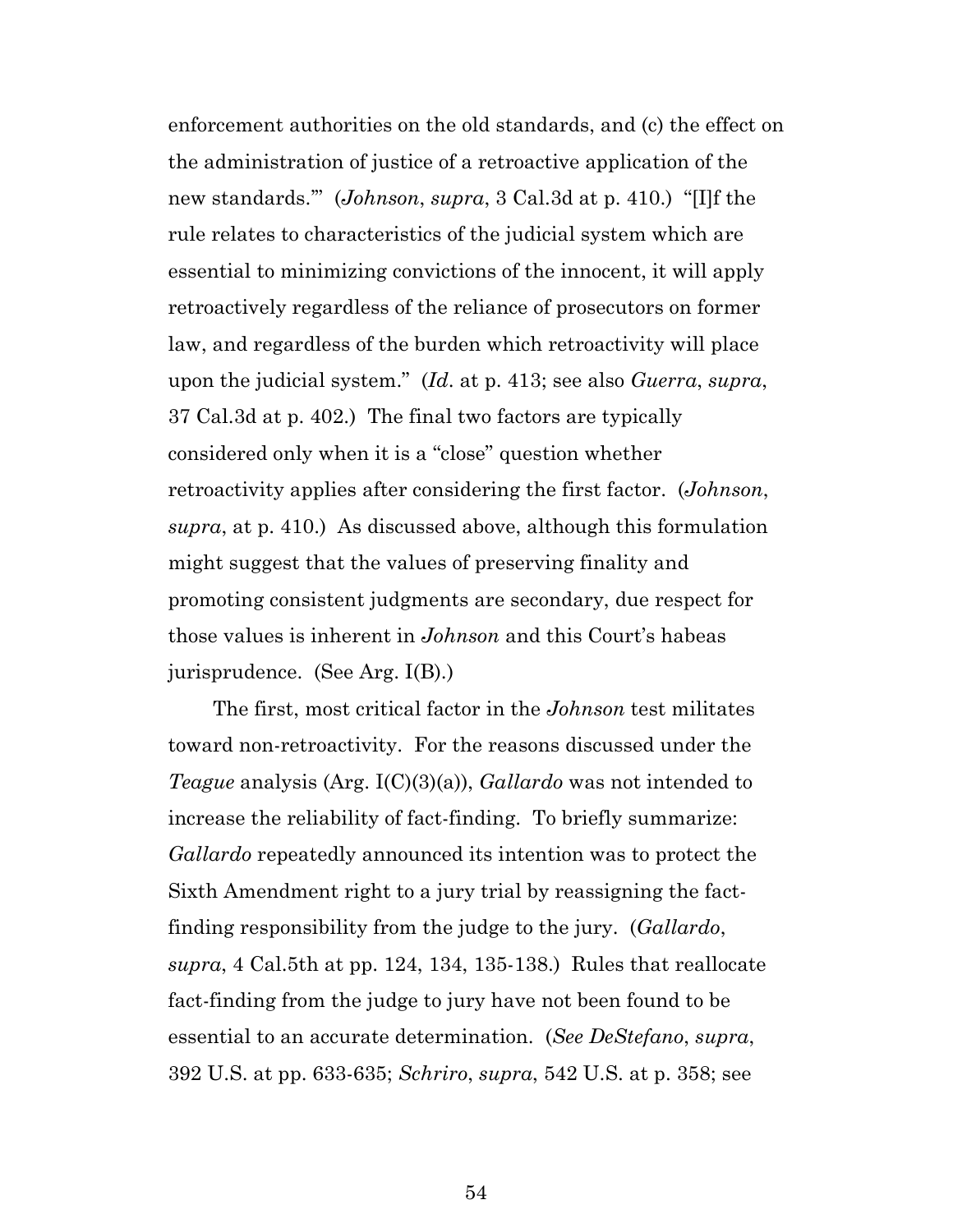also *Haden*, *supra*, 49 Cal.App.5th at p. 1099; *Scott*, *supra*, 49 Cal.App.5th at p. 1017; *Milton*, *supra*, 42 Cal.App.5th at p. 998.) Moreover, the prior method of determining qualifying convictions was approved by this Court in *McGee* because it was a fair and reliable procedure that required a finding beyond a reasonable doubt. *Gallardo* did not overrule the *McGee* procedure because it was unreliable, but because the Sixth Amendment demands a jury make those determinations.

Even *Brown*, *supra*, 45 Cal.App.5th 699, agreed with *Milton*'s conclusion that *Gallardo* established a new procedural rule. (*Id*. at p. 721.) But the court found that, under *Johnson*, the primary purpose of the *Gallardo* rule was to promote reliable determinations by precluding sentencing courts "from making disputed factual findings regarding the defendant's conduct underlying a prior conviction, based on facts outside the record of conviction or facts that were not admitted by the defendant during his plea or found true by the jury." (*Id.* at p. 718.) It "goes to the integrity of the factfinding process when the court determines whether a prior conviction qualifies as a strike," and shows that *Gallardo*'s "primary purpose is to promote reliable determinations." (*Ibid.*)

As shown above, this reasoning is mistaken on several grounds. First, under pre-*Gallardo* precedent, sentencing courts were also limited to the record of conviction. (*McGee*, *supra*, 38 Cal.4th at p. 691.) Second, and more fundamentally, *Brown* does not acknowledge that sentencing judges made their findings pre-*Gallardo* under a beyond a reasonable doubt standard. Indeed,

55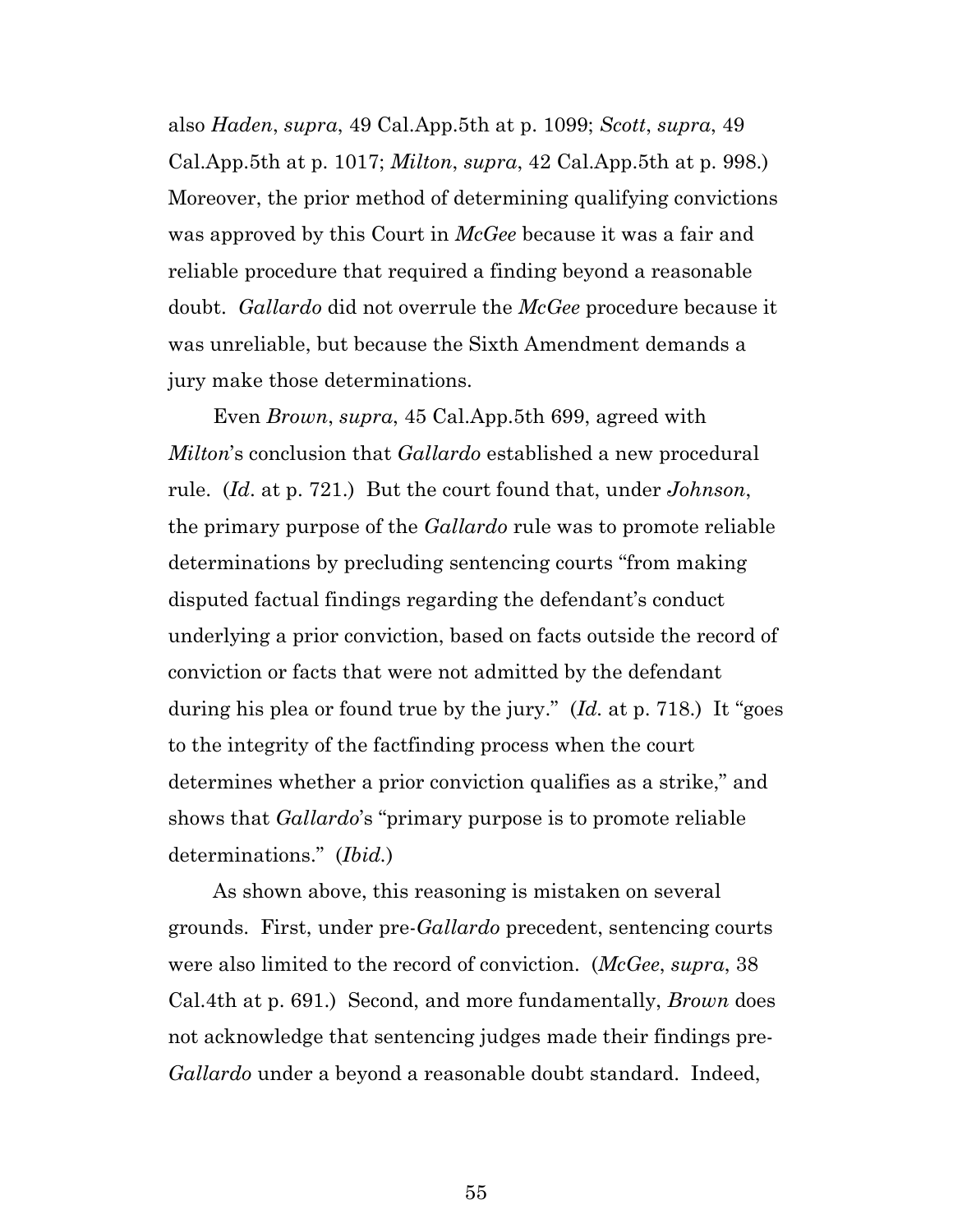*Gallardo* only found error with the sentencing court's reliance on the record of conviction in that case because that record did not show what the jury found or the defendant admitted, as required by the Sixth Amendment. As this case exemplifies, the pre-*Gallardo* fact-finding method could hardly be characterized as inherently unreliable: Here, the court found Milton used a firearm based on the prior sentencing court's uncontested finding in aggravation as to that same fact. On the other hand, application of *Gallardo* results in accepting a prior jury's verdict at face value, without any inquiry as to reliability.

*Brown* also misapplied the *Johnson* three-factor test. *Brown* stated as follows when distinguishing *Milton*: "The court in *Milton* reasoned (1) *Gallardo* did not vindicate a right essential to the reliability of the factfinding process and (2) applying *Gallardo* retroactively would be disruptive. *We are not persuaded that these two grounds justify depriving defendants of retroactive application of Gallardo.*" (*Brown*, *supra*, 45 Cal.App.5th at pp. 721-722, italics added.) But those grounds encompassed all three factors under *Johnson*; since they both militate toward nonretroactivity, that ends the debate. *Brown* further misapplied the *Johnson* factors when it agreed that *Milton*'s two grounds are likely correct, but reasoned that "these factors do not outweigh a defendant's constitutional right to a jury determination of facts upon which a strike is based." (*Ibid*.) But the involvement of an important constitutional right in a new procedural rule *does not* make the rule retroactive—take *Crawford* or *DeStefano* for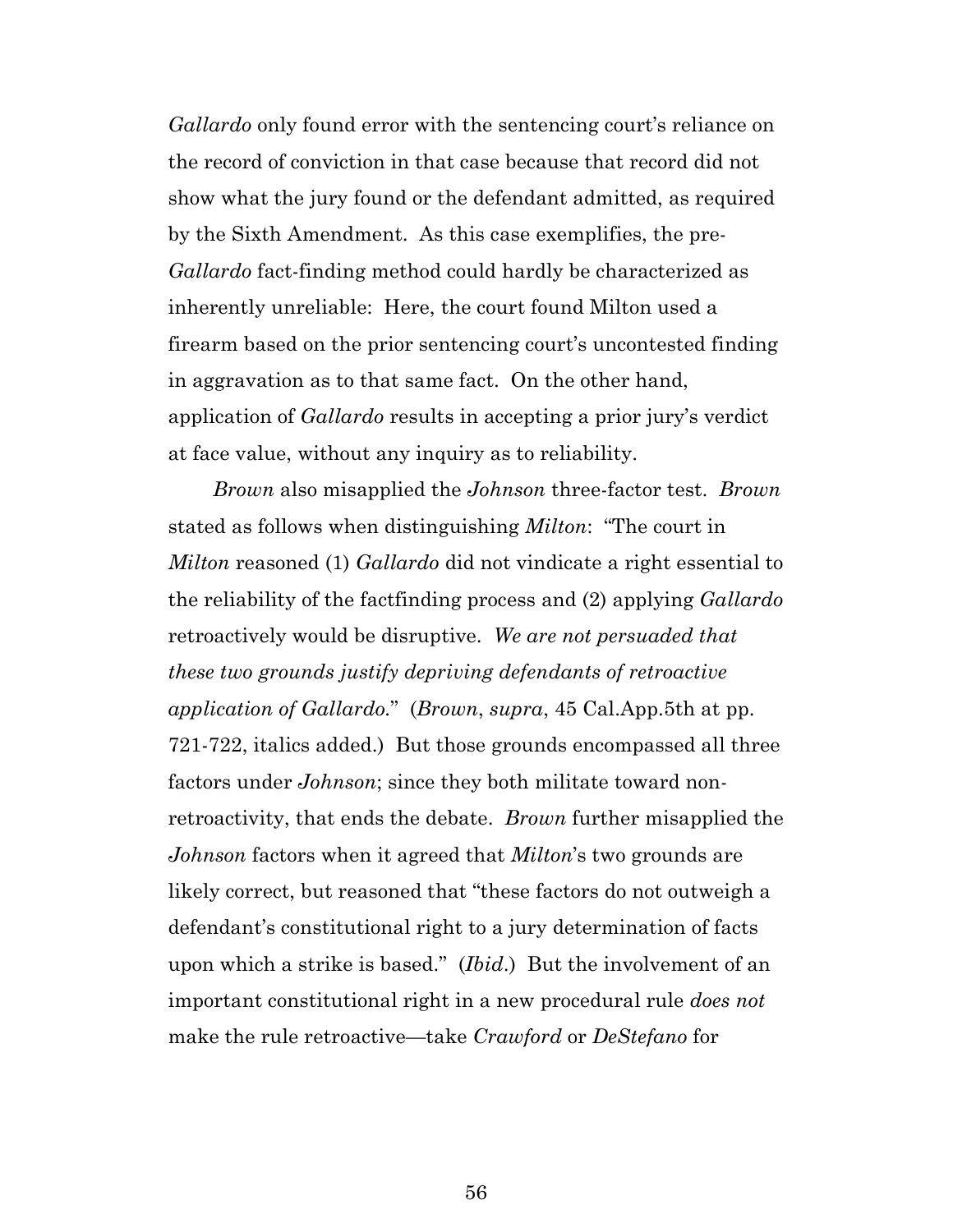example—and does not override *Johnson*'s three factors when they militate toward non-retroactivity.

The Justice Toucher concurrence in *In re Haden* provides an interesting, though ultimately unpersuasive, argument that *Gallardo* vindicated a right that is essential to fact-finding. (*Haden*, *supra*, 49 Cal.App.5th at p. 1104 (con. opn. of Toucher, J.).) Justice Toucher referred to Justice Chin's concurring and dissenting position in *Gallardo* that any Sixth Amendment error could be cured by remanding the case to allow a jury to determine if the conduct qualified as a serious or violent felony based on the record of conviction. (*Ibid*.; see *Gallardo*, *supra*, 4 Cal.5th at pp. 138-139.) The majority rejected that remedy, finding it did not include "the procedural safeguards, such as the Sixth Amendment right to cross-examine one's accusers, that normally apply in criminal proceedings." (*Gallardo*, *supra*, at pp. 138-139.) From this reasoning, Justice Toucher inferred that *Gallardo*'s holding must have been intended to make proceedings more accurate. (*Haden*, *supra*, at p. 1104 (con. opn. of Toucher, J.).)

Justice Toucher's inference is mistaken. Far from evincing a concern with enhancing reliability, *Gallardo* justified its rejection of Justice Chin's remedy because it raised "constitutional concerns under *Apprendi*," in line with *Gallardo*'s explicit goal to vindicate the jury trial right. (*Gallardo*, *supra*, 4 Cal.5th at p. 138.) That is, the majority's disagreement with Justice Chin concerned whether his proposed remedy would result in other Sixth Amendment violations, not with whether the proposed remedy would insure or promote reliability. In any event, it does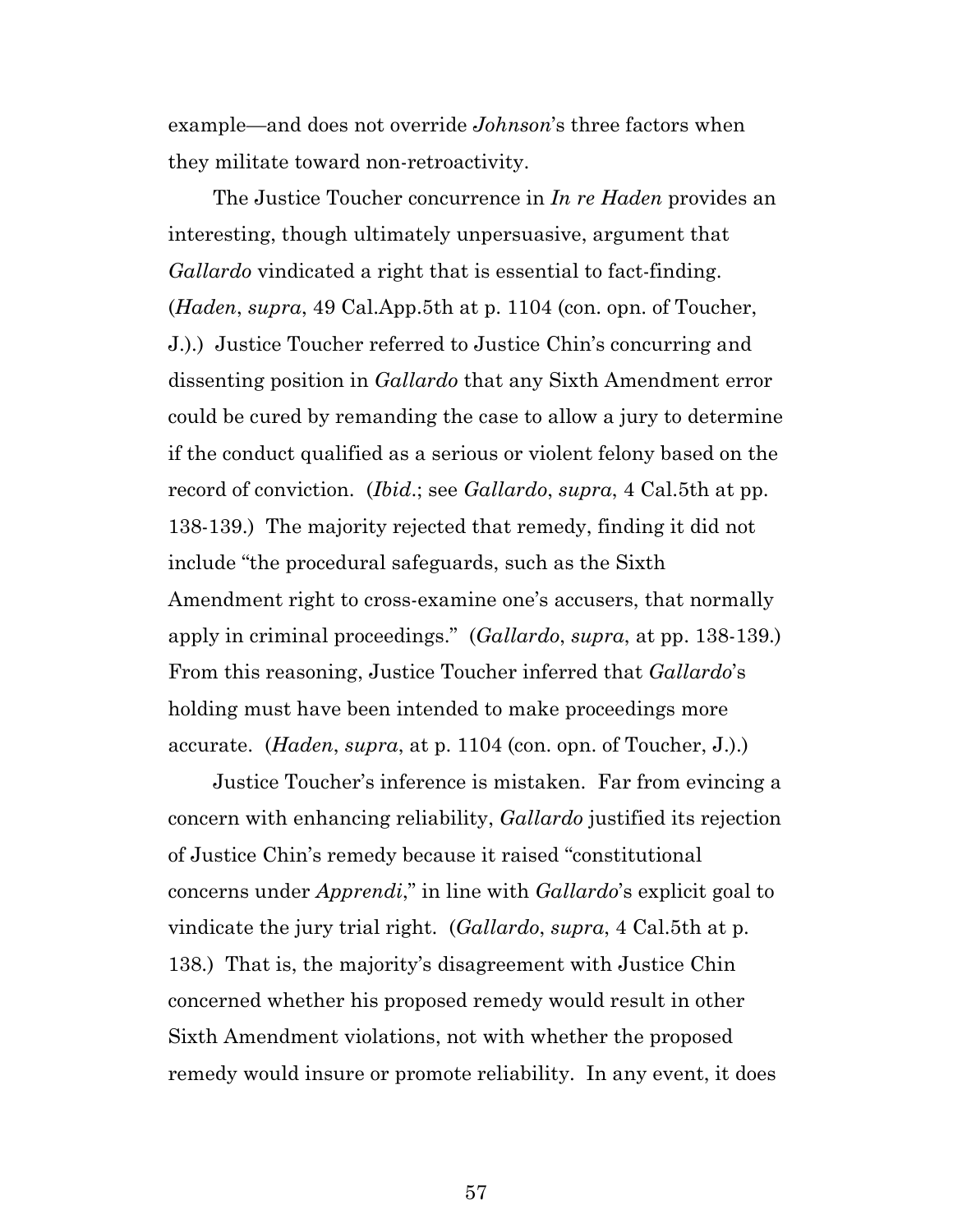not follow that, because a particular remedy might raise reliability concerns, *Gallardo*'s core holding must also concern reliability.

Milton compares this case to *In re Lucero* (2011) 200 Cal.App.4th 38 (OBM 29), where a new rule overruled a theory of murder on which the jury was instructed (*id*. at p. 41). But that rule was clearly substantive as it altered the very definition of murder. (See *Milton*, *supra*, 42 Cal.App.5th at p. 999, fn. 11.) Milton's reliance on *Mutch* (OBM 29) is also unhelpful. *Mutch* considered the retroactivity of a rule that reinterpreted a statutory element of kidnapping. (*People v. Mutch* (1971) 4 Cal.3d 389, 395-396.) *Mutch* therefore announced an *old* rule (see *Woosley*, *supra*, 3 Cal.4th at p. 794), or at least a substantive rule, as it altered kidnapping's definition (*Mutch*, *supra*, at pp. 395-396).

#### **3. Applying** *Gallardo* **retroactively would cause significant disruption**

The other two *Johnson* factors—the extent of the reliance by law enforcement authorities on the old standards, and the effect on the administration of justice—also weigh in favor of finding that *Gallardo* is not retroactive. (*Johnson*, *supra*, 3 Cal.3d at p. 410.) Before *Gallardo*, prosecutors and courts typically and reasonably relied on *Guerrero* and *McGee* to justify having the trial court determine whether a prior conviction qualified for increased punishment under a sentencing statute. (See *Gallardo*, *supra*, 4 Cal.5th at pp. 129-130.) If this Court finds *Gallardo* to be retroactive, any criminal whose sentence was increased based on out-of-state convictions that did not conform to the elements of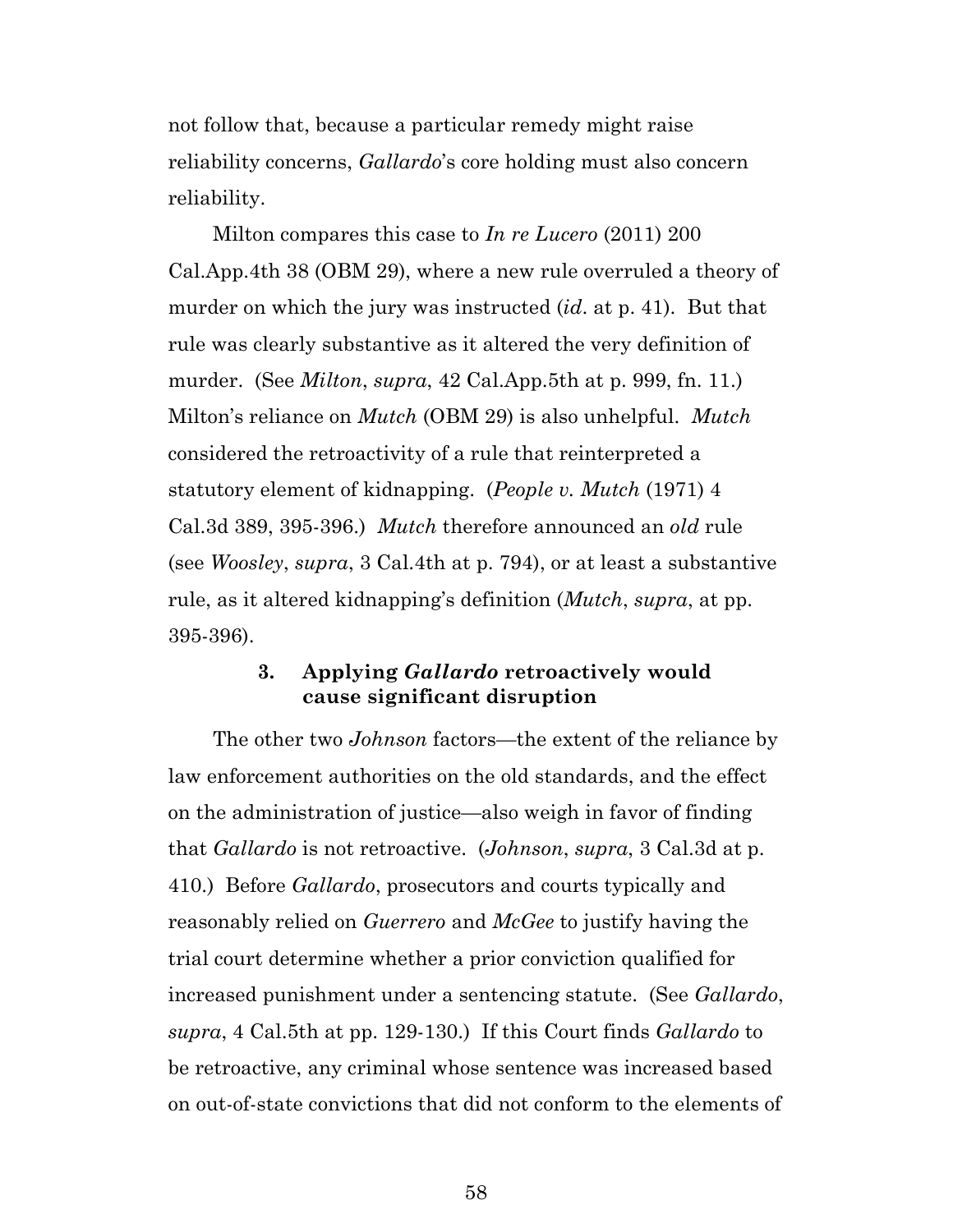a California strike (like Milton), or any criminal who was convicted of a California crime whose statutory definition swept more broadly than the definition of "serious felony" (like *Gallardo*), would be entitled to a new hearing on the prior conviction allegations. (See *Gallardo*, *supra*, 4 Cal.5th at p. 137; *Brown*, *supra*, 45 Cal.App.5th at p. 731 (dis. opn. of Menetrez, J.) ["In the 11 years from *McGee* to *Gallardo*, California lawyers and lower courts universally and reasonably relied on *McGee*"].)

*Gallardo*'s retroactivity would therefore have a costly and disruptive effect on the administration of justice. Courts and parties would have to reopen numerous cases, conduct new hearings, and utilize significant resources on finding old documentation concerning already completed cases. (See *Gallardo*, *supra*, 4 Cal.5th at pp. 137-138 [courts may consider plea stipulations and documents to determine what facts the jury necessarily found].) As this Court explained, "A rule providing for the postappeal review of legal issues that requires an appellate court to reopen factual issues already sifted, evaluated, and decided at trial both poses a significant threat to the legal repose of such judgments, and threatens to consume scarce judicial resources needlessly. In such cases, the state's interest in the finality of its judgments is strong." (*Harris*, *supra*, 5 Cal.4th at pp. 840-841.) Indeed, in this context, it is highly likely that many sentences would be invalidated due to the inability to locate the necessary conviction-related records (many of which will have been destroyed in the normal course of business), and without any reason to believe the prisoner was actually innocent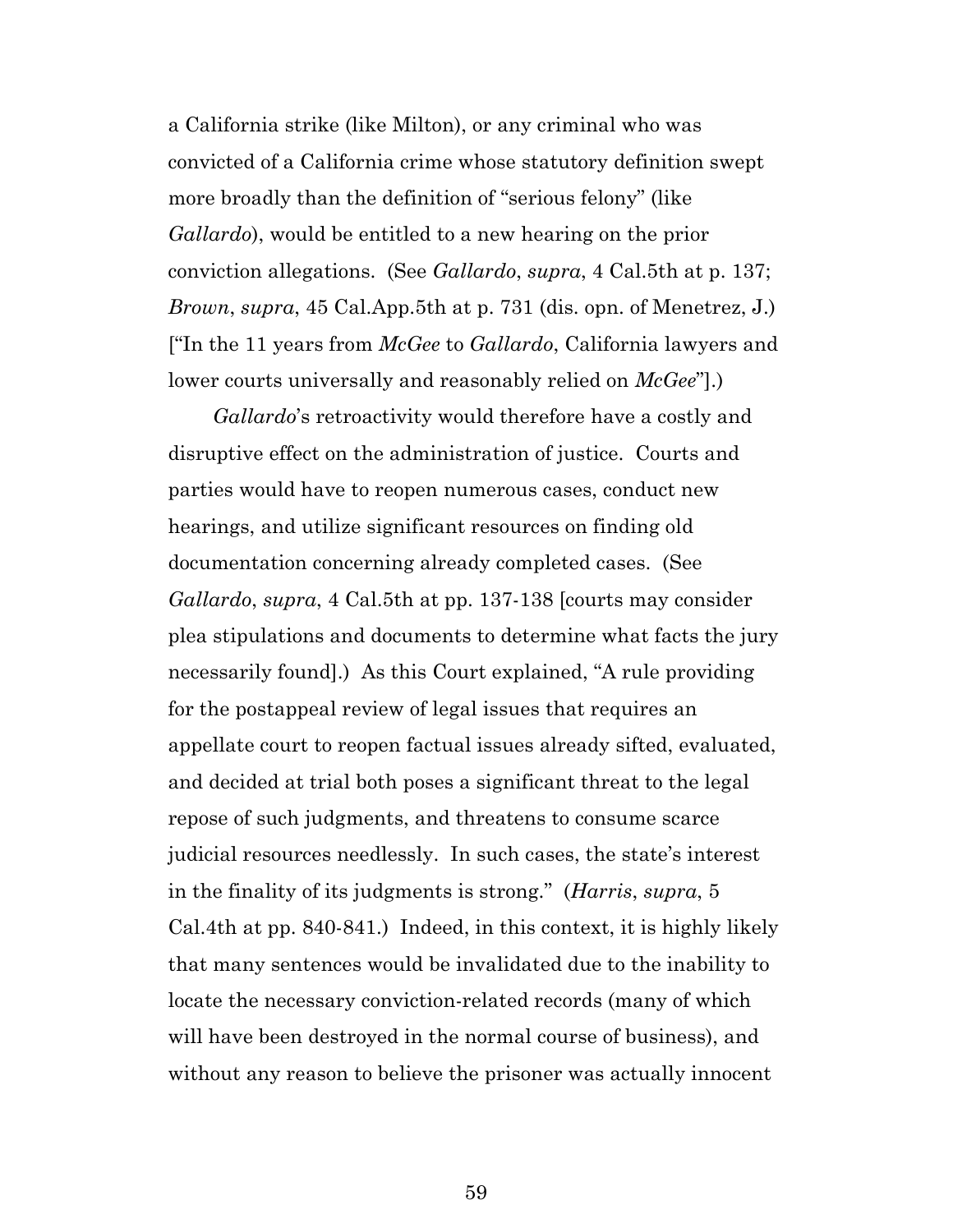of the criminal conduct that qualified him for an enhanced sentence.

For these reasons, *Johnson* does not compel retroactive application of *Gallardo* to Milton's final judgment.

#### **E.** *Gallardo* **is not retroactive under the unauthorized sentence exception to procedural default**

Finally, Milton, supported by the majority in *In re Brown*, asserts that *Gallardo* applies retroactively because an unauthorized sentence may be corrected at any time. (OBM 38- 40; *Brown*, *supra*, 45 Cal.App.5th at p. 715.) That argument misunderstands the purpose of the "unauthorized sentence" line of precedent, which applies to determine whether a defendant can overcome a procedural bar; it is not a stand-alone, alternative retroactivity doctrine to *Teague* or *Johnson*.

As relevant to collateral review, *People v. Scott* (1994) 9 Cal.4th 331, at page 354, explained: "The 'unauthorized sentence' principle . . . has been invoked to determine whether claims previously rejected or never raised are procedurally barred on habeas corpus. (*In re Harris* (1993) 5 Cal.4th 813, 839. . . .)" As this Court has recognized, "where a habeas corpus petitioner raises a legitimate claim that the trial court acted in excess of its jurisdiction, the *Waltreus* rule<sup>[[15](#page-59-0)]</sup> will not operate as a bar to a full airing of the grievance in a collateral proceeding." (*Harris*, *supra*, 5 Cal.4th p. 840.) Although a change in the law affecting the petitioner is one of the potential bases for excusing a procedural

<span id="page-59-0"></span>15 *In re Waltreus* (1965) 62 Cal.2d 218, 225.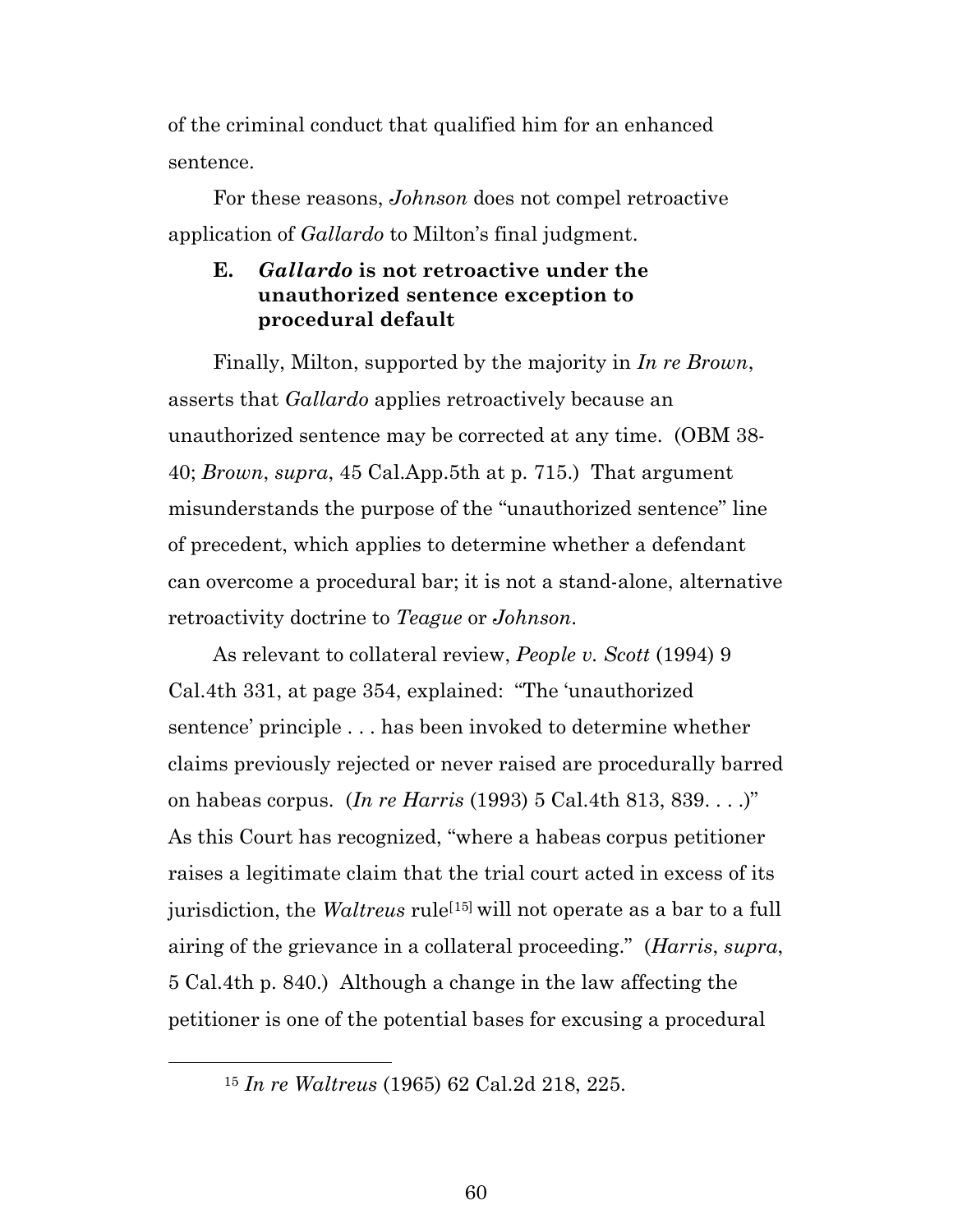default, this Court has made it clear that establishing full retroactivity is a prerequisite to obtaining collateral review under the unauthorized sentence doctrine. (*Martinez*, *supra*, 3 Cal.5th at p. 1222; see *Brown*, *supra*, 45 Cal.App.5th at p. 731 (dis. opn. of Menetrez, J.) ["We cannot apply *Gallardo* retroactively to render the sentence legally unauthorized *and then infer from that lack of legal authorization that Gallardo must be retroactive*," italics in original].) And, of course, that stands to reason. Milton's sentence is only unauthorized if *Gallardo* is fully retroactive.

### **F. If this Court finds that** *Gallardo* **is retroactive, the remedy is to remand to permit the trial court to determine whether Milton admitted personal firearm use**

If this Court determines *Gallardo* is retroactive, "the appropriate course is to remand to permit the trial court to make the relevant determinations about what facts defendant admitted in entering h[is] plea" and what facts were necessarily found by the jury. (*Gallardo*, *supra*, 4 Cal.5th at p. 138.) "Such a procedure fully reconciles existing precedent with the requirements of the Sixth Amendment." (*Ibid*.)

The reviewable record of conviction includes the factual basis for a guilty plea (*Gallardo*, *supra*, 4 Cal.5th at pp. 136, 138) and documents that help identify what facts a jury necessarily found, such as the indictment and jury instructions (*id.* at pp. 137, 138). A sentencing court is not constrained to solely consider the elements; it "may identify those facts it is 'sure the jury . . . found' in rendering its guilty verdict." (*Id.* at p. 134.)

61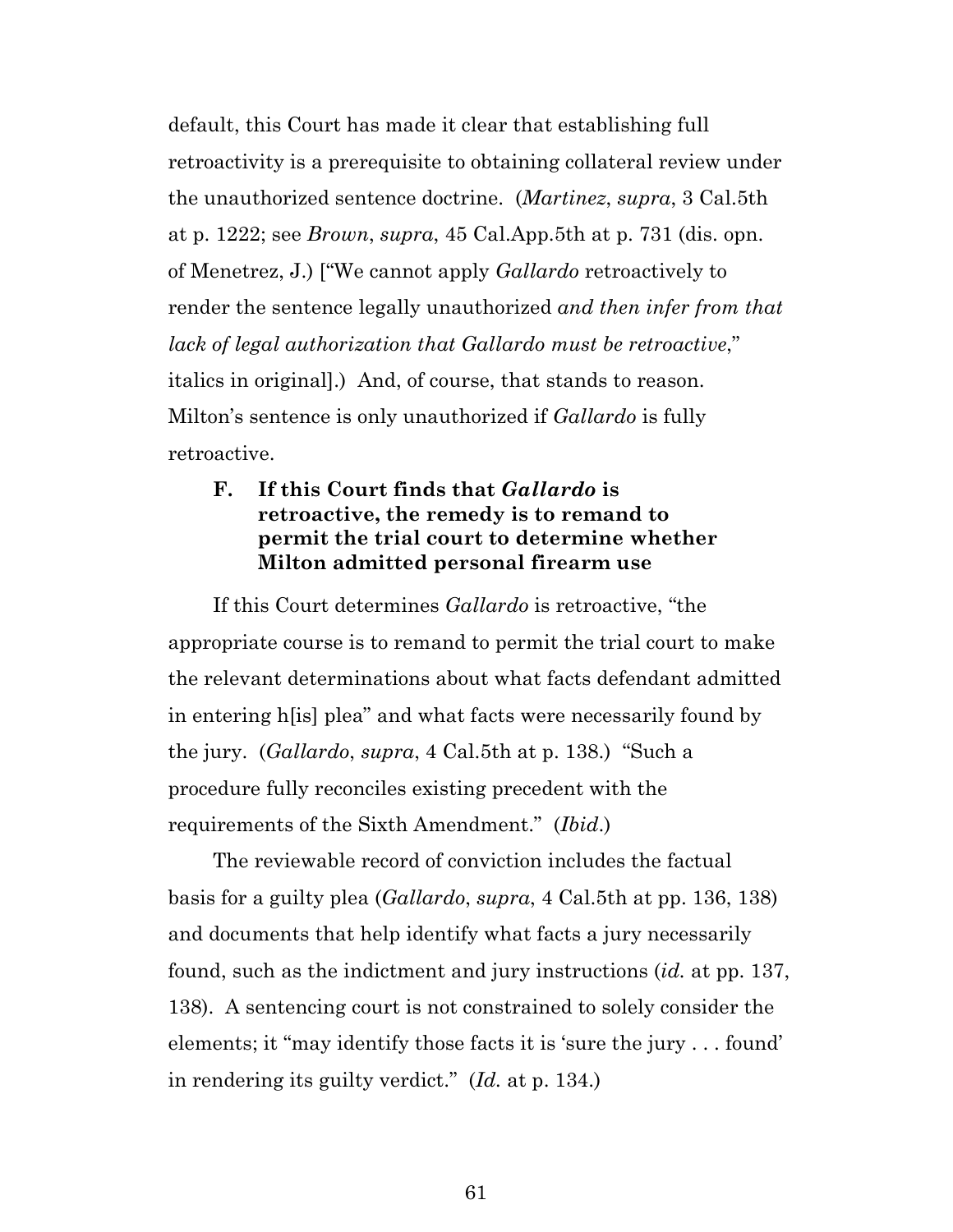Remand under these *Gallardo* principles would be warranted here. First, Milton pleaded guilty to the simple robbery conviction, but it is not clear what facts he stipulated to, as the transcript of the stipulation was not in the record below. (1CT 143-144.) Although the sentencing court recounted some of the stipulated facts, we do not know if these statements were a summary or incomplete. It is possible that those stipulated facts will demonstrate firearm use or some other fact that qualifies his conviction as serious or violent. (*Gallardo*, *supra*, 4 Cal.5th at p. 136.)

Second, to the extent the armed robbery strike is at issue, it is proper to examine the record of conviction for documents that demonstrate what facts the jury necessarily found. (*Gallardo*, *supra*, 4 Cal.5th at p. 138.) These documents include the information, jury instructions, verdict forms, and judgment of conviction. Because many of these documents, including the jury instructions and verdict forms, were not in the record below, remand would be warranted to allow the trial court to examine them.

Milton's arguments against remand depend on an unestablished assumption—that he did not admit any facts in his plea that would qualify him for a strike, and that the prior jury did not find any such facts. (OBM 53-56.) As shown above, the Illinois sentencing hearing transcript strongly suggests that Milton admitted personal firearm use as part of his plea agreement. Indeed, the Illinois sentencing court twice found that Milton threatened his victims with a gun in committing both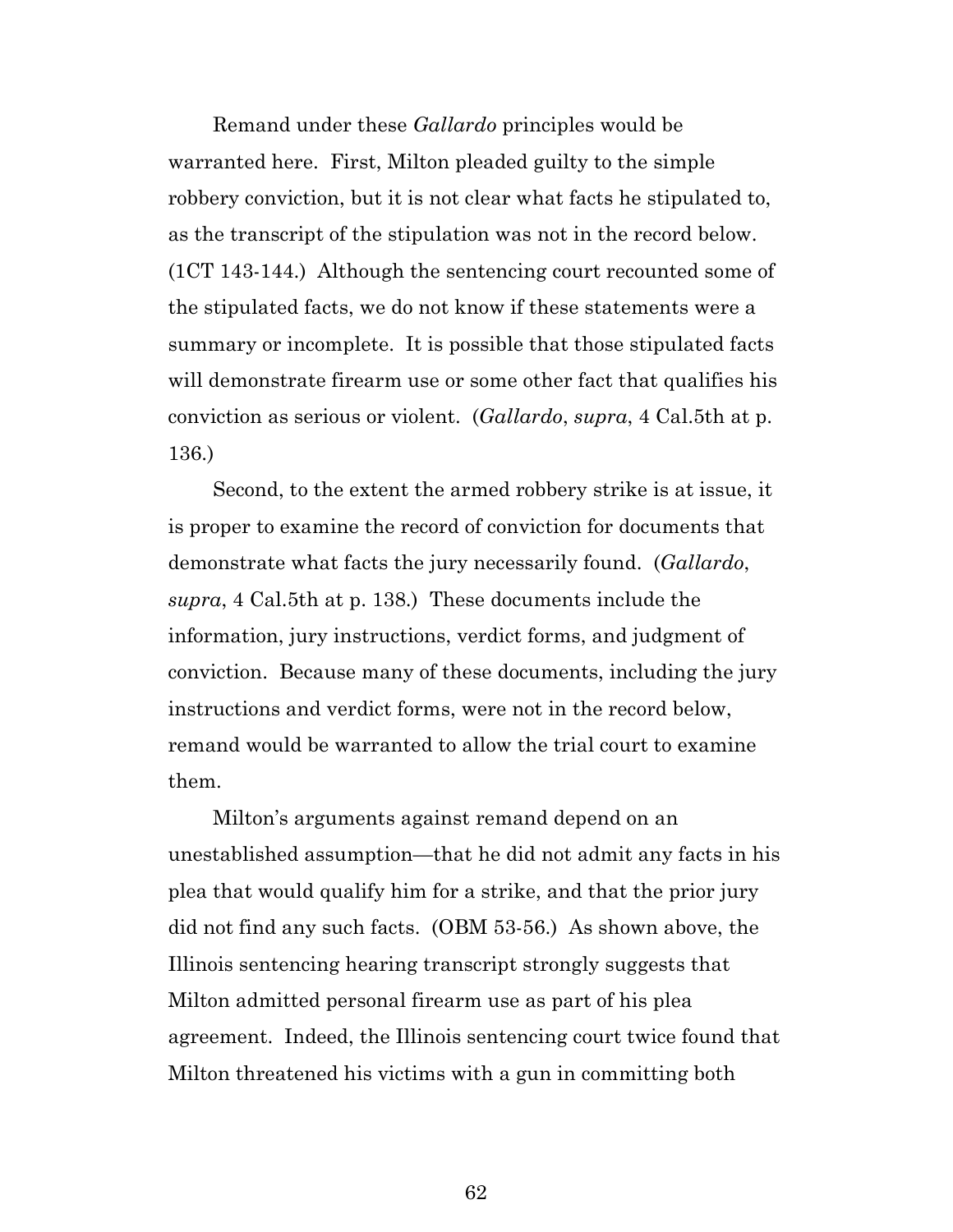robberies. (1CT 147-148.) *Gallardo* permits a sentencing court to identify facts that the fact-finder must have found in convicting Milton. (*Gallardo*, *supra*, 4 Cal.5th at p. 134.)

As a separate matter from retroactivity, Milton actually admitted the armed robbery conviction was a strike, such that, even if *Gallardo* was retroactive, it would not apply to that strike.[16](#page-62-0) A guilty plea admits every element of the offense charged and is a conclusive admission of guilt. It waives any right to raise questions about the evidence, including its sufficiency. (*People v. Turner* (1985) 171 Cal.App.3d 116, 125.) Milton thus waived any argument that the evidence did not establish the armed robbery was a strike.

When admitting the truth of the armed robbery (87CF242) and the simple robbery (87CF241), Milton also admitted that the armed robbery conviction was a strike. He only reserved the right to argue that the *simple robbery* conviction did not qualify as a strike. (1CT 75; 2RT 335-337.) After that hearing, the

<span id="page-62-0"></span> <sup>16</sup> The *Milton* court noted that Milton "admitted the armed robbery conviction was a serious felony under section 667, subdivision (a)(1)." (*Milton*, *supra*, 42 Cal.App.5th at p. 984, fn. 3.) The issue did not arise on direct appeal, as there Milton only argued his simple robbery conviction was not a strike.

While the People did not identify this fact below, the issue is properly before this Court under California Rules of Court, rule 8.516(b). (See also *People v. Wright* (2006) 40 Cal.4th 81, 99, fn. 10 [discussing former rule 29(b)(1)].) In the Opening Brief, Milton argues that the sentencing court erred under *Gallardo* by finding his armed robbery was a strike. (OBM 56.) Whether that is true is thus "raised or fairly included" in this case. (Cal. Rules of Court, rule 8.516(b).)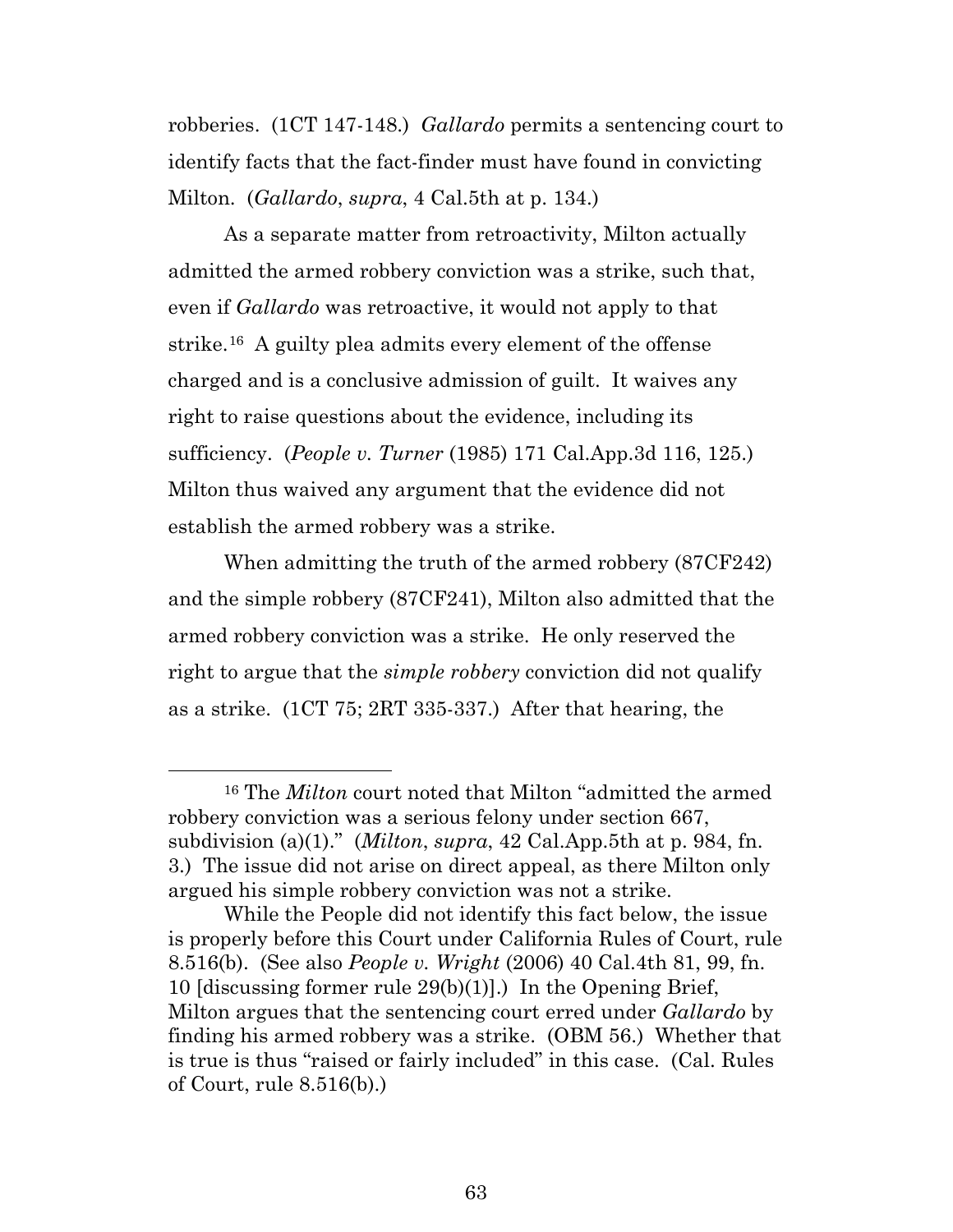parties sometimes conflated the two convictions, referring to the need to prove both of them were strikes. But, as demonstrated below, both parties and the trial court understood that the only issue was whether the *simple robbery* was a strike.

At a hearing after Milton admitted the convictions, the People mentioned that the court only needed to decide if one of the convictions was a strike. Defense counsel did not disagree. (2RT 343.)

The People's sentencing brief asked the court to find both convictions were strikes (1CT 78), but also concluded by asking the court to only find the simple robbery conviction was a strike (1CT 81). In defense counsel's sentencing brief, he alleged both convictions were not strikes, but concentrated his argument only on the simple robbery.[17](#page-63-0) (1CT 82-83.) The People's reply brief exclusively discussed the simple robbery, however, it ended with a request that both convictions be found to be strikes. (1CT 86- 89.)

At the hearing on the priors, the court stated that it had read all the provided materials "as to the one—one of the robbery priors that is alleged or it's argued by the People that the defendant was armed, thus, making that a strike." (2RT 350.) The parties' arguments exclusively concerned whether the simple robbery offense was a strike. (2RT 351-358.) The trial court

<span id="page-63-0"></span><sup>&</sup>lt;sup>17</sup> In the brief, defense counsel identified the simple robbery (87CF241) offense by the wrong case number (87CF242). However, it is clear he was discussing the simple robbery. (1CT 82-83.)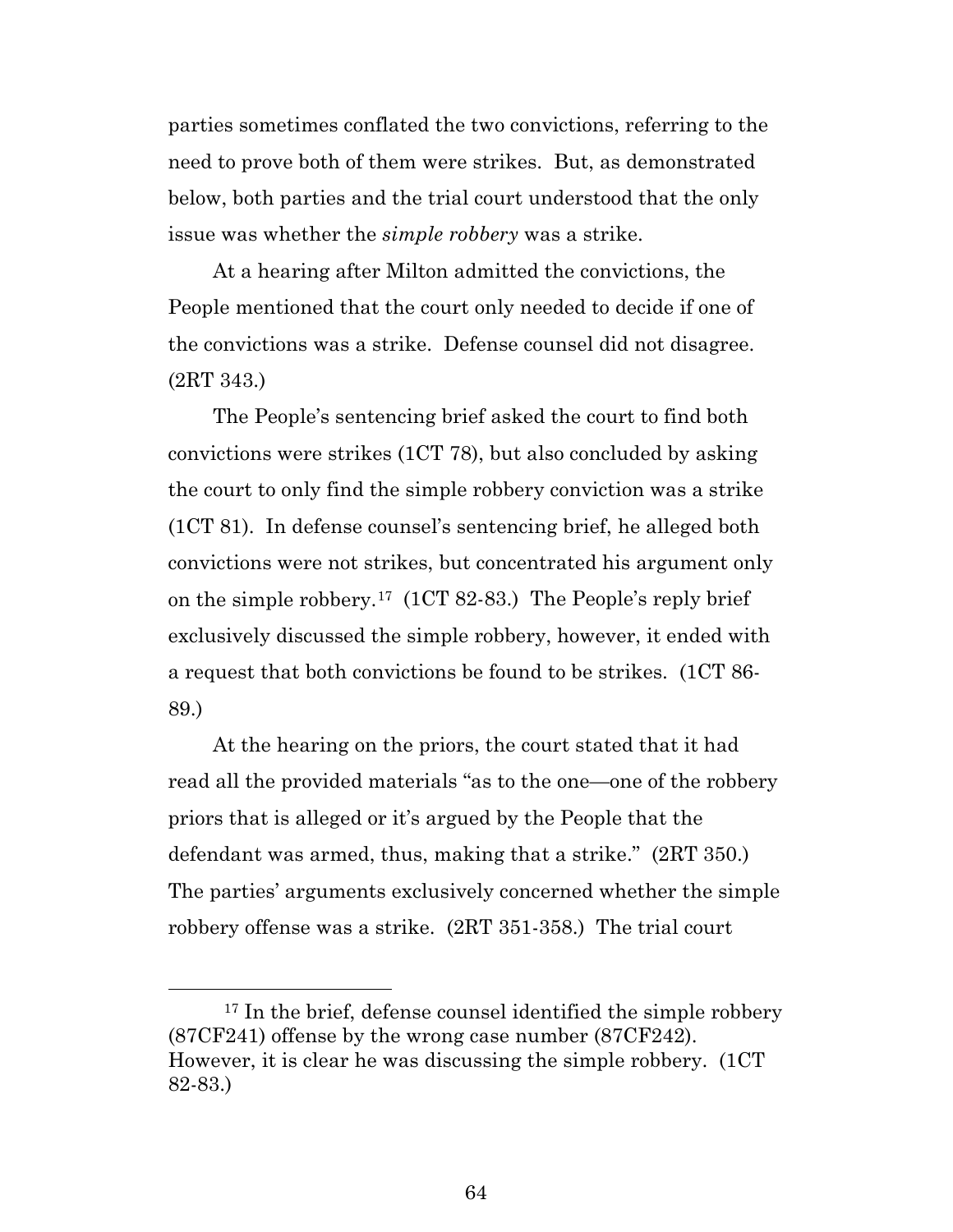found that Milton used a gun in both robberies and found them to be strikes. (2RT 358.) To the extent the court found the armed robbery was a strike based on the Illinois documents, that finding was unnecessary and duplicative, since Milton had already admitted that the prior conviction qualified as a strike and it does not appear that Milton ever recanted that admission. Milton therefore waived his right to contest the armed robbery strike. And, in any event, even if *Gallardo* is retroactive, it does not apply to the armed robbery strike as the strike was supported by an admission, not by pre-*Gallardo* fact-finding.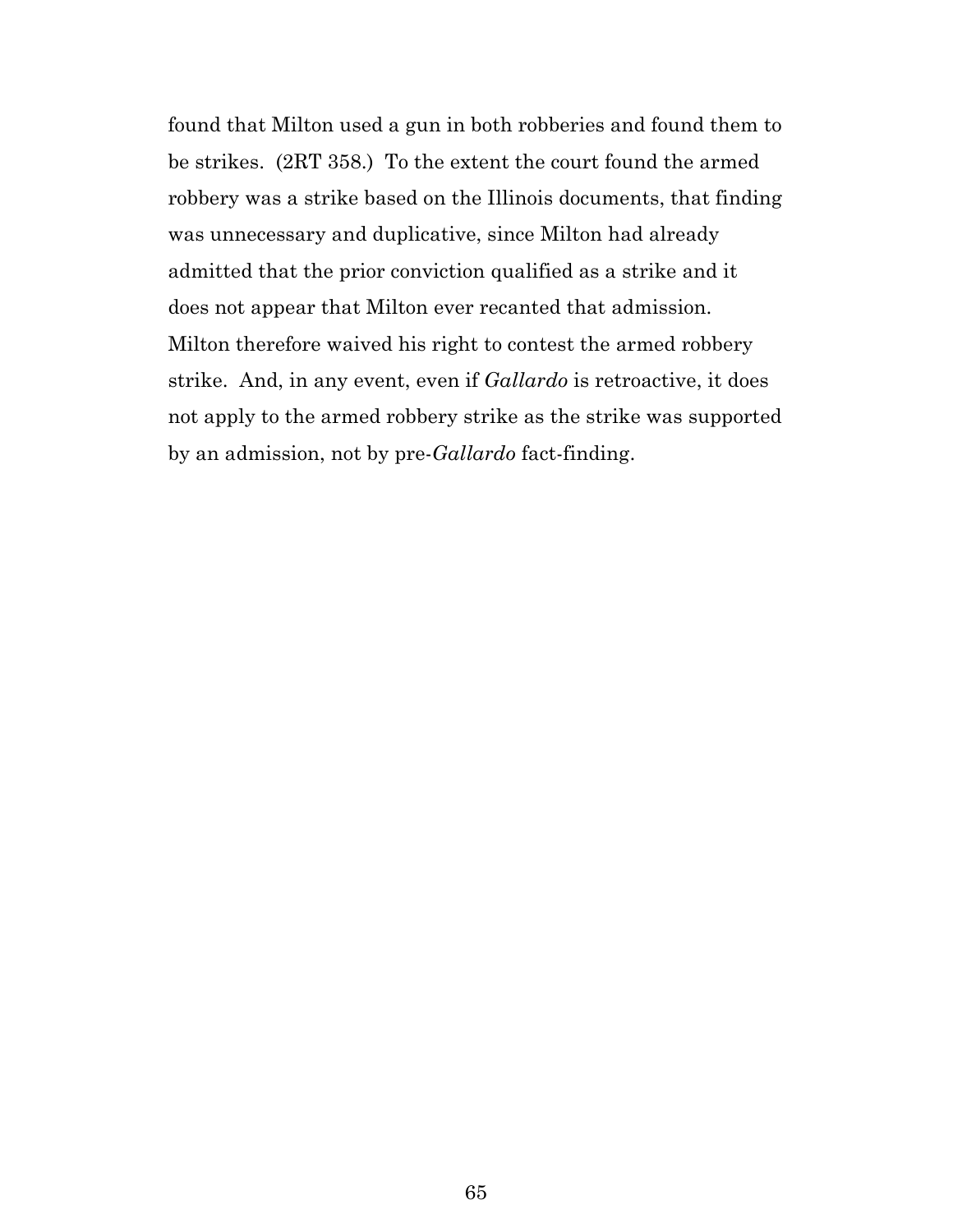#### **CONCLUSION**

*Gallardo* does not apply retroactively to final judgments. It is a new, procedural rule that was intended to ensure a defendant's Sixth Amendment right to a jury trial by transferring the fact-finding responsibility from the judge to the jury. The opinion never intimated any concern with improving the accuracy of the fact-finding process. And, as a practical matter, it is far from clear that the rule will result in substantially more accurate fact-finding; juries are not appreciably better fact-finders than judges and the prior method was already reliable and demanded proof beyond a reasonable doubt.

Dated: August 28, 2020 Respectfully submitted,

XAVIER BECERRA Attorney General of California LANCE E. WINTERS Chief Assistant Attorney General SUSAN SULLIVAN PITHEY Senior Assistant Attorney General LOUIS W. KARLIN Deputy Attorney General

NICHOLAS J. WEBSTER Deputy Attorney General *Attorneys for Respondent*

LA2020600995 / 63544017.doc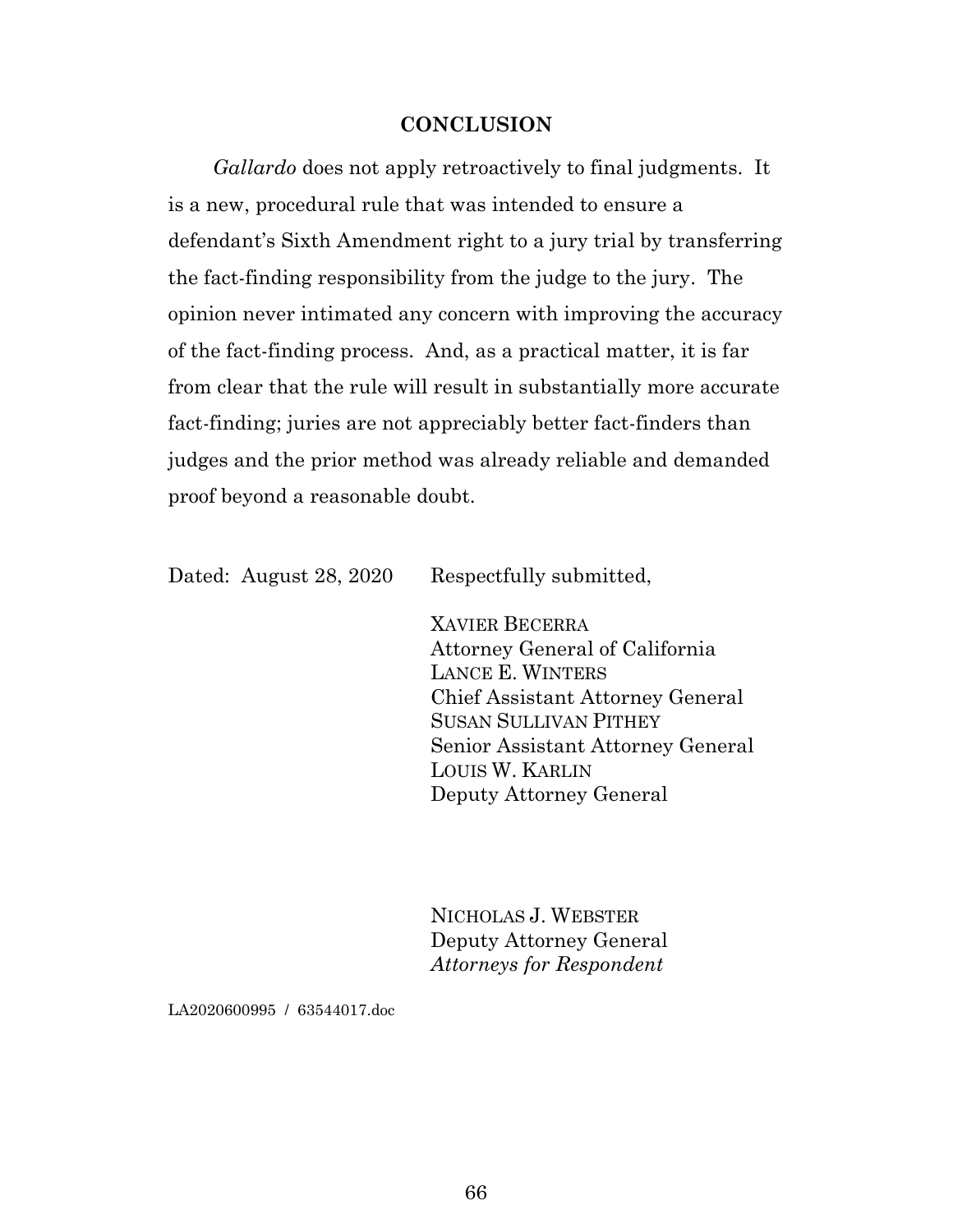### **CERTIFICATE OF COMPLIANCE**

I certify that the attached Answer Brief of Merits uses a 13-point Century Schoolbook font and contains 13,908 words.

Dated: August 28, 2020 XAVIER BECERRA

Attorney General of California

NICHOLAS J. WEBSTER Deputy Attorney General *Attorneys for Respondent*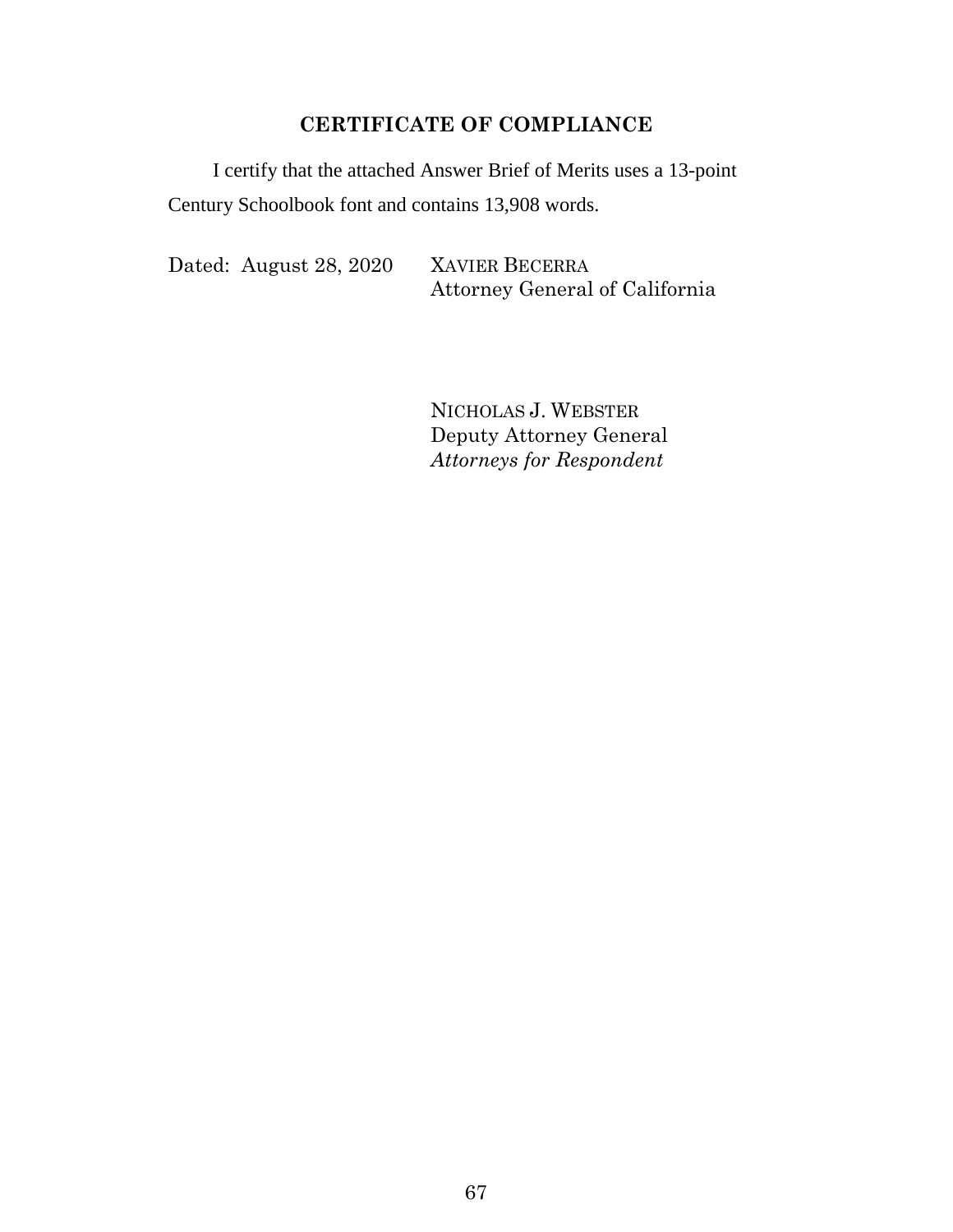#### **DECLARATION OF ELECTRONIC SERVICE AND SERVICE BY U.S. MAIL**

Case Name: **In re William Milton** No.: **S259954** 

I declare:

I am employed in the Office of the Attorney General, which is the office of a member of the California State Bar, at which member's direction this service is made. I am 18 years of age or older and not a party to this matter. I am familiar with the business practice at the Office of the Attorney General for collecting and processing electronic and physical correspondence. In accordance with that practice, correspondence placed in the internal mail collection system at the Office of the Attorney General is deposited with the United States Postal Service with postage thereon fully prepaid that same day in the ordinary course of business. Correspondence that is submitted electronically is transmitted using the TrueFiling electronic filing system. Participants who are registered with TrueFiling will be served electronically. Participants in this case who are not registered with TrueFiling will receive hard copies of said correspondence through the mail via the United States Postal Service or a commercial carrier.

On August 28, 2020, I electronically served the attached [ANSWER BRIEF ON THE MERITS by transmitting a true copy via this Court's True Filing system. Because one or more of the participants in this case have not registered with the Court's True Filing system or are unable to receive electronic correspondence, on August 28, 2020, I placed a true copy thereof enclosed in a sealed envelope in the internal mail collection system at the Office of the Attorney General at 300 South Spring Street, Suite 1702, Los Angeles, CA 90013, addressed as follows:

Sherri R. Carter, Clerk of the Court Service via U.S. Mail Los Angeles County Superior Court Case Records Manager 111 North Hill Street Los Angeles, CA 90012

On August 28, 2020, I served the attached ANSWER BRIEF ON THE MERITS by transmitting a true copy via electronic mail to

Brad K. Kaiserman, Esq., Attorney for Petitioner Service via Truefiling

I declare under penalty of perjury under the laws of the State of California and the United States of America the foregoing is true and correct and that this declaration was executed on August 28, 2020, at Los Angeles, California.

> D. Arciniega Declarant Signature

LA2020600995 / 63547756.docx